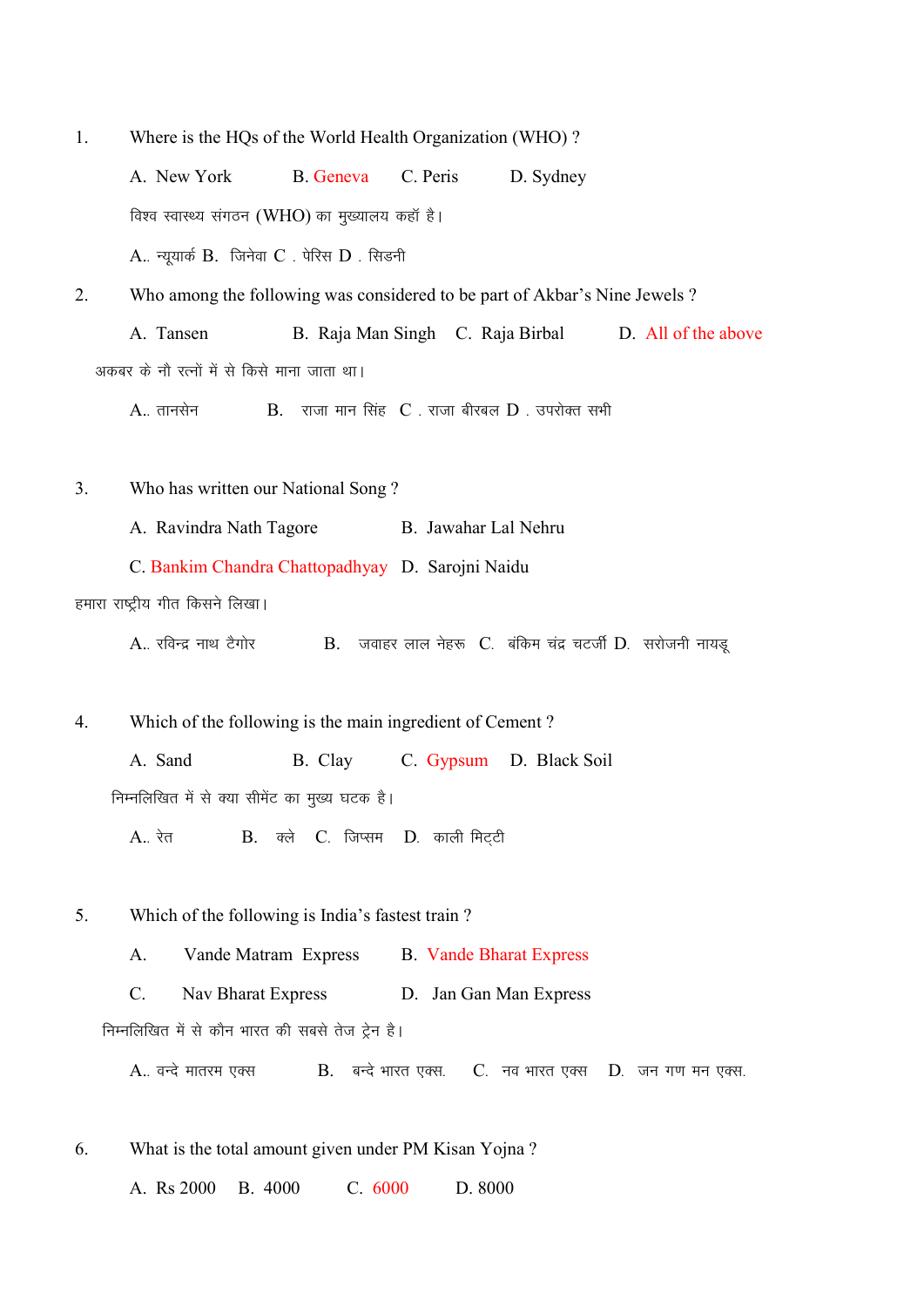पी.एम. किसान के तहत दी जाने वाली कूल राशि क्या है।

A. Rs 2000 B. 4000 C. 6000 D. 8000

7. India signed Rafale deal with which of the following countries ?

A. Russia B. France C. Germany D. Italy

भारत में निम्न में से किस देश के साथ राफेल सौदे पर हस्ताक्षर किये।

A..रूस B. फ्रांस C. जर्मनी D. इटली

8. Which Indian state launched ARUNDHATI scheme ?

A. Assam B. Manipur C. Mizoram D. Andhra Pradesh

किस भारतीय राज्य ने "अरूंधती योजना" शुरू की।

 $A_{\cdot\cdot}$  असम  $B_{\cdot}$  मणीपुर C. मिजोरम D. आन्ध्र प्रदेश।

9. A rectangular ground 16m long and 10m wide. It has a path 2.5m wide all around it on the border. What is the area of path ?

A. 155 square meter B. 135 square meter C. 158 square meter D. 200 square meter

एक आयताकार जमीन 16 मीटर लंबी और 10 मीटर चौड़ी है। इसकी सीमा पर चारो तरफ 2.5 मीटर चौड़ा रास्ता है। पथ का क्षेत्रफल क्या है।

A. 155 वर्ग मी. B. 135 वर्ग मी. C. 158 वर्ग मी. D. 200 वर्ग मी.

- 10. What is the code of Khairahi Station. A. KRHI B.KHRY C. KHYR D KRHY
- 11- Who among the following used the term 'Satyagraha'?

(A) Mahatma Gandhi

(B)Bhagat Singh

(C) Lala lajpat rai

(D) (Jawaharlal Nehru)

निम्नलिखित में से किसने 'सत्याग्रह' शब्द का इस्तेमाल किया?

(A) महा᭜मा गांधी

(B) भगत सिंह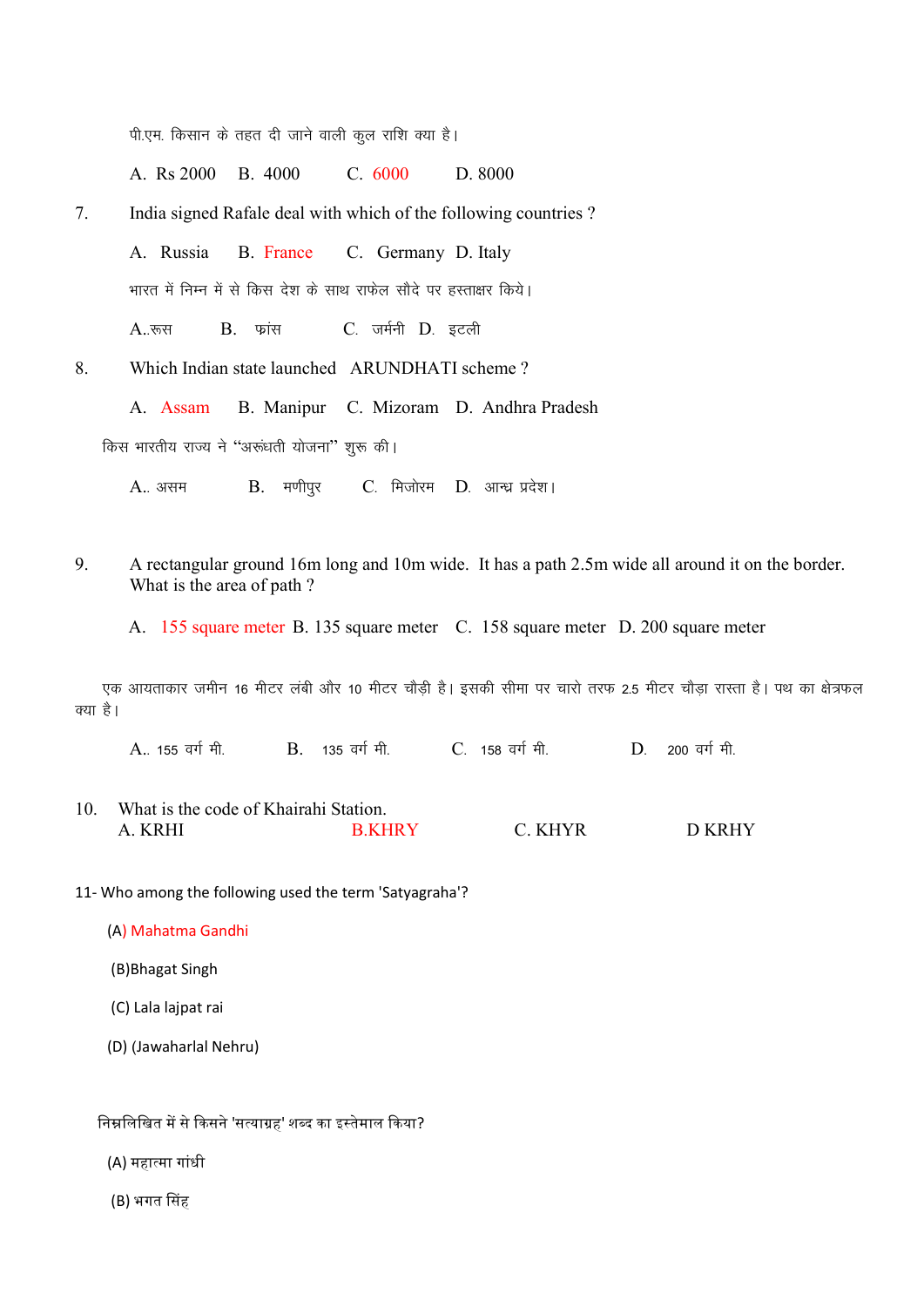- (C) लाला लाजपत राय
- (D) जवाहरलाल नेहᱨ
- 12. "Tripitaka' was written in which language?
- (A) (Hindi)
- (B) (Sindhi
- (C) (Pali)
- (D) (None of the above)

'त्रिपिटक' किस भाषा में लिखा गया था?

- (A) हिंदी
- (B) सिंधी
- (C) पाली
- (D) उपरोक्त में से कोई नहीं
- 13. Amjad Ali Khan is associated with which musical instru ment?
- (A) Flute
- (B) Sarod
- (C) Violin
- (D) Sitar

अमजद अली खान किस वाद्य यंत्र से जुड़े हैं?

- (A) बांसुरी
- $(B)$  सरोद
- (C) वायिलन
- (D) सितार

#### 14. Bada Bagh is in which state?

- (A) Rajasthan)
- (B) (Jammu and Kashmir)
- (C) (Madhya Pradesh
- (D) (Uttar Pradesh)
- बडा बाग किस राज्य में है?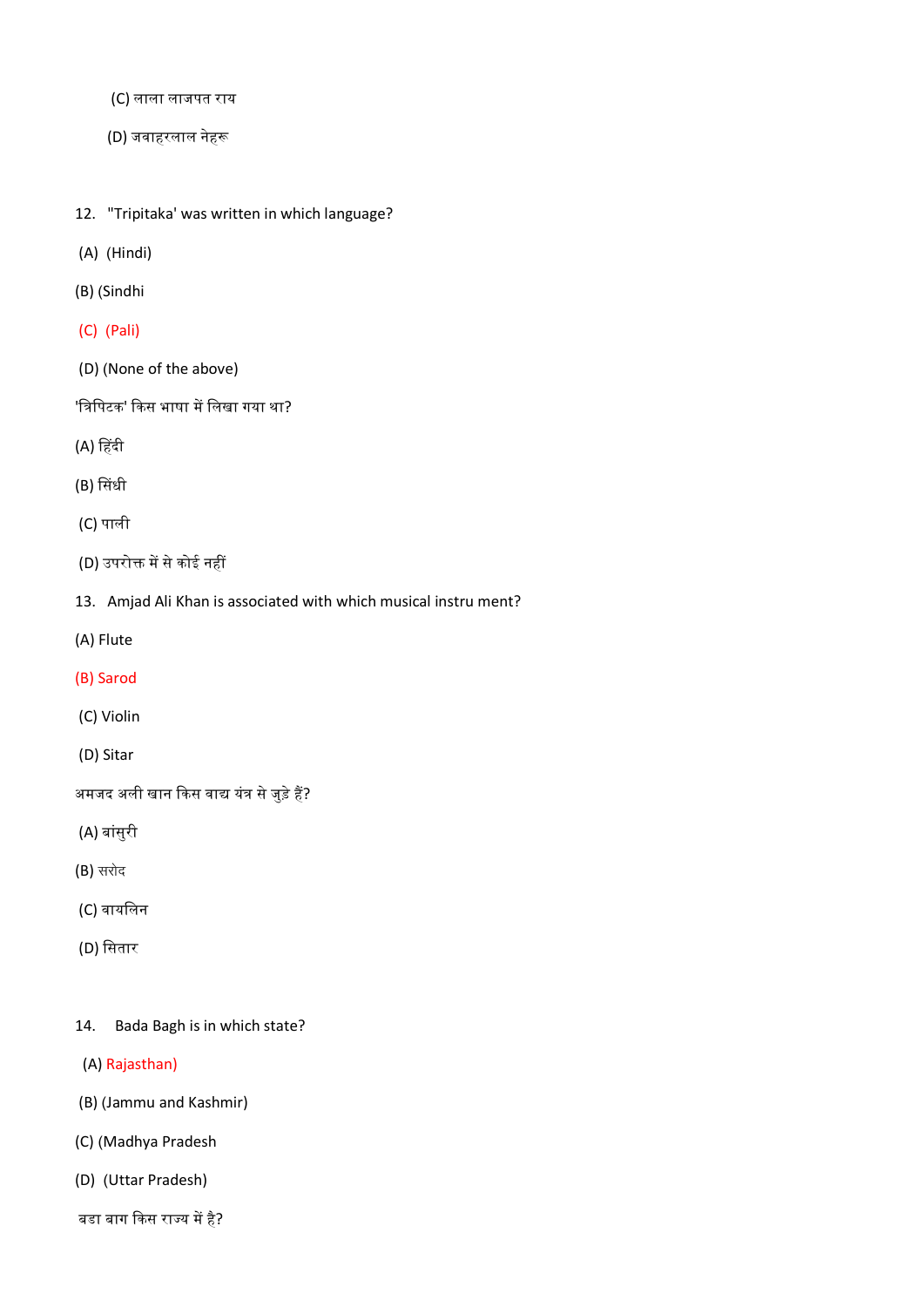- (A) राज᭭थान
- (B) जम्मू और कश्मीर
- (C) मध्य प्रदेश
- (D) उत्तर प्रदेश
- 15 What is the aim of the Pradhan Mantri Ujjawala Yojana?
- (A) To provide free electricity
- B) To provide free gas connections
- (C) To provide free water
- (D) To provide free food

# प्रधानमंत्री उज्ज्वला योजना का उद्देश्य क्या है?

- (A) मु᭢त िबजली दनेा
- B) मुफ्त गैस कनेक्शन प्रदान करना
- (C) मु᭢त पानी ᮧदान करना
- (D) मु᭢त भोजन ᮧदान करना

#### 16. 1GB is equal to

- (A) 1024MB
- (B) 1042 MB
- (C) 1032MB
- D) 1023 MB

1जीबी ......................एमबी के बराबर है।

## (A) 1024MB

- (B) 1042 MB
- (C) 1032MB
- D) 1023 MB
- 17. Which gas Is filled In a bottle of cold drink?

#### (A) Carbon Dioxide

(B) Argon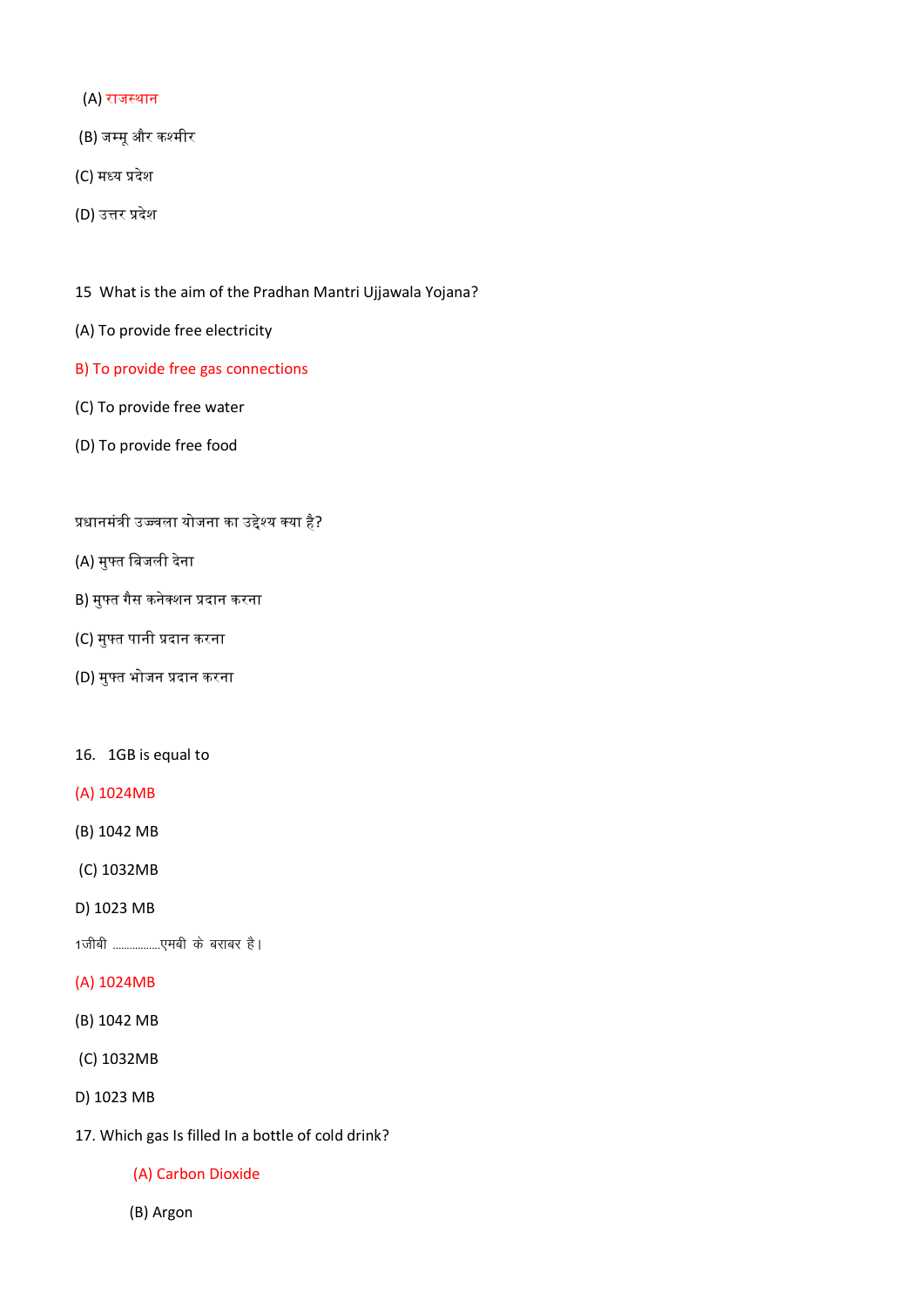(C) Oxygen

(D) Nitrogen

कोल्ड ड्रिंक की बोतल में कौन सी गैस भरी जाती है?

(A) कार्बन डाइऑक्साइड

- (B) आर्गन
- (C) ऑसीजन
- (D) नाइᮝोजन
- 18. Which blood group is a universal donor?
	- (A) 0 (B) AB (C) B (D) A किस रक्त समूह को सार्वभौमिक दाता कहा जाता है? (A) 0 (B) AB (C) B (D) A

19. Which of the following were used by Indian Air Force to hit the terrorist targets during air force surgical strike?

- (A) ᭭पाइस 3000 (Spice 3000)
- (B) ᭭पाइस 2100 (Spice 2100)
- (C) ᭭पाइस 1990 (Spice 1990)
- (D) ᭭पाइस 2000 (Spice 2000)

भारतीय वायु सेना द्वारा वायु सेना के सर्जिकल स्ट्राइक के दौरान आतंकवादी ठिकानों पर हमला करने के लिए निम्नलिखित में से किसका इस्तेमाल किया गया था?

- (A) ᭭पाइस 3000 (Spice 3000)
- (B) ᭭पाइस 2100 (Spice 2100)
- (C) ᭭पाइस 1990 (Spice 1990)
- (D) ᭭पाइस 2000 (Spice 2000)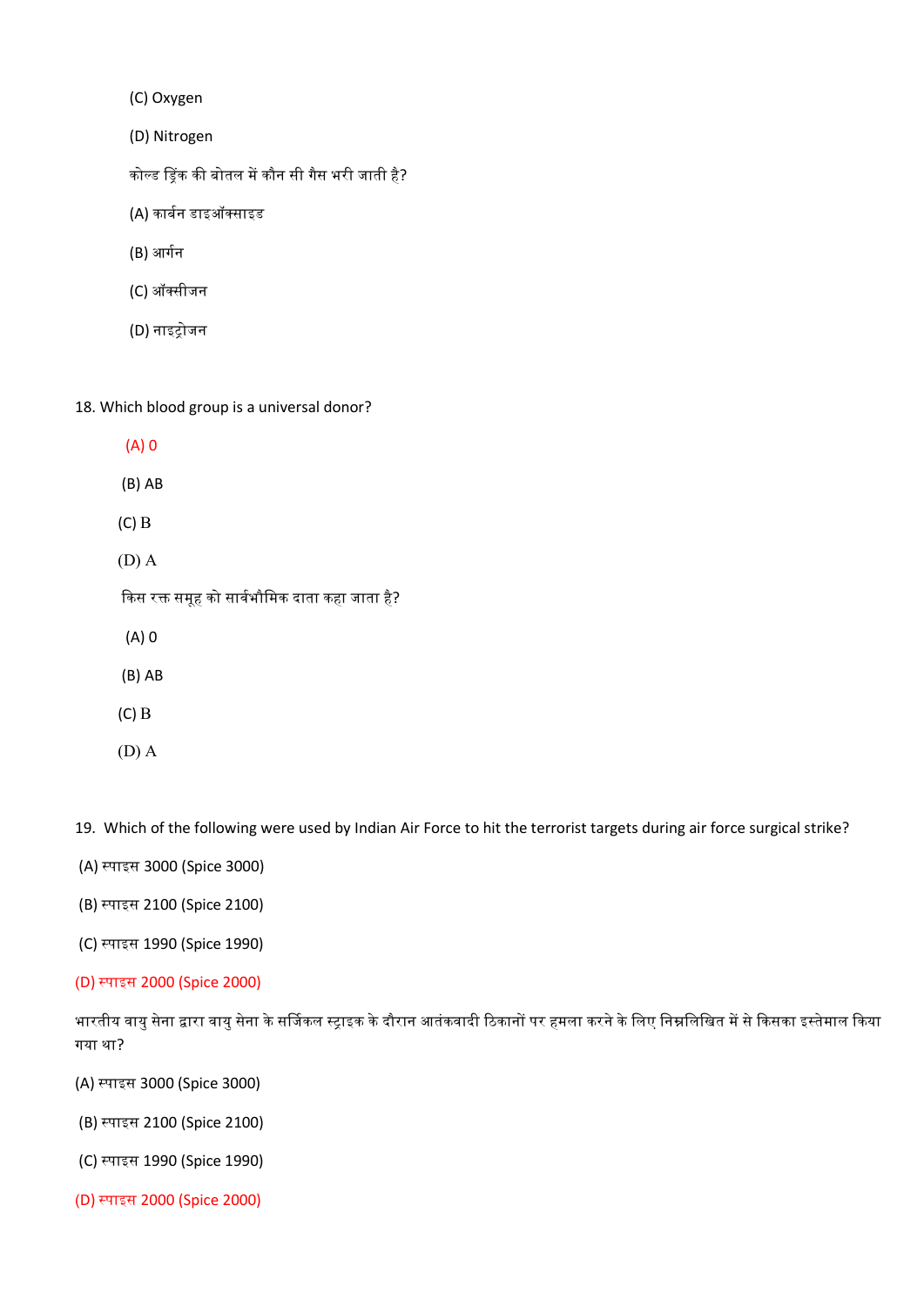- 20. Which of the following states will host the National Games-2022?
- (A) मिजोरम (Mizoram)
- (B) मेघालय (Meghalaya)
- (C) असम (Assam)
- (D) आंध्र प्रदेश (Andhra Pradesh)
- निम्नलिखित में से कौन सा राज्य राष्ट्रीय खेल-2022 की मेजबानी करेगा?
- (A) मिजोरम (Mizoram)
- (B) मेघालय (Meghalaya)
- (C) असम (Assam)
- (D) आंध्र प्रदेश (Andhra Pradesh)
- 21. Which is the first country in the world to double its tiger population?

# (A) नेपाल (Nepal)

- (B) ᮰ीलंका (Sri Lanka)
- (C) भारत (India)
- (D)बंग्लादेश (Bangladesh)
- बाघों की आबादी को दोगुना करने वाला विश्व का पहला देश कौन सा है?
- (A) नेपाल (Nepal)
- (B) ᮰ीलंका (Sri Lanka)
- (C) भारत (India)
- (D)बंग्लादेश (Bangladesh)

22. In the following question, select the related word pair from the given alternatives.

China's Sorrow : Huang He:: Bengal's Sorrow: ?

(A) गंगा (Ganga)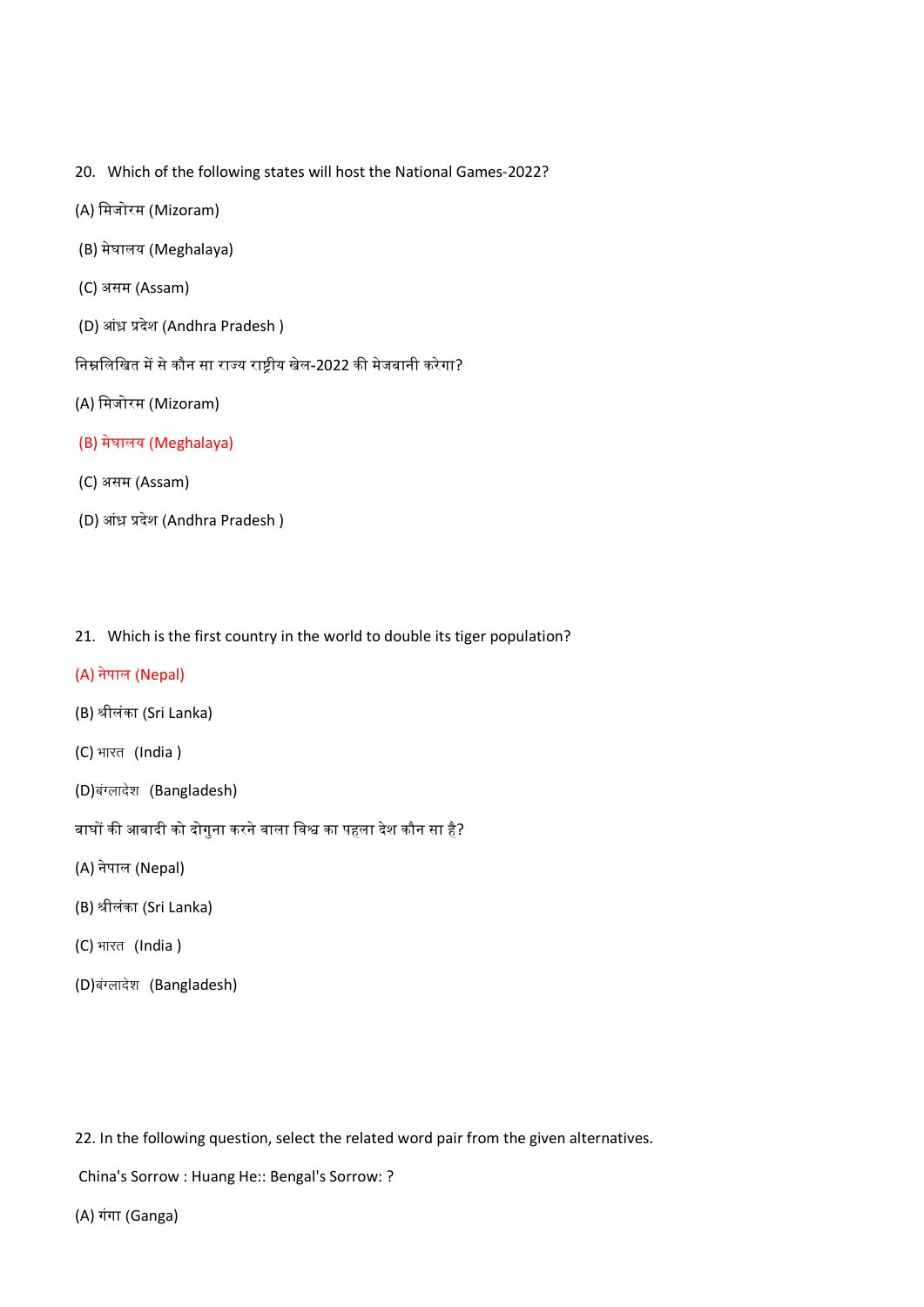(B) ब्रह्मपुत्र (Brahmaputra)

(C) ᱟगली (Hooghly)

(D) दामोदर (Damodar)

निम्नलिखित प्रश्न में दिए गए विकल्पों में से संबंधित शब्द युग्म को चुनिये

चौन का शोक : हुआंग ही :: बंगाल का शोक : ?

- (A) गंगा (Ganga)
- (B) ब्रह्मपुत्र (Brahmaputra)
- (C) ᱟगली (Hooghly)
- (D) दामोदर (Damodar)

23. निम्नलिखित प्रश्न में दिए गए विकल्पों में से संबंधित संख्या को चुनिए। 16:50 : : 24: ?

- A. 77
- B. 70
- C. 74
- D. 79

In the following question, select the related number from the given alternatives. 16:50: : 24 :?

- A. 77
- B. 70
- C. 74
- D. 79
- 24. In the following question, select the odd word from the given alternatives
	- (A) कहानी (Story)

(B) किवता (Poem)

- (C) नीित कथा (Fable)
- (D) कथा (Anecdote)

निम्नलिखित प्रश्न में, दिए गए विकल्पों में से बेमेल शब्द का चयन करें।

(A) कहानी (Story)

# (B) किवता (Poem)

- (C) नीित कथा (Fable)
- (D) कथा (Anecdote)
- 25. Who appoints the council of ministers?
- (A) राष्ट्रपति (President)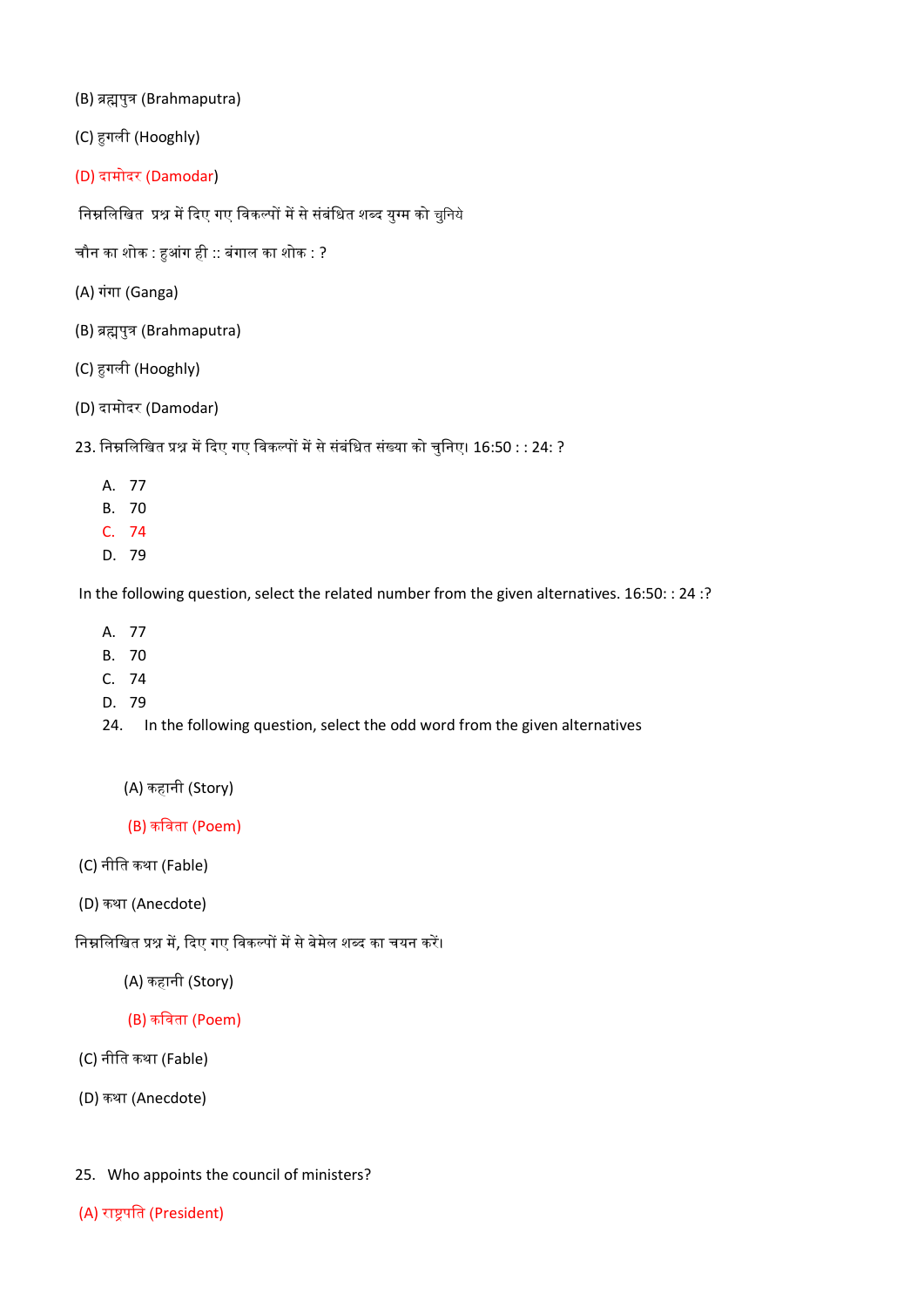- (B) ᮧधान मंᮢी (Prime Minister)
- (C) मंत्रिपरिषद (Council of Minister)
- (D) डिप्टी स्पीकर (Deputy Speaker)
- मंत्रियों की परिषद की नियुक्ति कौन करता है?

#### (A) राष्ट्रपति (President)

- (B) ᮧधान मंᮢी (Prime Minister)
- (C) मंत्रिपरिषद (Council of Minister)
- (D) डिप्टी स्पीकर (Deputy Speaker)
- 26. Which of the following hill/peak can be found in Andaman and Nicobar islands?
- (A) अगस्त्यमलाई पहाड़ी (Agasthyamalai Hills)
- (B) सैडल चोटी (Saddle Peak)
- (C) अनंतिगरी पहाड़ी (Anantagiri Hills)
- (D) अजो᭟या पहाड़ी (Ajodhya Hills)
- निम्नलिखित में से कौन सी पहाड़ी/चोटी अंडमान और निकोबार द्वीप समूह में पाई जाती है?
- (A) अगस्त्यमलाई पहाड़ी (Agasthyamalai Hills)
- (B) सैडल चोटी (Saddle Peak)
- (C) अनंतिगरी पहाड़ी (Anantagiri Hills)
- (D) अजो᭟या पहाड़ी (Ajodhya Hills)
- 27. What is the full form of GSLV?
	- A Global Satellite launch Vehicle
	- B. Geosynchronous Satellite launch Vehicle
	- C. Geosynchronous Space launch Vehicle
	- D. Grounded Satellite launch Vehicle

GSLV का पूर्ण रूप गया है?

- A. Global Satellite launch Vehicle
- B. Geosynchronous Satellite launch Vehicle
- C. Geosynchronous Space launch Vehicle
- D. Grounded Satellite launch Vehicle
	- 28. Which of the following organization regulates the interest rates in India.
	- A. Reserve Bank of India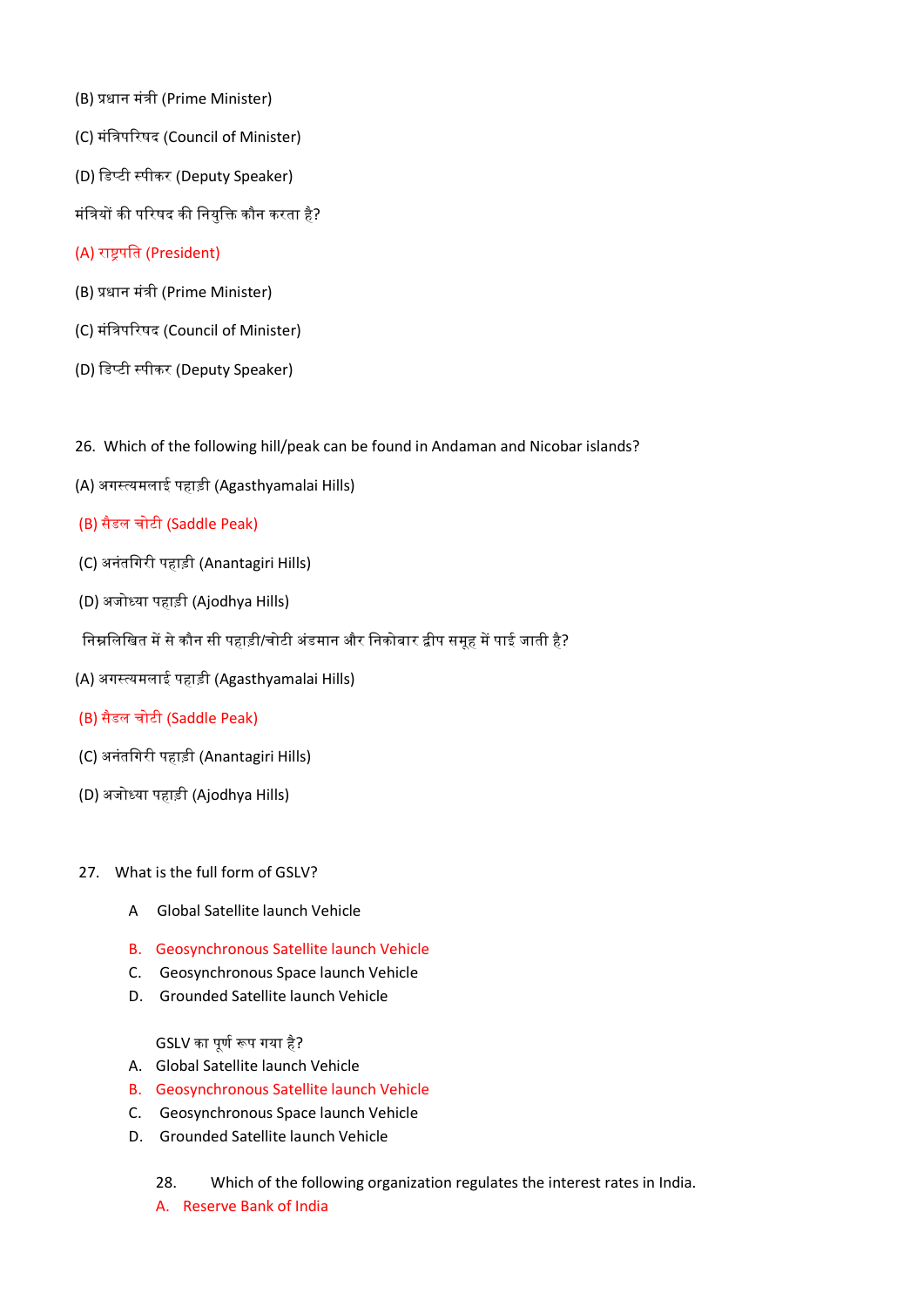- B. Office of Chief Economic Advisor
- C. Ministry of Finance
- D. Prime Minister's Office.

<u>निम्नलिखित में से कौन सा संगठन भारत में ब्याज दरों को नियंत्रित करता है।</u>

- (A) भारतीय रिजर्व बैंक
- (B) मुख्य आर्थिक सलाहकार का कार्यालय
- (C) वित्त मंत्रालय
- (D) प्रधानमंत्री कार्यालय
- 29. Who is known as the Parrot of India?
- A) Hussain Shah
- (B) Amir Khusro
- (C) Birbal
- (D) Todar Mal
- हिन्द के तोते के रूप में किसे जाना जाता है?
- A) हुसैन शाह
- (B) अमीर खुसरो
- $(C)$  बीरबल
- (D) टोडर मल
- 30. Who was the Viceroy of India at the time of Independence?
- (A) Lord Hardinge
- (B) Lord Hastings
- (C) C. Rajagopalachari
- (D) Lord Mountbatten

स्वतंत्रता के समय भारत का वायसराय कौन था?.

- (A) लॉर्ड हार्डिग
- (B) लॉर्ड हेस्टिंग्स
- (C) सी० राजगोपालाचारी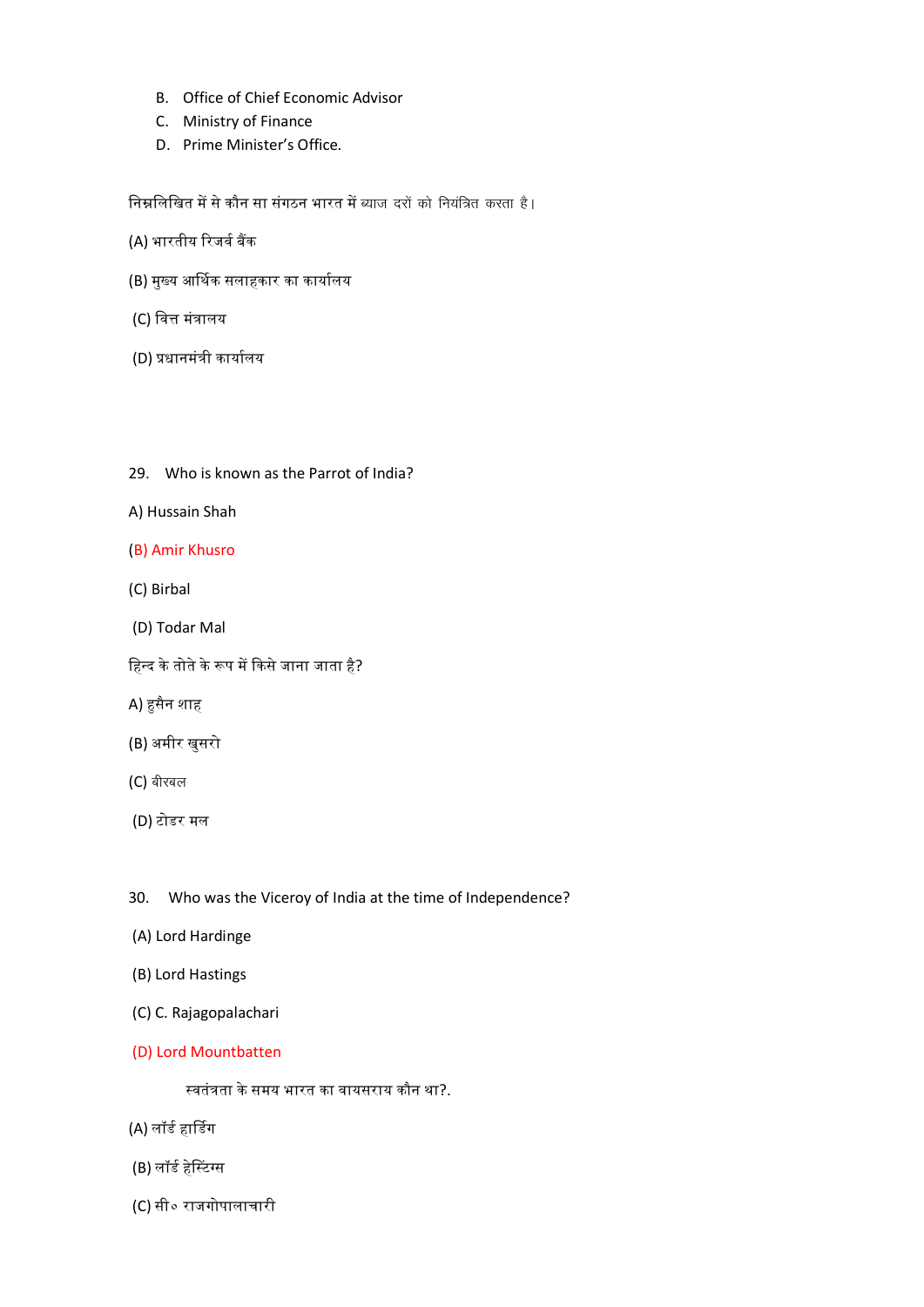(D) लॉर्ड माउंटबेटन

- 31. Who was the founder of Kushan dynasty,
- (A) Kanishk
- (B) Pulakeshin
- (C) Kujula Kadphises
- (D) Vikramaditya

कुषाण वंश का संस्थापक कौन था।

- (A) कनिष्क
- (B) पुलके िशन
- (C) कुजुल कडफिसेस
- (D) विक्रमादित्य

32. Kuchipudi dance is associated with which state?

(A)Assam

(B) Tamil Nadu

(C)Andhra Pradesh

(D) Mizoram

कुचिपुड़ी शास्त्रीय नृत्य किस राज्य से संबंधित है<mark>?</mark>

- (A) असम
- (B) तिमलनाडु
- (C) आंध्र प्रदेश
- (D) िमजोरम

#### 33. Konark Sun temple is in which state?

- (A) Uttarakhand
- (B) Gujarat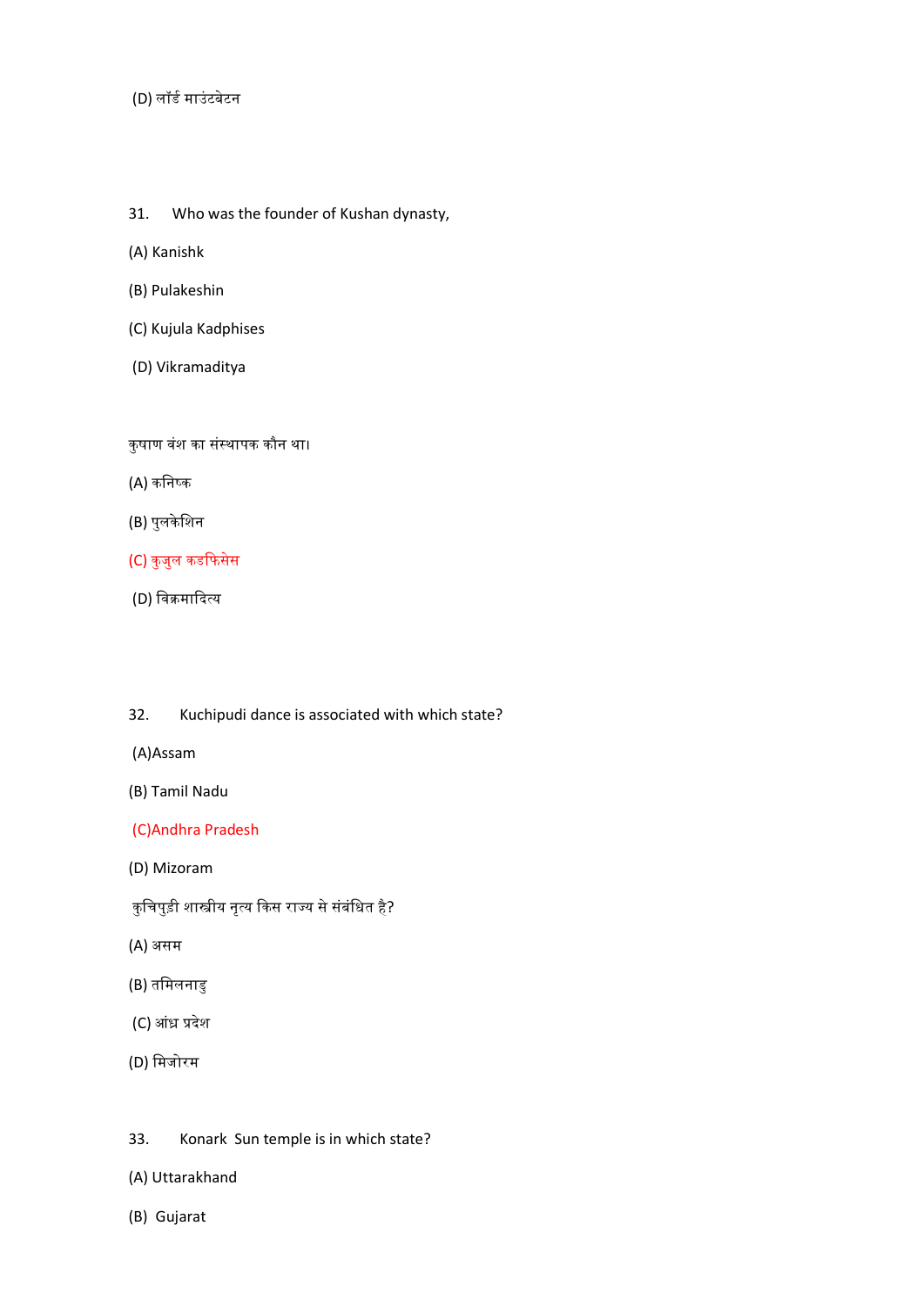# (C)Odisha

(D) Madhya Pradesh

कोणार्क सूर्य मंदिर किस राज्य में है?

- (A) उᱫराखंड
- (B) गुजरात
- (C) ओिडशा
- (D) मध्य प्रदेश

# 34. The term 'stalemate' is used in which game?

- (A) Cricket
- (B) Golf

# (C)Chess

- (D) Volleyball
- 'गतिरोध' शब्द का प्रयोग किस खेल में किया जाता है?
- (A) क्रिकेट
- (B) गोल्फ

## (C) शतरंज

- (D) वॉलीबॉल
- 35. Which planet has the highest number of moons?
- (A) Earth
- (B) Mercury
- (C) Saturn
- (D) Jupiter

# किस ग्रह में चंद्रमा की संख्या सबसे अधिक है?

- (A) पृथ्वी
- (B) बुध
- (C) शिन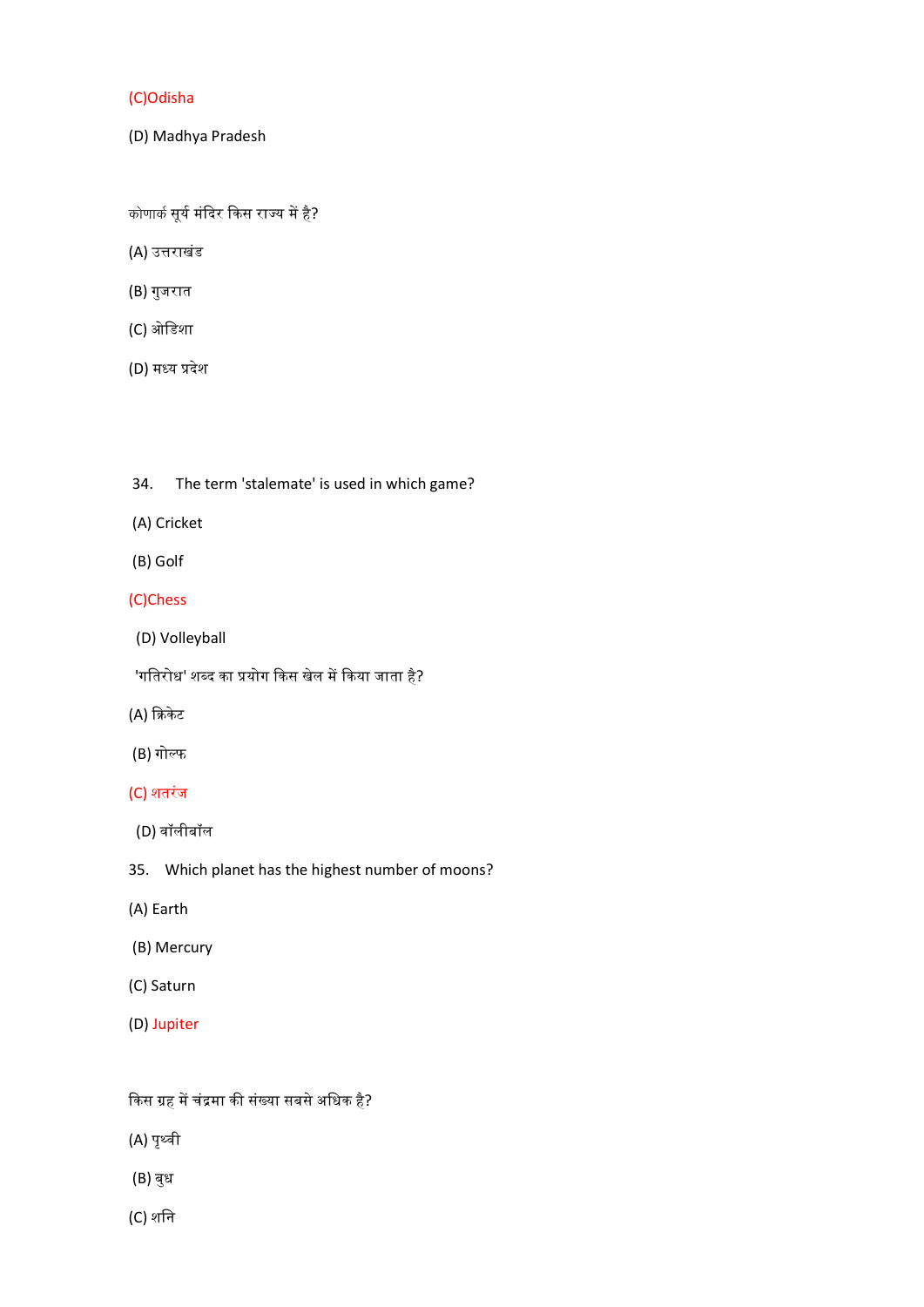#### (D) बृहस्पति

36. What is the currency of Italy?

(A) Euro

- (B) Lira
- (C) Pound
- (D) Franc

इटली की मुद्रा क्या है?

- A. यूरो
- B. लीरा
- C. पाउंड
- D. फ्रैंक

37. What is the colour of signal button on control panel.

#### A. Red B. Yellow C. Black D. White

कन्ट्रोल पैनल पर सिगनल बटन का कलर कैसा होता है।

 $A.$  लाल  $B.$  पीला  $C.$  काला  $D.$  सफेद

38- What is the colour of Calling ON signal button.

A. Red B. Yellow C. Black D. White

कालिंग ऑन सिगनल बटन का कलर कैसा होता है।

A. लाल B. पीला C. काला D. सफेद

39- What is the full form of GYN button.

- A. Gate Release Button
- B. Gate Lock Button
- C. Crack Handling Release Button
- D. Crack Handling Release Button

जी वाई एन बटन का पूर्ण रूप क्या है।

 $A.$  गेट रिलीज बटन  $B.$  गेट लॉक बटन  $C.$  कैक हैन्डिल रिलीज बटन  $D.$  कैक हैन्डिल लॉक बटन

40- Which authority will be issued when last stop can't be taken OFF in Double line absolute Block section if line clear is obtained from the station in advance. A. PLC B. T/369(3b) C. T/369(1) D. T/806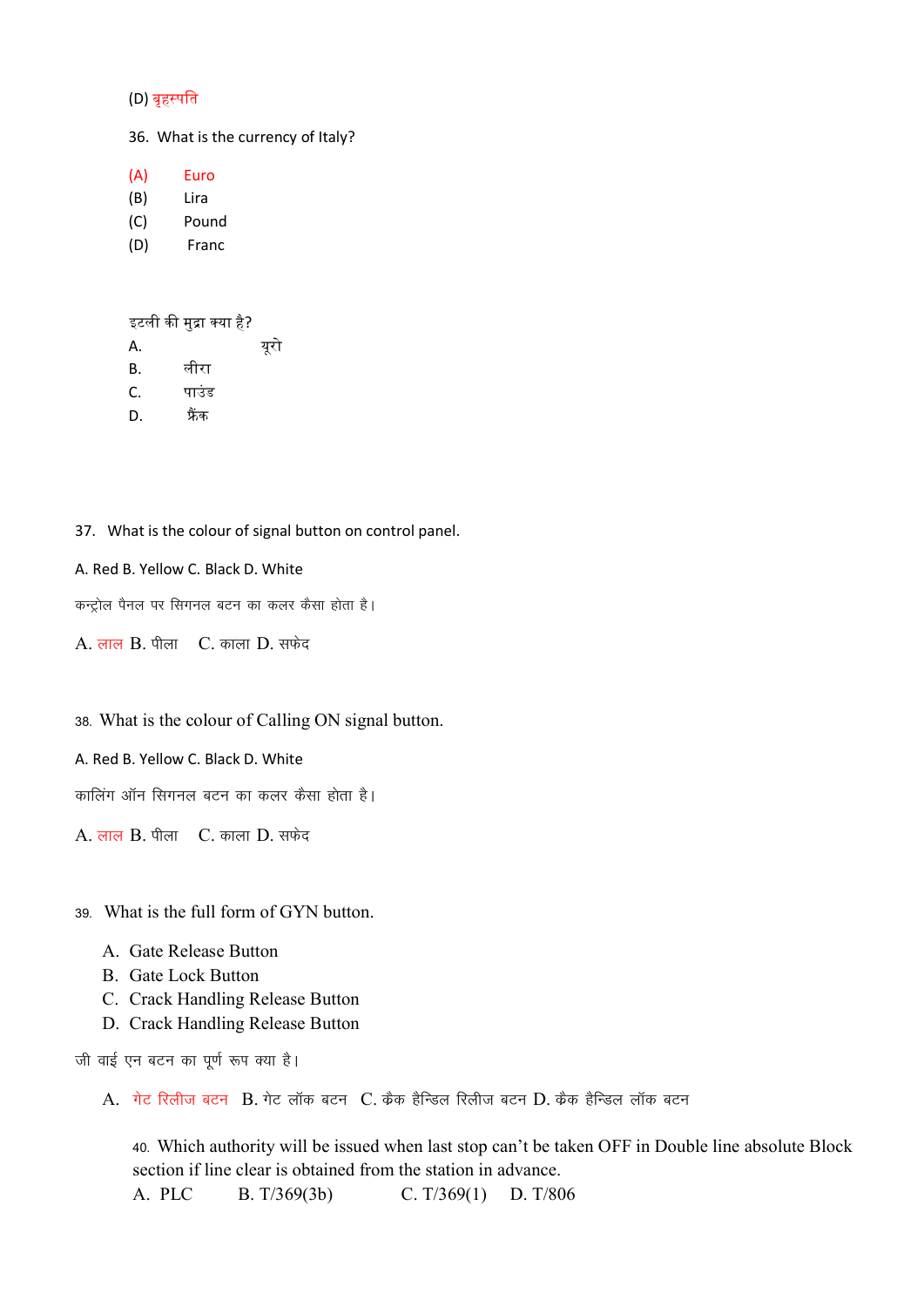पूर्ण ब्लॉक पद्धति दोहरी लाइन में अगले स्टेशन से लाइन क्लीयर मिला है परन्तु अंतिम प्रस्थान सिगनल आफ नहीं हो रहा है तो कौन सी एथार्टी जारी की जायेगी।

- A. पीएलसी B. टी / 369(3बी) C. टी / 369(1) D. टी / 806
- 41- What action will be taken for shunting in next block section of double line absolute block system.
	- A. Block Forward B. Block Back C. Both D. None of these.

दोहरी लाइन पूर्ण ब्लॉक पद्धति में अगले सेक्शन में शंटिंग कराने पर कार्यवाही की जायेगी।

A. ब्लॉक फरवर्ड B. ब्लॉक बैक C. दोनो D. कोई नहीं

42- What is the bell code of SEJ type Block Instrument when train enters in next block section of double line absolute block system.

A. Two B. Three C. One D. Four B.

दोहरी लाइन पूर्ण ब्लाक पद्धति में एस ई जी टाइप ब्लॉक उपकरण पर अगले ब्लॉक सेक्शन में गाड़ी प्रवेश करने पर घंटी दी जाती है।

A. दो B. तीन C. एक D. चार

#### 43. Light Year is

- (A) Distance travelled by light in one year
- (B) Distance between earth and sun
- (C) Time taken to travel to moon from earth
- (D) None of the above

प्रकाश वर्ष है

- (A) एक वर्ष में प्रकाश द्वारा दूरी की यात्री
- (B) पृथ्वी और सूर्य के बीच की दूरी
- (C) पृथ्वी से चंद्रमा की यात्रा के लिए लिया गया समय
- (D) उपरोक्त में से कोई नहीं
- 44. WIDAL test is used for the detection of which disease?

(A) Malaria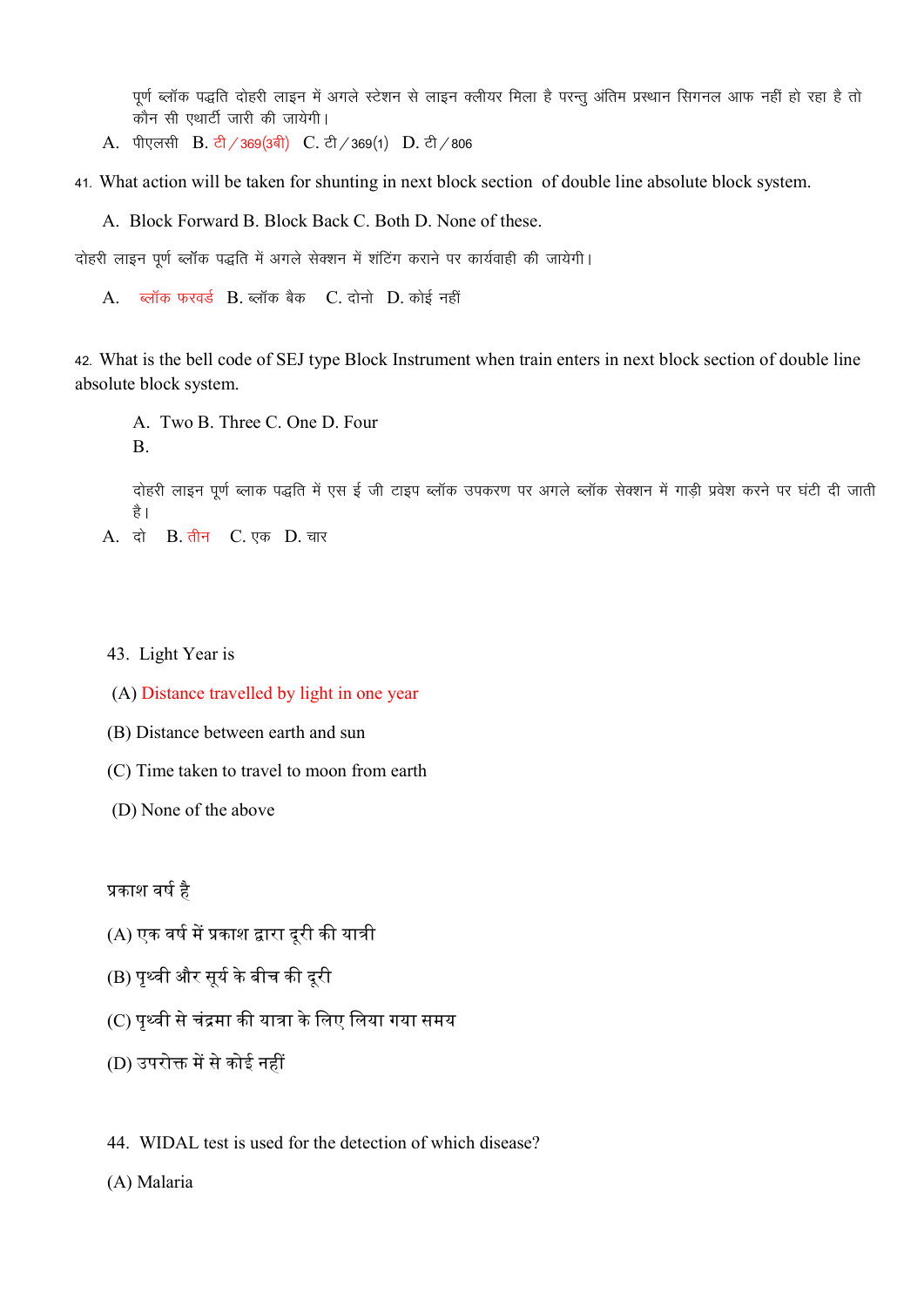(B) Dengue

(C) Typhoid

(D) HIV

डब्लूआईडीएएल परीक्षण का उपयोग किस बीमारी का पता लगाने के लिए किया जाता है?

(A) मलेᳯरया

- $(B)$  डेंग्
- (C) टाइफाइड
- (D) एचआईवी

45.Which of the following is the most commonly used chemical for ripening of mangoes in India?

- (A) Silver iodide
- B) Potassium iodide
- (C) Calcium carbide
- (D) None of these

भारत में आम के पकने के लिए निम्नलिखित में से सबसे अधिक इस्तेमाल किया जाने वाला रसायन कौन-सा है?

- (A) सिल्वर आयोडाइड
- B) पोटैिशयम आयोडाइड
- $(C)$  कैल्शियम कार्बाइड
- (D) इनमे से कोई नहीं

46. Indian railways will run Samanta Express to mark the birth anniversary of who among the following?

- (A) Dr. B. R. Ambedkar
- (B) Mahatma Gandhi
- (C) Gautam Buddha
- D Sardar Vallabhbhai Patel

भारतीय रेलवे निम्नलिखित में से किसकी जयंती मनाने के लिए सामंत एक्सप्रेस चलाएगा?

(A) डॉ०बी०आर अ᭥बेडकर

- (B) महा᭜मा गांधी
- (C) गौतम बु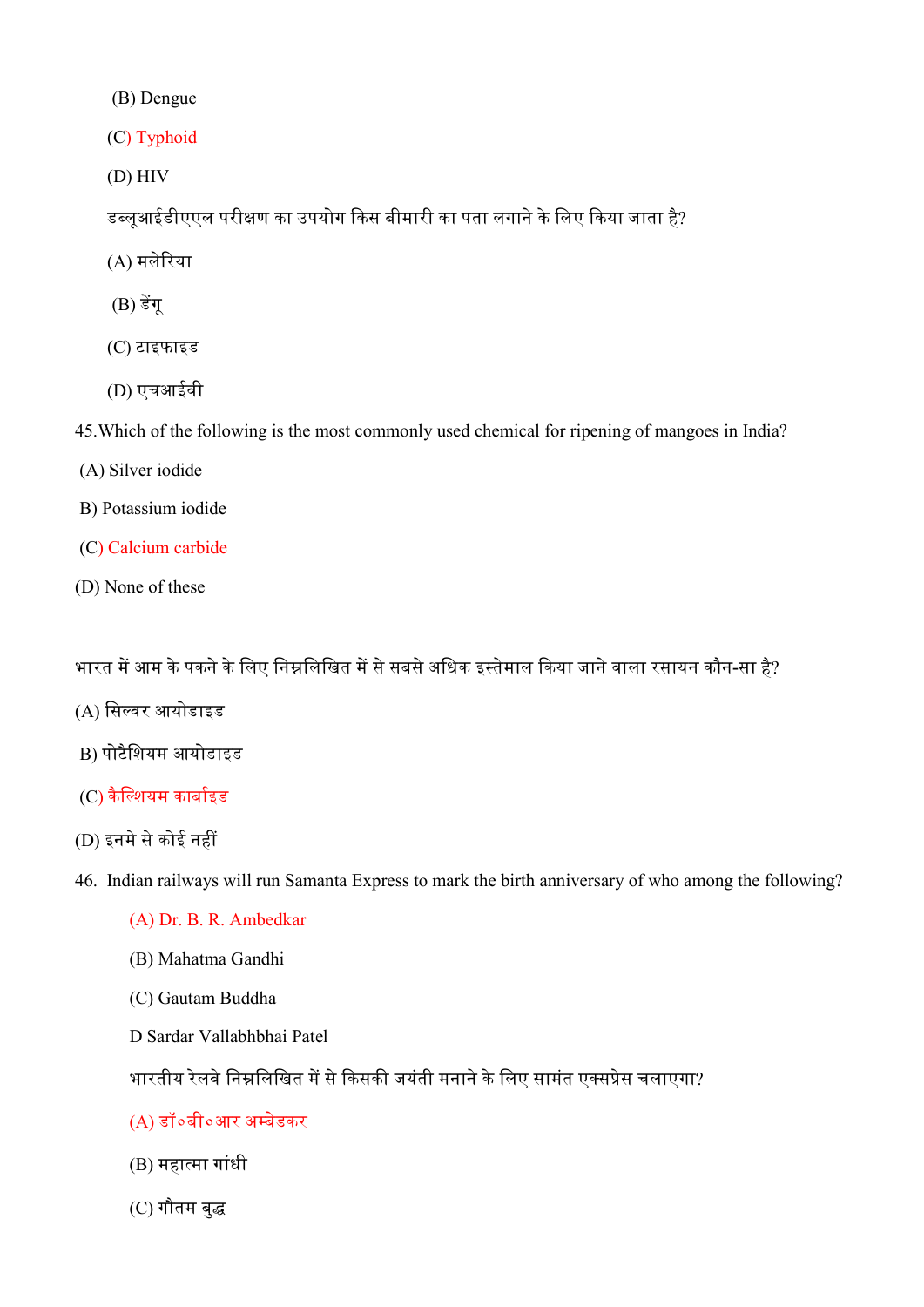- (D) सरदार व᭨लभभाई पटेल
- 47. Which is the largest telecom operator of India?
- (A) Jio
- (B) Vodafone Idea
- (C) Airtel
- (D) MTNL

भारत का सबसे बड़ा दूरसंचार ऑपरेटर कौन सा है?

- $(A)$  जियो
- (B) वोडाफोन आइिडया िलिमटेड
- (C) एयरटेल
- (D) एमटीएनएल

48. In the following question select the related word pair from the given alternatives.

Money : Wallet :: Letter

- (A) Box
- (B) Envelop

(C) Card board

(D) Locker

निम्नलिखित प्रश्न में दिए गए विकल्पों में से संबंधित शब्द युग्म का चुनिए।

पैसा : बटुआ $\cdots$  पत्र : ?

- $(A)$  बॉक्स
- (B) िलफाफा
- (C) कार्डबोर्ड
- (D) लॉकर
	- 49. In the following question, select the related number from the given alternatives.

7:133 : :9:?

(A) 147 (B) 99 (C) 171 (D) 158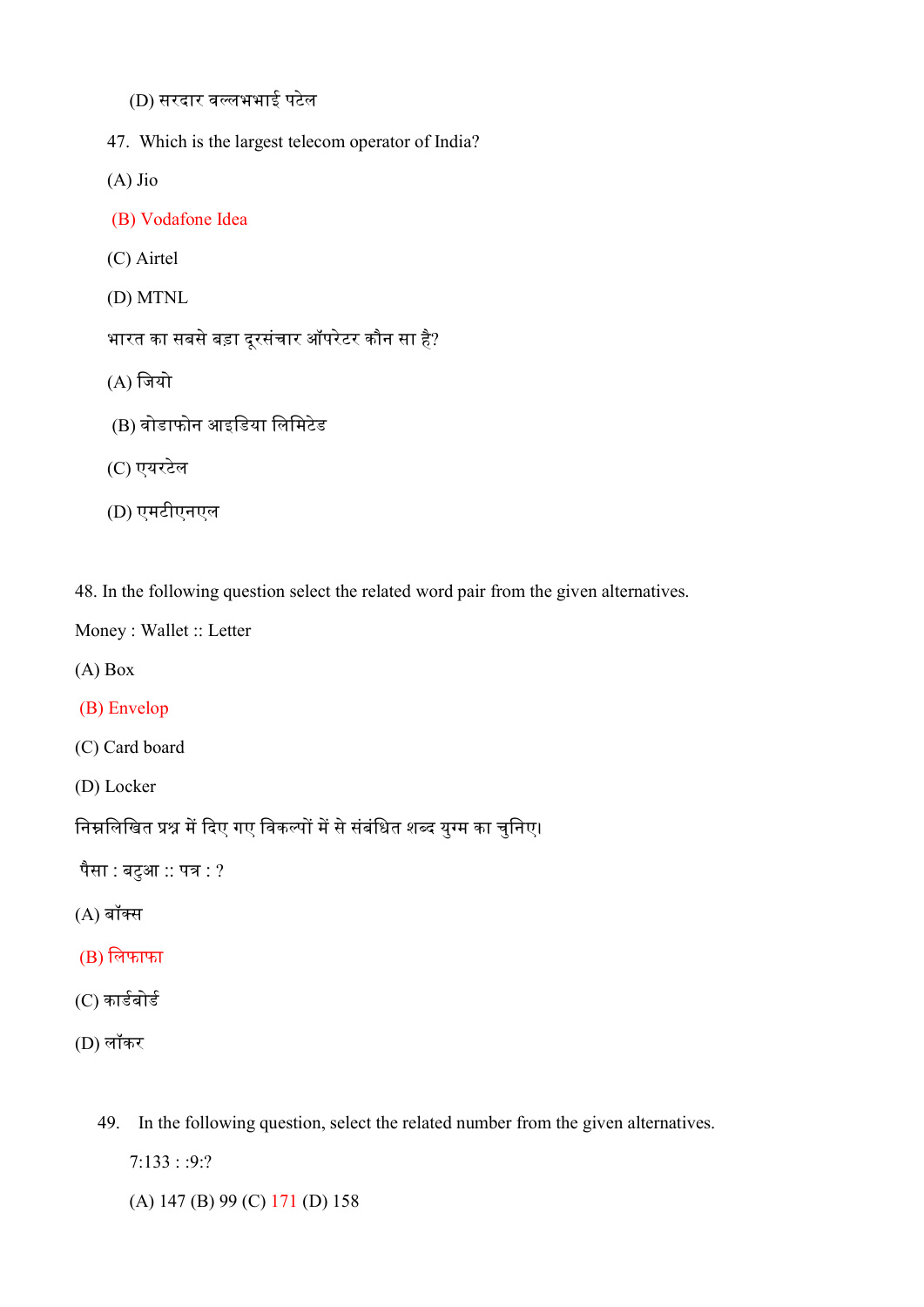<u>निम्नलिखित प्रश्न में दिए गए विकल्पों में से संबंधित संख्या को चुनिए।</u>

7:133 : :9:?

(A) 147 (B) 99 (C) 171 (D) 158

50.What is the full form of PAN?

(A) Permanent Affiliation Number (B) Permanent Account Number (C) Permanent Association Number (D) Permanent Affix Number PAN का पूर्ण रूप क्या है? (A) स्थायी संबद्धता संख्या (B) स्थायी खाता संख्या (C) ᭭थायी संघ संया

(D) स्थायी प्रत्यय संख्या

51.Gandhi Sagar Dam is on which river?

- (A) Chambal
- (B) Narmada
- (C) Yamuna
- (D) Ganga

गांधी सागर बांध किस नदी पर है?

- (A) चंबल
- $(B)$  नर्मदा
- (C) यमुना
- $(D)$  गंगा

52.Who appoints the judges of the Supreme court?

# (A) President

(B) Chief Justice of India (C) Lt Governor of Delhi (D) Ministry of Law सर्वोच्च न्यायालय के न्यायाधीशों की नियुक्ति कौन करता है? (A) राष्ट्रपति (B) भारत के मुख्य न्यायाधीश

```
(C) दिल्ली के उपराज्यपाल
```

```
(D) कानून मंᮢालय
```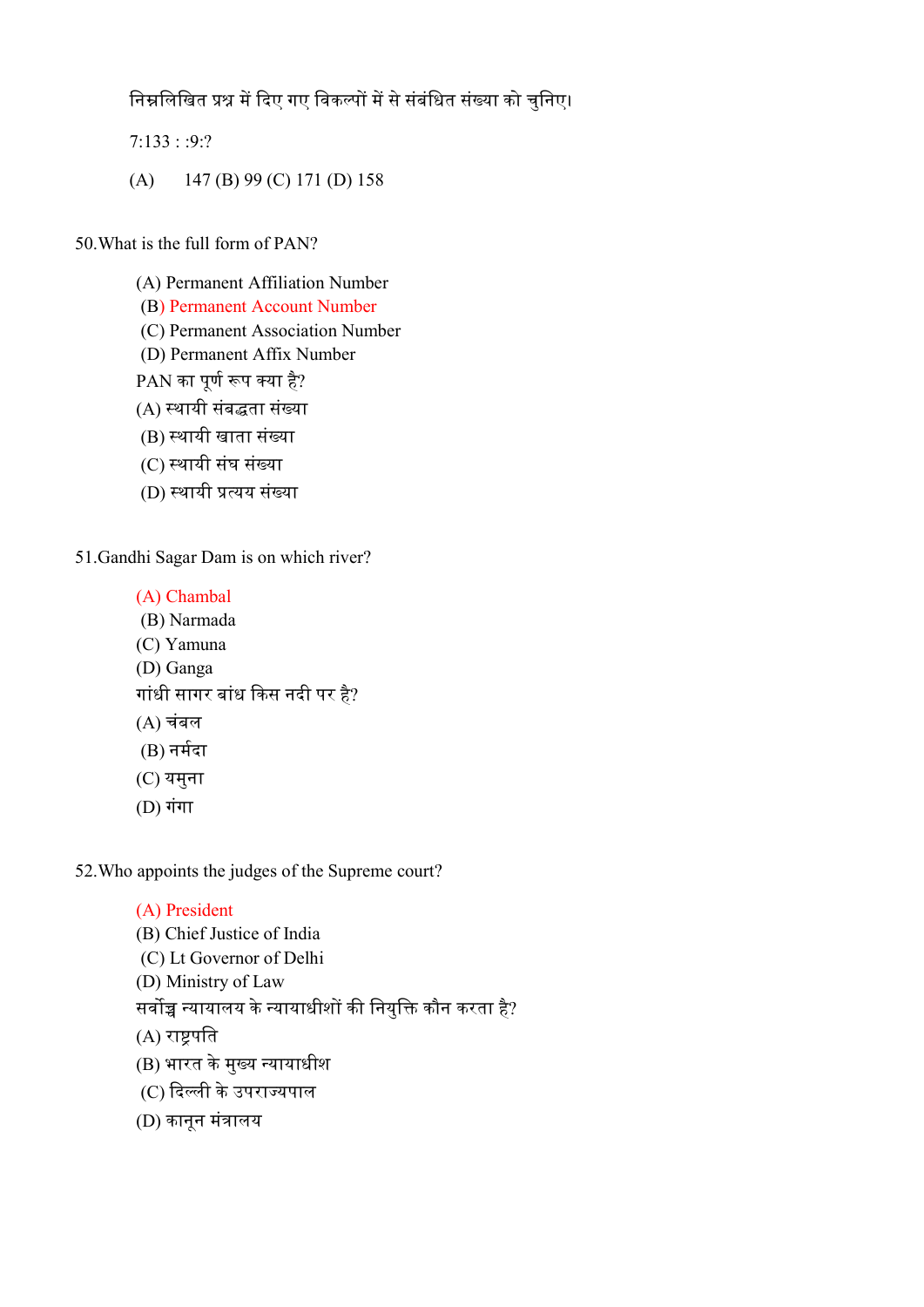53.Which amendment to the Indian constitution gave constitutional status to the Panchayati Raj arrangement?

(A) 71st (B) 72nd (C) 73rd (D) 74h

भारतीय संविधान में किस संशोधन ने पंचायती राज व्यवस्था को संवैधानिक दर्जा दिया?

(A) 71वें (B) 72वें (C) 73वें (D) 74वें

54. Onam is celebrated in which state?

(A) Tamil Nadu

- (B) Karnataka
- (C) Goa
- (D) Kerala

ओणम किस राज्य में मनाया जाता है?

A. तिमलनाडु

- (B) कर्नाटक
- (C) गोवा
- (D) के रल

55. Saraswati Samman is associated with which field?

(A) Sports (B) Painting (C) Literature (D) Dance सरस्वती सम्मान किस क्षेत्र से संबंधित है? (A) खेल  $(B)$  चित्र (C) साहित्य (D) नृ᭜य

56. World AIDS Day is observed on which day?

- (A) 4 February (B) 1 December (C) 31 December (D) 1 March विश्व एड्स दिवस किस दिन मनाया जाता है? (A) 4 फरवरी (B) 1 ᳰदसंबर (C) 31 ᳰदसंबर
- $(D) 1 \pi \mathbf{r}$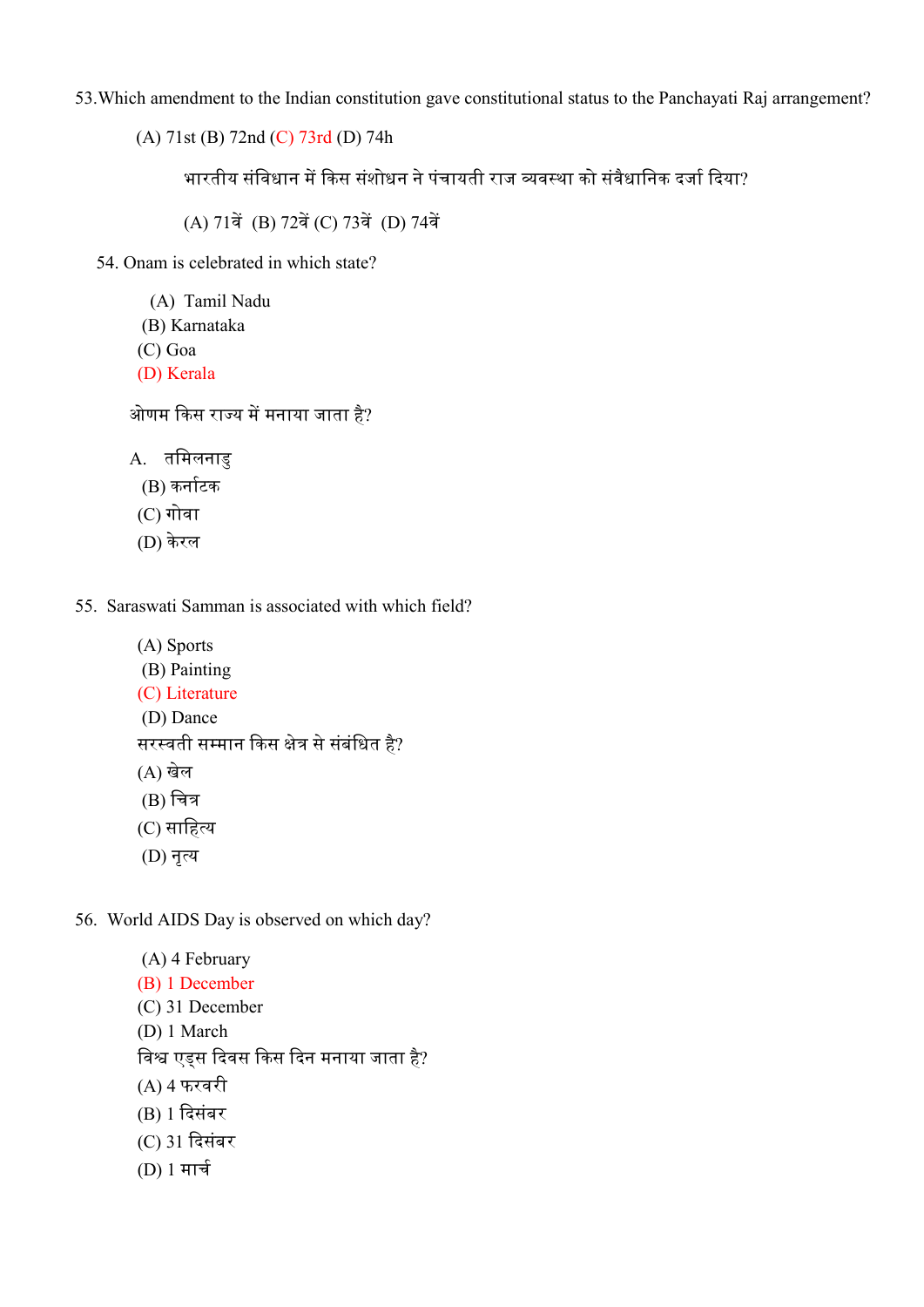57. Where is the headquarters of the World Bank?

(A) Washington DC (B) Sydney (C) London (D) Geneva विश्व बैंक का मुख्यालय कहाँ है? (A) वाᳲशगटन डी सी  $(B)$  सिडनी (C) लंदन (D) िजनवेा

58. Who appoints the members of the State Public Service Commission?

- (A) Prime Minister (B) Vice President (C) President (D) Governor राज्य लोक सेवा आयोग के सदस्यों की नियुक्ति कौन करता है?  $(A)$  प्रधान मंत्री (B) उप-राष्ट्रपति (C) राष्टपति
- (D) रा᭔यपाल
- 59. Vijay Hazare trophy is associated with which sport?
	- (A) Cricket (B) Badminton (C) Hockey (D) Kabaddi विजय हजारे ट्रॉफी किस खेल से संबंधित है?  $(A)$  क्रिकेट (B) बैडᳲमटन  $(C)$  हॉकी  $(D)$  कबड़ी
- 60. Which country has won Hockey World Cup 2018 for the first time?
	- (A) India
	- (B) Australia
	- (C) Belgium
	- (D) Netherlands

किस देश ने पहली बार 2018 में हॉकी विश्व कप जीता है?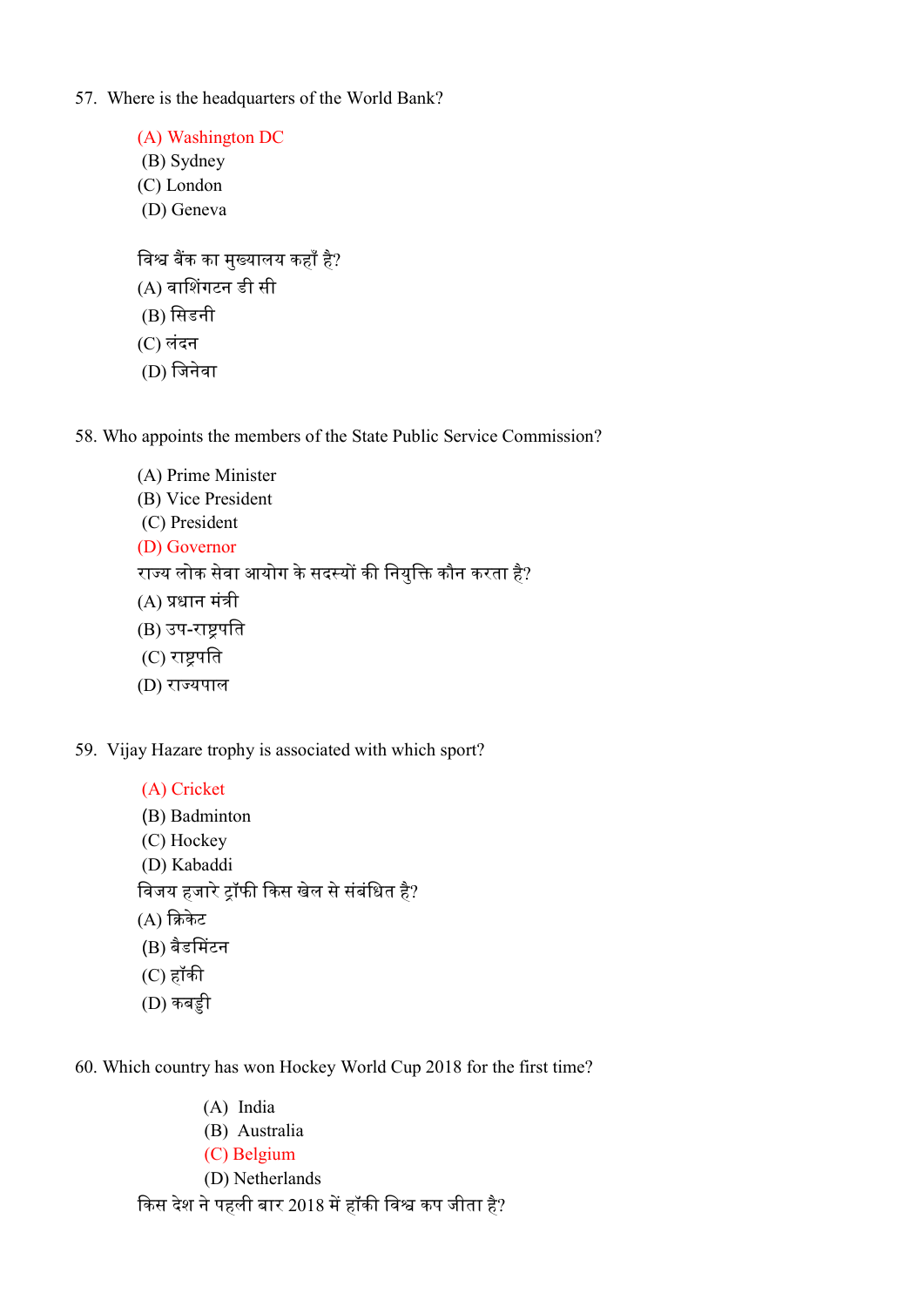A. इंिडया

- (B) ऑ᭭ᮝेिलया
- (C) बेल्जियम
- (D) नीदरलैंड

61. Where was the  $106<sup>th</sup>$  Indian Science Congress held?

(A) Mizoram (B) Odisha (C) Punjab (D) Assam 106 वीं भारतीय विज्ञान कांग्रेस कहाँ आयोजित की गई थी? (A) िमजोरम (B) ओिडशा (C) पंजाब (D) असम

62. What is the main component of compressed natural gas (CNG)?

A) Carbon Dioxide (B) Nitro gen (C) Water (D) Methane सपिडित प्रकृति गैस का मुख्य घटक क्या है? A) कार्बन डाइऑक्साइड (B) नाइᮝोजन (C) पानी  $(D)$  मिथेन

63.Aluminium is extracted from which ore?

(A)Bauxite (B) Argentite (C) Cassiterite (D) Pentlandite एल्युमिनियम किस अयस्क से निकाला जाता है? (A) बॉसाइट (B) अर्जेटाइट (C) कै सराइट (D) पेंटलैंडाइट

64. Which gland in the human body produces insulin?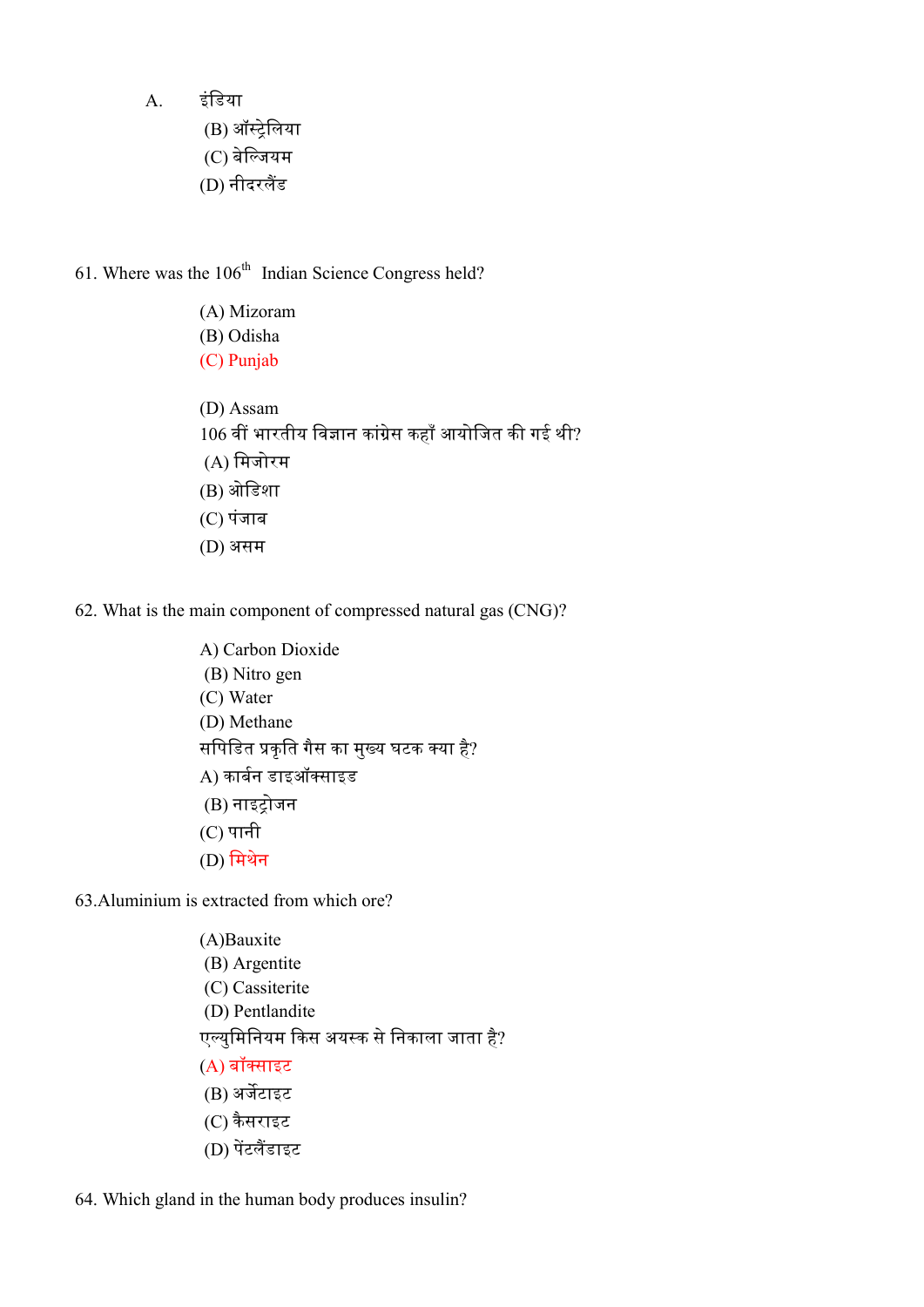- (A) Thyroid (B) Pancreas (C) Pituitary (D) Hypothalamus मानव शरीर में कौन सी ग्रंथि इंसलिन पैदा करती है? (A) थाइरोइड (B) अग्न्याशय (C) पिट्यटरी (D) हाइपोथेलेमस
- 65. Which of the following is the currency of South Korea?
	- (A)Won (B) Yen (C) Dollar (D) Euro निम्नलिखित में से कौन-सी मद्रा दक्षिण कोरिया की है? (A) वोन (B) येन (C) डॉलर (D) यूरो
- 66. What is the name of the fully AC 3-tier service train operated by the Indian Railway?
	- (A) हमसफर एक्सप्रेस (Humsafar Express)
	- (B) अंत्योदय एक्सप्रेस (Antyodaya Express)
	- (C) दीन दयालु एसᮧेस (Deen Dayalu Express)
	- (D) इनमें से कोई नहीं (None of the above)
	- भारतीय रेलवे द्वारा संचालित पूरी तरह से एसी 3-स्तरीय सेवा ट्रेन का नाम क्या है?
	- (A) हमसफर एक्सप्रेस (Humsafar Express)
	- (B) अंत्योदय एक्सप्रेस (Antyodaya Express)
	- (C) दीन दयालु एसᮧेस (Deen Dayalu Express)
	- (D) इनमें से कोई नहीं (None of the above)
- 67. Where is the headquarters of the Bank (ADB)?
	- (A) चीन (China)
	- $(B)$  फिलीपींस Philippines
	- (C) हॉगकॉग Hong Kong
	- (D) लाओस Laos एशियाई विकास बैंक (ADB) का मुख्यालय कहाँ है।
	- A. चीन (China)
	- B. फिलीपींस Philippines
	- C. हॉगकॉग Hong Kong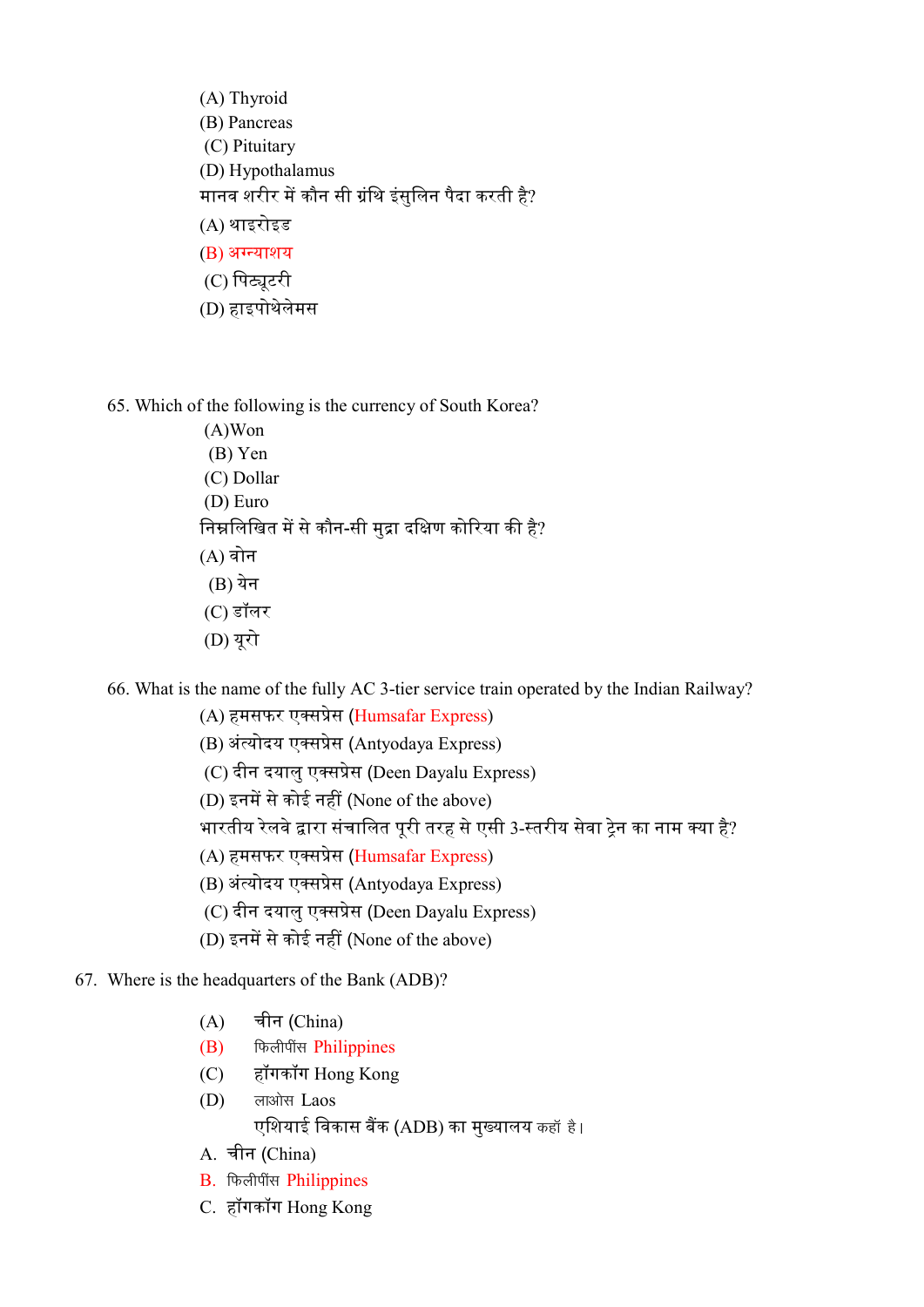D. लाओस Laos

68. Nile river is in which country?

 (A) अमेरीका (USA) (B) मिस्र Egypt (C) अफ्रीका (Africa) (D) रूस Russia नील नदी किस देश में है? (A) अमेरीका (USA) (B) मिस्र Egypt (C) अफ्रीका (Africa) (D) रूस Russia

# 69. What is the capital of Nigeria?

(A) Morocco (B) Nairobi (C) Abuja (D) Addis Ababa नाइजीरिया की राजधानी क्या है?

- $(A)$  मोरक्को  $(B)$  नैरोबी  $(C)$  अबुजा  $(D)$  अदीस अबाबा
- 70. Deodhar Trophy is related to which of the following games?

(A) Badminton (B)Cricket (C) Kabaddi (D)Football

देवधर ट्रॉफी निम्नलिखित में से किस खेल से संबंधित है?

(A) बैडमिंटन (Badminton) (B) क्रिकेट (C) कबड्डी (D) फुटबॉल

71. Bhakra Nangal Dam is built over which river?

(A) Sutle (B) Chenab (C) Ravi (D) Beas

भाखड़ा नांगल बांध किस नदी पर बनाया गया है?

 $(A)$  सतलुज  $(B)$  चिनाब  $(C)$  रावी  $(D)$  व्यास (Beas)

- 72. Bandhavgarh National Park is in which country.
- A. Karnataka
- B. Maharashtra
- C. Uttar Pradesh
- D. Madhya Pradesh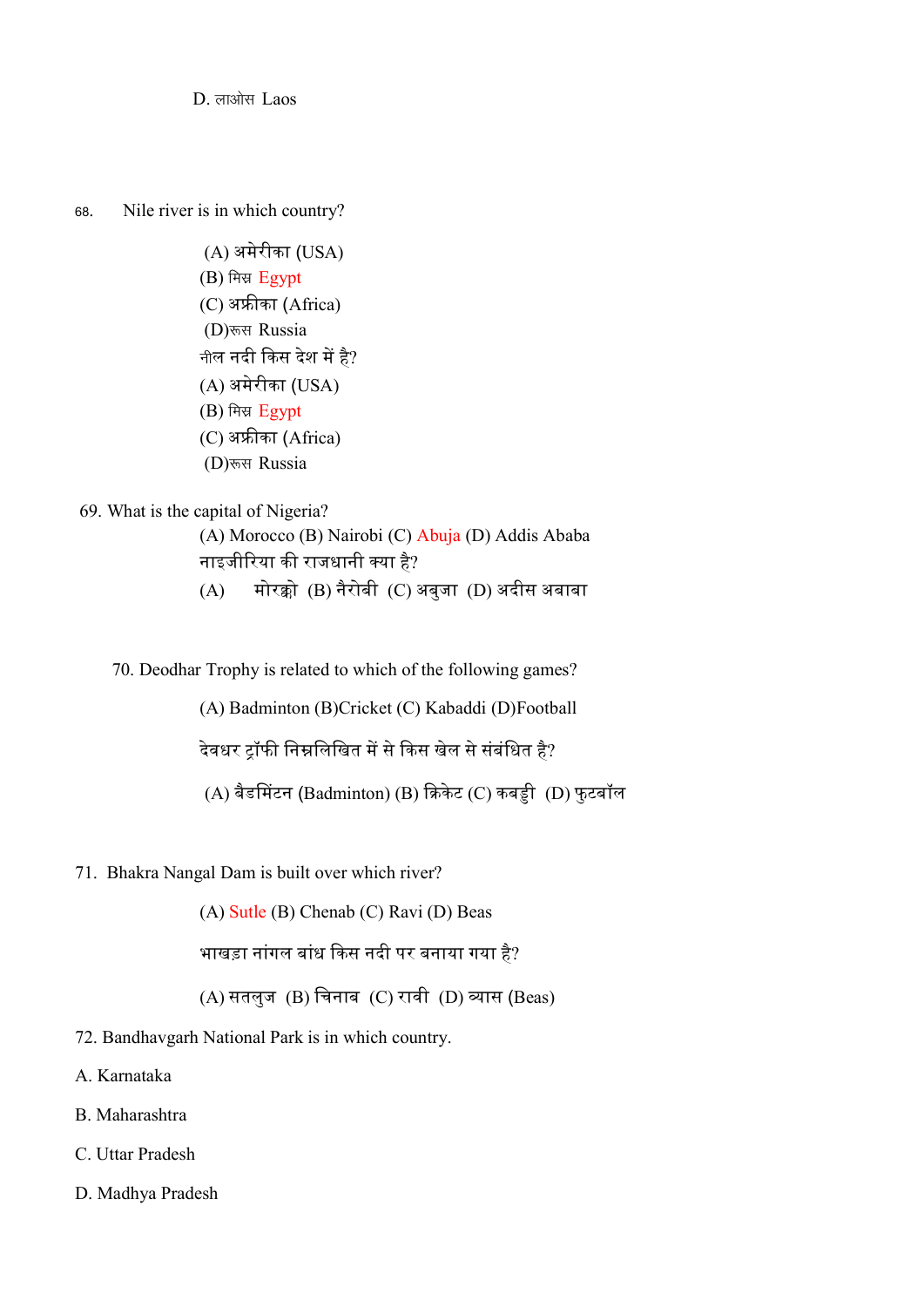# बांधवगढ़ राष्ट्रीय उद्यान किस राज्य में है।

 $A.$  कर्नाटक

- $B.$  महाराष्ट्र
- $C.$  उत्तर प्रदेश
- $D.$  मध्य प्रदेश
- 73- Which is the best soil for growing cotton?
	- A. Laterite Soil
	- B. Red Soil
	- C. Black Soil
	- D. Alluvial Soil

कपास उगाने के लिए सबसे अच्छी मिट्टी कौन सी है।

- $A.$  लेटेराइट मिट्टी
- $B.$  लाल मिट्टी
- C. काली मिट्टी
- $D.$  जलोढ़ मिट्टी
- 74. Ajanta and Ellora caves are situated in which of these states?
- A. Gujarat
- B. Rajasthan
- C. Maharashtra
- D. Bihar

अजंता और एलोरा की गुफाएँ किस राज्य में स्थित है।

- $A.$  गुजरात
- $B.$  राजस्थान
- C. महाराष्ट्र
- $D.$  बिहार

75. From the given words, select the word which cannot be formed using the letters of the given word.

ENVIORNMENT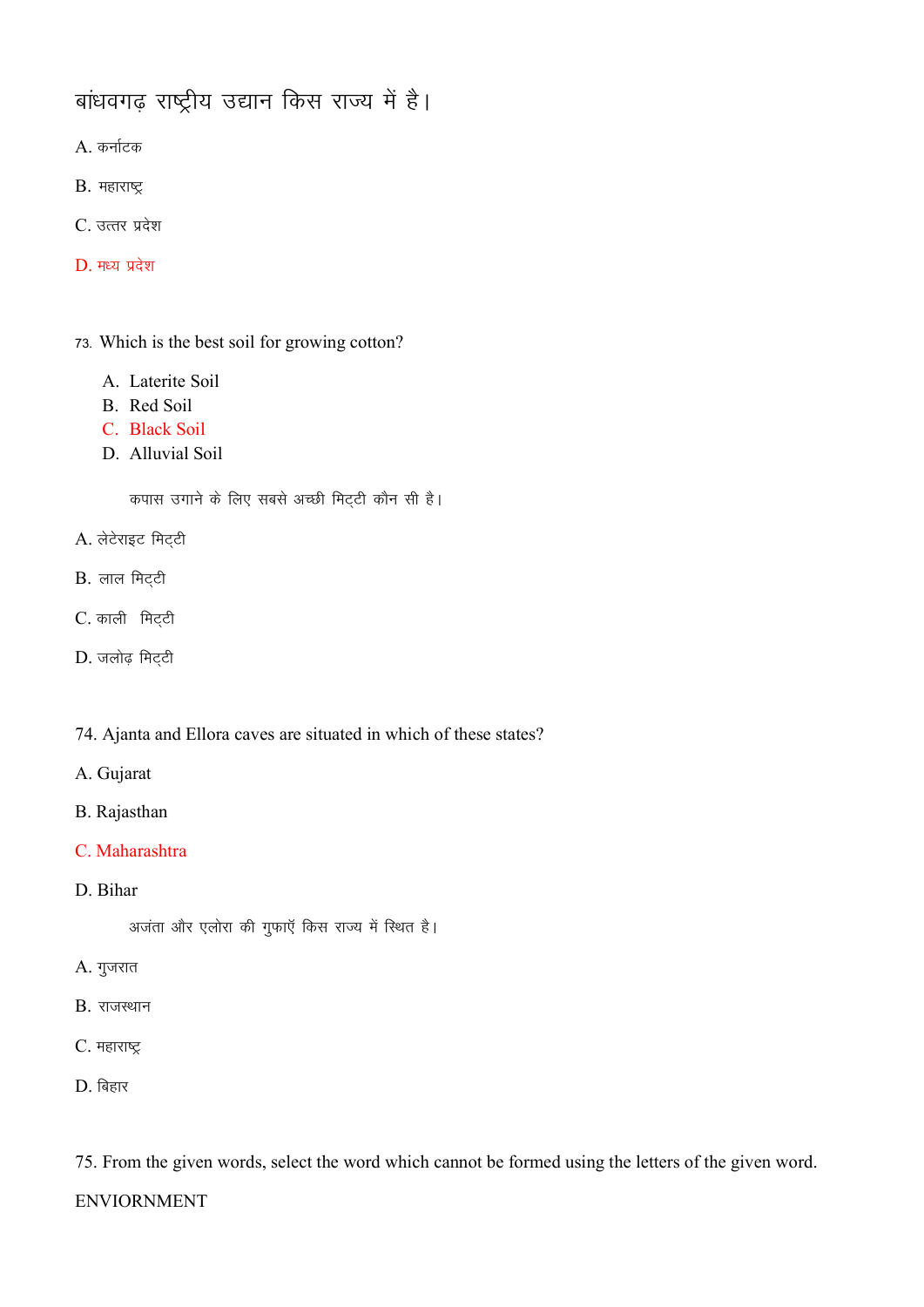# A. MENTION

- B. VIDEO
- C. TINNER
- D. INVERT

दिए गए शब्दों से, उस शब्द का चयन करें जिसे दिए गए शब्द के अक्षरों का उपयोग करके नहीं बनाया जा सकता है।

## ENVIORNMENT

- A. MENTION
- B. VIDEO
- C. TINNER
- D. INVERT

76- Select the related word from the given alternatives.

Kharif:Rice::Rabi:?

- A. Millet
- B. Turmeric
- C. Jowar
- D. Maize

दिए गए विकल्पों में से संबंधित शब्द का चयन करें। खरीफ:चावल::रबी: $\Omega$ 

 $A.$  बाजरा

 $B.$  हल्दी

 $C.$  ज्वार

 $D.$  मक्का

77- 29 is 0.8% of which number?

- A. 3625
- B. 1450
- C. 7250
- D. 10875

 $29$  किस संख्या का  $0.8\%$  है।

- A. 3625
- B. 1450
- C. 7250
- D. 10875

78 The greatest number less than 1500, which is divisible by both 16 and 18 is

- A. 1440
- B. 1404
- C. 1386
- D. 1368

1500 कम वह बड़ी से बड़ी सं. जो 16 तथा 18 दोनों से विभाजित होती है।

- A. 1440
- B. 1404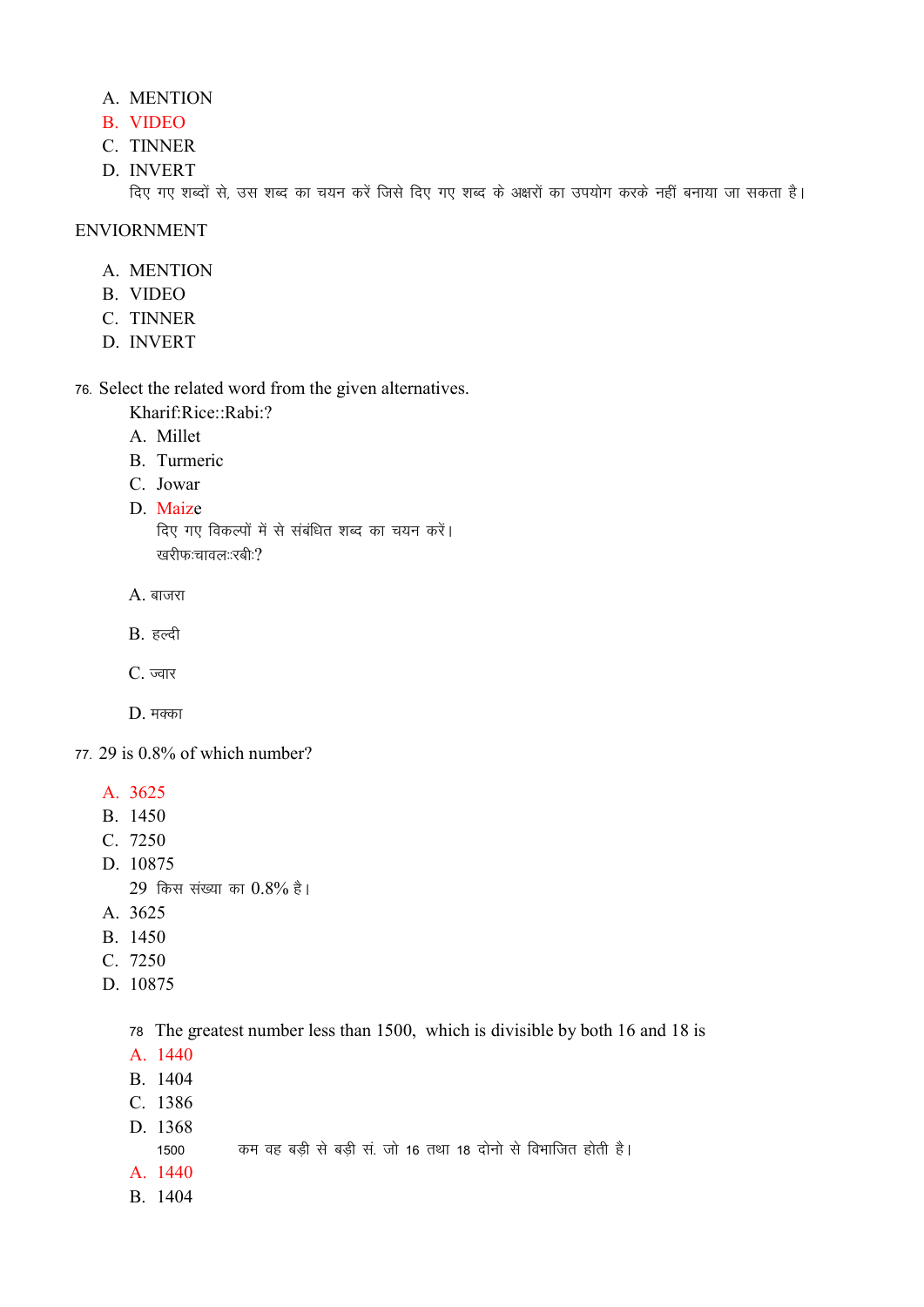C. 1386

D. 1368

79. In the following select the odd words from the given alternatives. A. Baht B. Dinar C. Pound D. Iraq निम्नलिखित में दिये गये विकल्पों में से भिन्न शब्द को चूनिये।  $A.$  बहत

 $B.$  दीनार

 $C.$  पाउन्ड

 $D.$  ईराक

80- At what distance caution indicator is placed from the work site.

A. 400m B. 600 C. 800m D.500m कॉशन इंडीकेटर कार्यस्थल से कितनी दूरी पर लगाया जाता है। A. 400m B. 600 C. 800m D.500m

 81. What will be the aspect of the signal in rear when the aspect of any Auto signal is single yellow in automatic signaling system.

A. Red B. Green C. Double Yellow D. One Yellow

आटोमैटिक सिगनलिंग प्रणाली में यदि कोई आटोमैटिक सिगनल एक पीला है तो उसके पीछे के सिगनल का आस्पेक्ट क्या होगा।

 $A.$  लाल  $B.$  हरा  $C.$  दो पीला  $D.$  एक पीला

82- Which of the following is not consider as the means of obtaining line clear.

A. Block Instrument Telephone B. Control Telephone C. Axle Counter D. Mobile Phone

<u>निम्न लिखित में कौन लाइन क्लीयर लेने देने के संचार साधन में नहीं आता है।</u> A. ब्लाक यंत्र टेलीफोन  $B$ . कन्ट्रोल टेलीफोन C. एक्सल काउन्टर  $D$ . मोबाइल फोन

83. When was the first train steamed off in India?

A. 1848

B. 1853

C. 1875

D. 1880

भारत में पहली गाडी कब चलाई गई थी।

A. 1848

B. 1853

C. 1875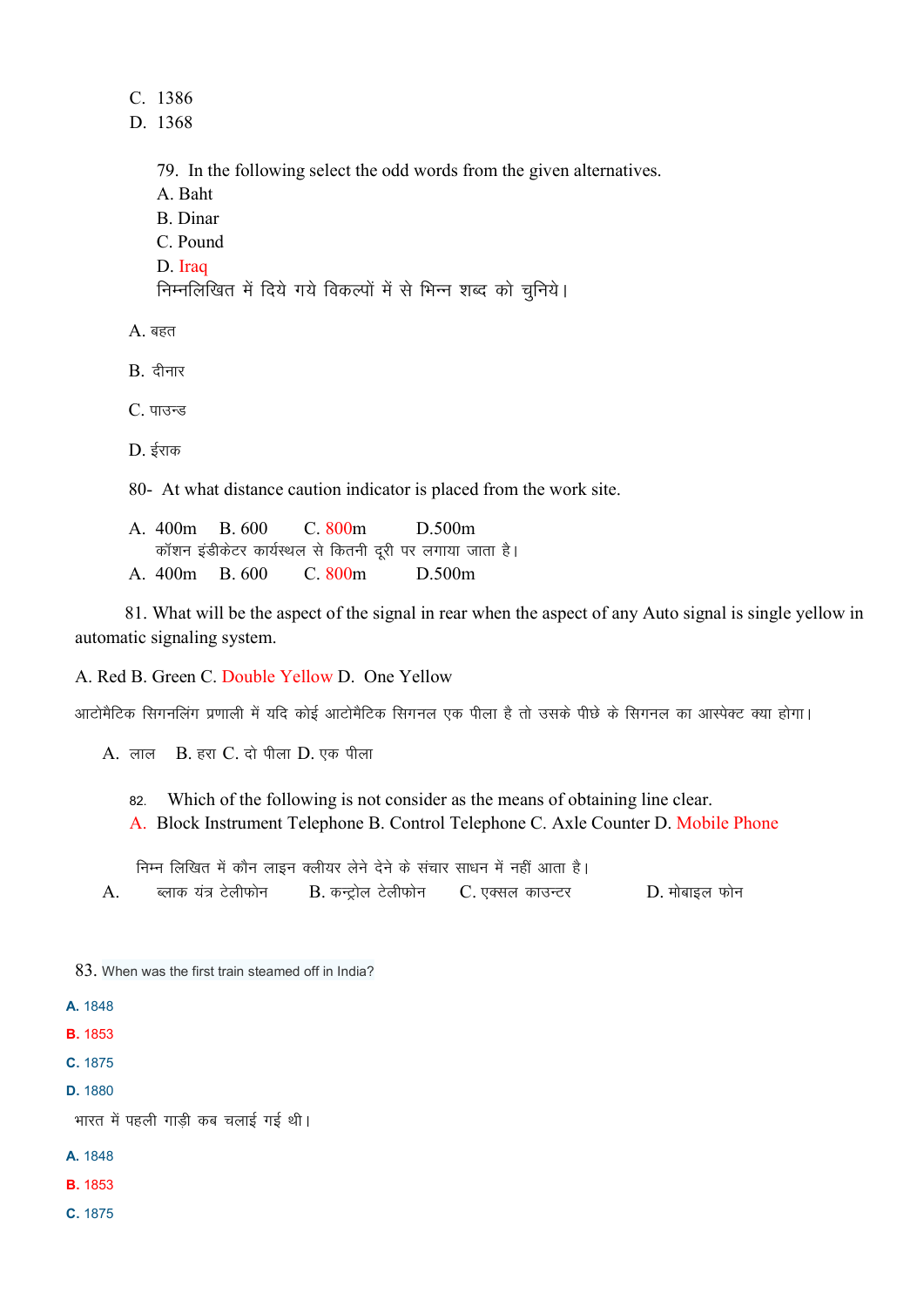#### D. 1880

- 84. A platform surrounded by rail lines from all the four sides, is called
- A. dock platform
- B. passenger platform
- C. goods platform
- D. island platform

प्लेटफार्म जो सभी दिशा से लाइनों से घिरा है उसे कहते है-

- $\mathsf{A}$ . डॉक प्लेटफार्म
- $B$ . पैसेन्जर प्लेटफार्म
- C. गुड्स प्लेटफार्म
- $D.$  आईलैन्ड प्लेटफार्म

85- Where is the Railway Staff College located?

- A. Pune
- B. Delhi
- C. Vadodara
- D. Prayagraj

रेलवे स्टॉफ कॉलेज कहॉ स्थित है।

- **A.** पुणे
- $B.$  दिल्ली
- $C.$  वडोडरा
- $D.$  प्रयागराज

86. What is the position of the Indian Railway in the world according to the length of rail lines?

- A. First
- B. Third
- C. Fourth
- D. Second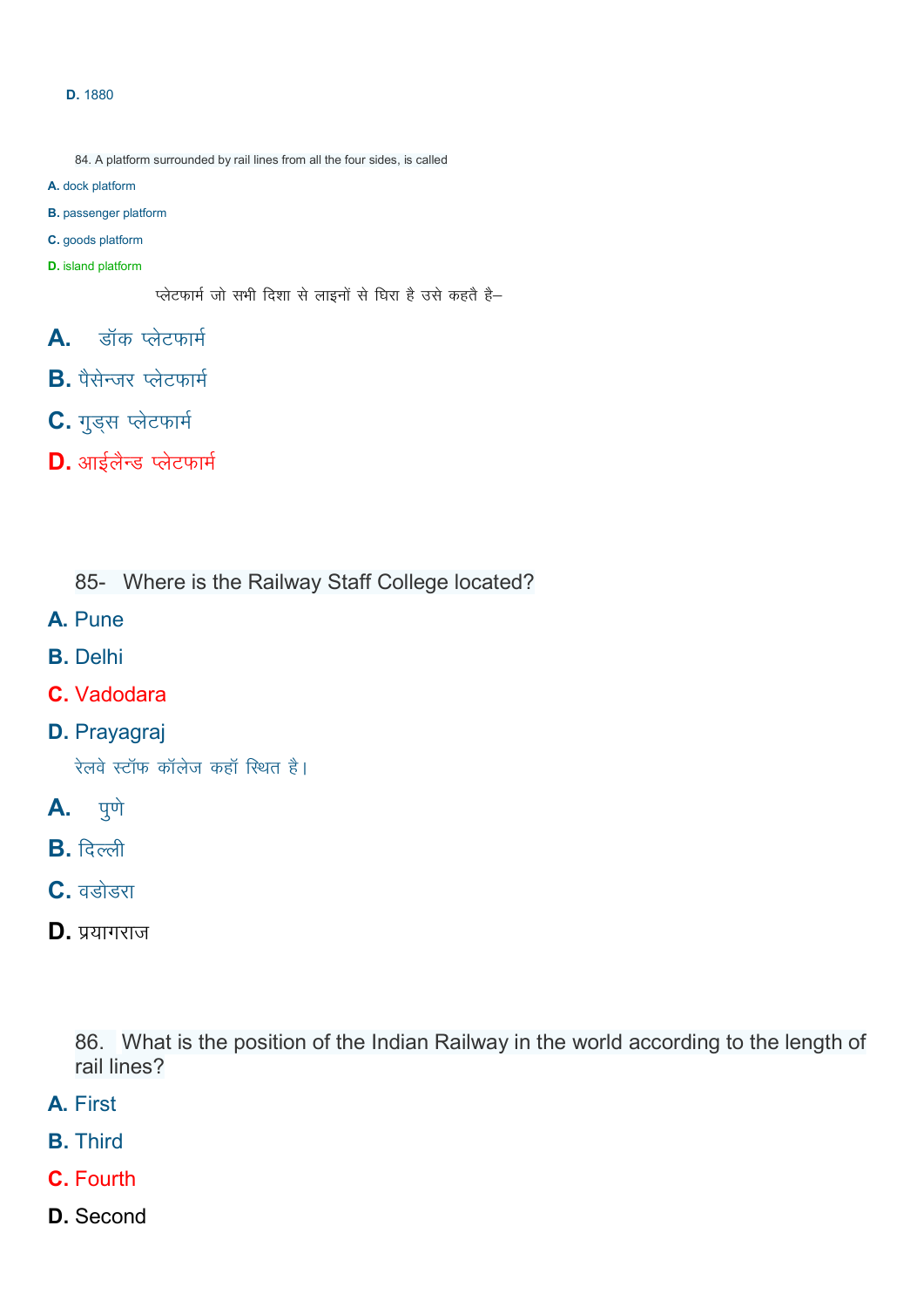रेलवे लाइन के लंबाई के अनुसार भारतीय रेल का विश्व में कौन सा स्थान है।

 $A.$  पहला

 $B.$  तीसरा

 $C.$  चौथा

- $D.$  दूसरा
- 87. Which of the following is the largest railway junction in India?
	- A. Delhi
	- B. Bhatinda
	- C. Mathura
	- D. Prayagraj

निम्नलिखित में से भारत का सबसे बड़ा रेलवे जंक्शन कौन सा है।

- $\mathsf{A}$ . दिल्ली
- $B.$  भटिंडा
- $C.$  मथुरा
- $D.$  प्रयागराज

88. When was the nationalization of Indian Railways done?

- A. 1952
- B. 1950
- C. 1951
- D. 1954

```
भारतीय रेलवे का राष्ट्रीयकरण कब किया गया था।
```
- A. 1952
- B. 1950
- C. 1951
- D. 1954

89. Which of the following is the eastern-most division of the Indian Railways?

# A. Tinsukia

- B. Lumding
- C. Rangiya
- D. Katihar

भारतीय रेलवे का सबसे पूर्व में स्थित मंडल कौन सा है।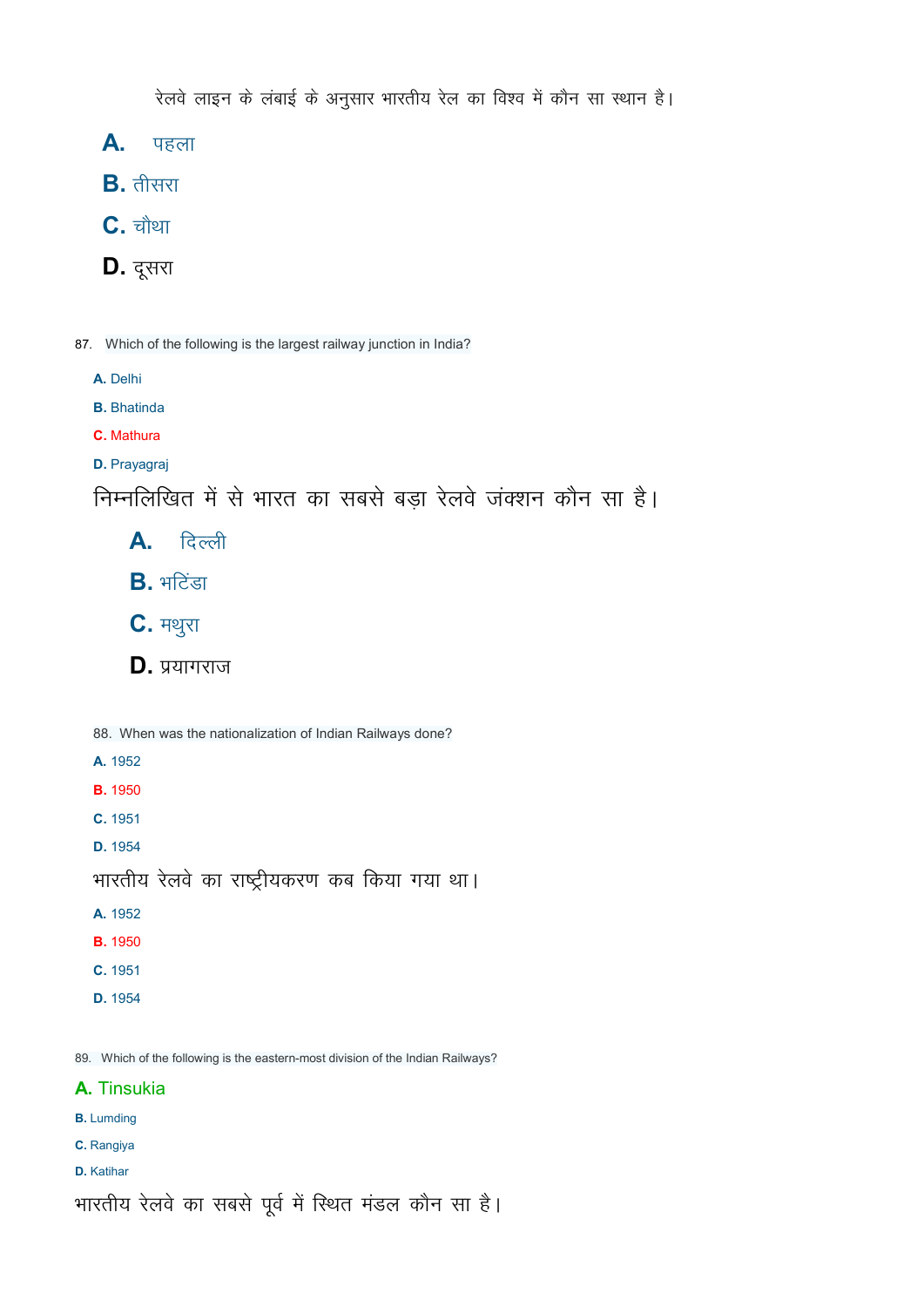- $A.$  तिनसुखिया
- $B.$  लमडिंग
- $C.$  रंगिया
- $D.$  कटिहार
- 90. Is general manager responsible for?
- A. Railway Board
- B. Railway Ministry
- C. Both railway Board and Railway Ministry
- D. None of these

महाप्रबंधक किसके प्रति जबावदेह है–

- $\mathbf{A}$ , रेलवे बोर्ड
- $B.$  रेल मंत्रालय
- $\mathbf C$ . रेलवे बोर्ड तथा रेल मंत्रालय दोनो
- $D.$  कोई नहीं
- 91. First underground railway (Metro Railway) started in which year?
- A. 1982 B. 1989 C. 1984 D. 1992 भारत में भूमिगत रेलवे की शुरूरात किस वर्ष हुई थी। A. 1982 B. 1989 C. 1984 D. 1992 92. The headquarters of South-Central Railways is situated at where? A. Mumbai B. Chennai C. Secundrabad
- D. Bilaspur
- दक्षिण-मध्य रेलवे का मुख्यालय कहाँ है।
	- $A.$  मुम्बई
	- $B.$  वेन्नई
	- $C.$  सिकन्दराबाद
	- $D.$  बिलासपुर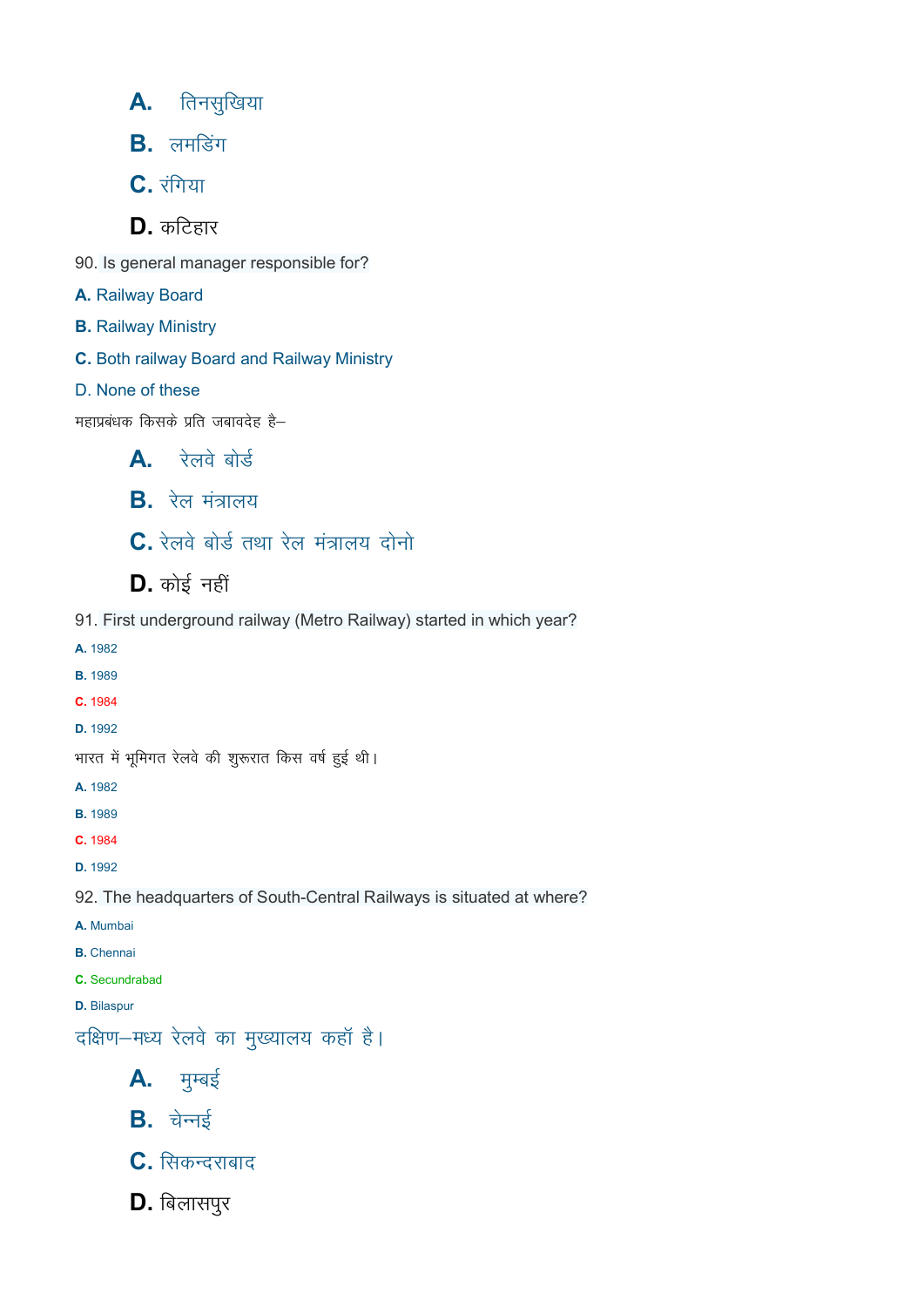93. Gorakhpur which has the longest railway platform in the world is located in which of the following states?

A. Odisha

- B. West Bengal
- C. Uttar Pradesh
- D. Chhattisgarh

गोरखपुर जहॉ विश्व का सबसे लंबा प्लेटफार्म है निम्न में से किस राज्य में स्थित है।

- A. vk sfM"kk
- $B.$   $\vec{q}$  aंगाल
- $C.$  उत्तर प्रदेश
- $\mathbf{D}$ . छतीसगढ
- 94- Diesel Locomotives are built in?
	- A. Banglore
	- B. Varanasi
	- C. Perambur
	- D. Hubli

डीजल इंजन का निर्माण कहाँ होता है।

- $\mathsf{A}$ . बंगलूरु
- $B.$  वाराणसी
- $C.$  पेराम्बपुर
- $D.$  हुबली
- 95- What is the station code of Kanspur Gugauli.
- A. KSQ B. KKS C. KNS D. KQS

कंसपुर गुगौली स्टेशन का क्या कोड है।

# A. KSQ B. KKS C. KNS D. KQS

- 96- DAQ is the code of which station.
	- A. Dankaur B. Daud khan C. Dadri D. Dankani DAO किस स्टेशन का कोड है।
		- $\mathsf{A}$ . दनकौर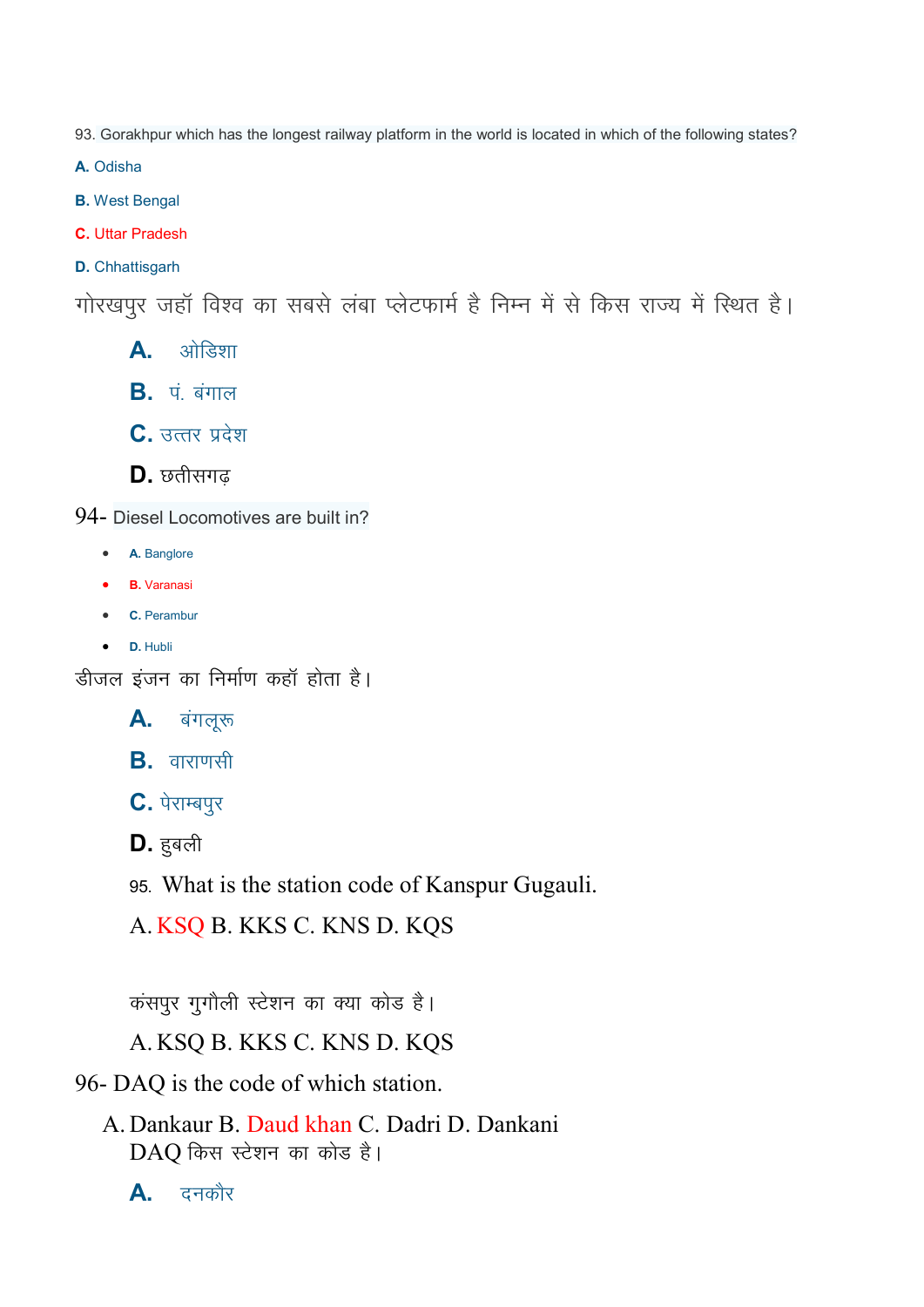$B.$  दाउद खॉ  $C.$  दादरी  $D.$  उंकनी

97- what is the code of Maripat Station. A. MPT B. MUI C. MTP D. MIU मरीपत स्टेशन का कोड क्या है। A. MPT B. MUI C. MTP D. MIU

98- what is the code of Mandrak Station. A. MDK B. MKD C. MKP D.MXK मडराक स्टेशन का कोड क्या है। A. MDK B. MKD C. MKP D.MXK

99- what is the code of Pata Station.

A. PATA B. PTA C. PTX D.PXT पाता स्टेशन का कोड़ क्या है।

A. PATA B. PTA C. PTX D.PXT

100. What is the code of Kaurara Station. A. KURA B. KUR C. KRR D. KAA

कौरारा स्टेशन का कोड क्या है।

A. KURA B. KUR C. KRR D. KAA

101- What is the code of Achalada Station.

A. ULD B. UDL C. ALD D. ACHL अछल्दा स्टेशन का कोड क्या है। A. ULD B. UDL C. ALD D. ACHL

102- Prayagraj Sangam Station is in which railway Division. A.Lucknow B. Varanasi C. Prayagraj D. Gorakhpur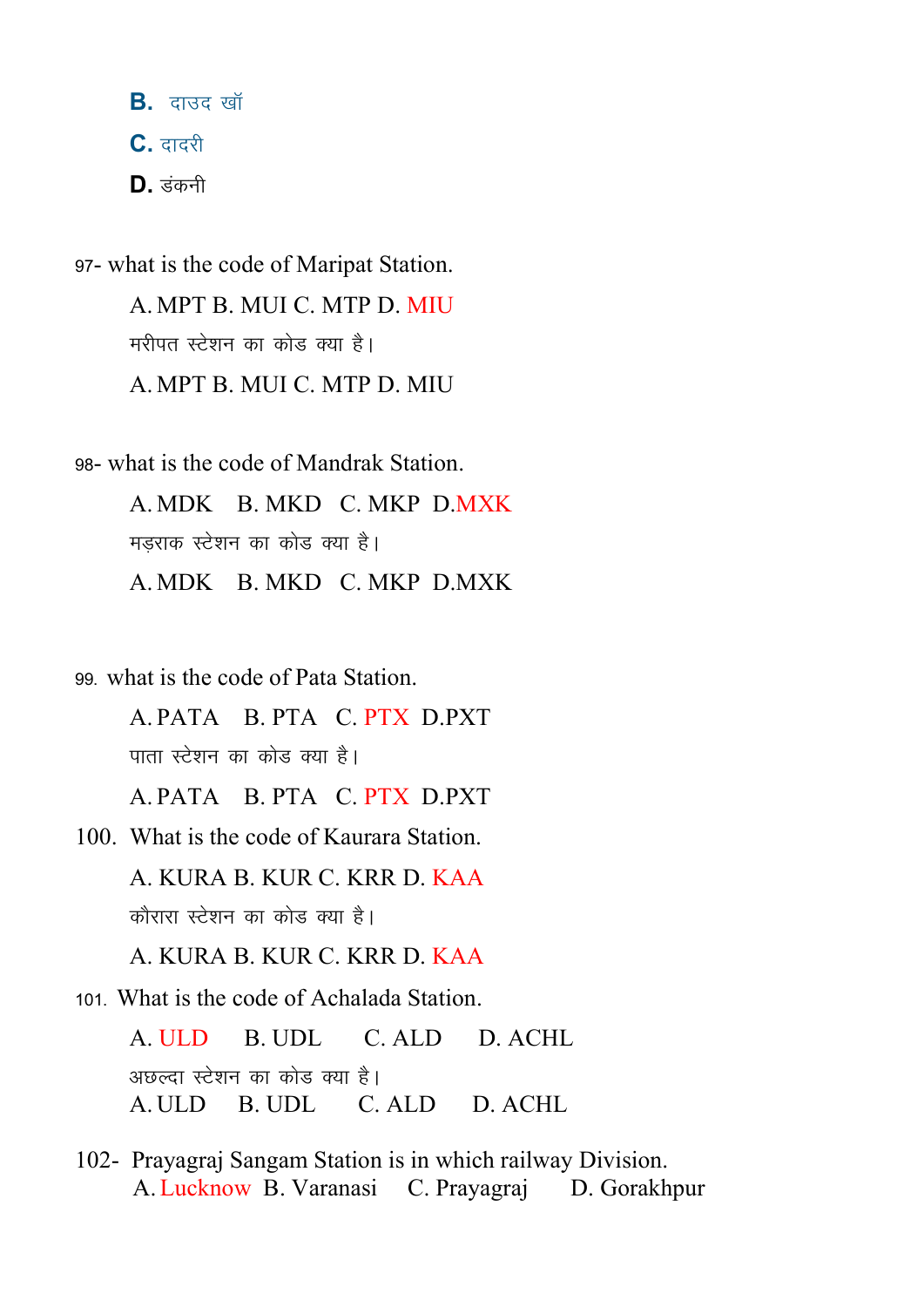प्रयागराज संगम किस रेल मंडल का स्टेशन है।

 $A.$  लखनऊ

 $B.$  arviorsh

 $C.$  प्रयागराज

 $D.$  गोरखपुर

103- Prayagraj Rambag Station is in which railway Division.

A. Lucknow B. Gorakhpur C. Prayagraj D. Varanasi प्रयागराज संगम किस रेल मंडल का स्टेशन है।  $A.$  लखनऊ  $B.$  *गोरखपुर* 

 $C.$  प्रयागराज

 $\mathbf{D}$ . वाराणसी

104- What is the code of Manda Station.

A. MNF B. MDA C. MFX D. MNQ मान्डा स्टेशन का कोड क्या है।

A. MNF B. MDA C. MFX D. MNQ

105- How many languages are printed behind an Indian 2000 rupee note?

A.17 B. 16 C. 20 D. 22 भारत के 2000 रूपये के नोट के पीछे कितनी भाषाएँ छपी हुई है। A.17 B. 16 C. 20 D. 22

106- What is the code of Station.

A. MNF B. MDA C. MFX D. MNQ मान्डा) स्टेशन का कोड क्या है। A. MNF B. MDA C. MFX D. MNQ

107. Information regarding VTO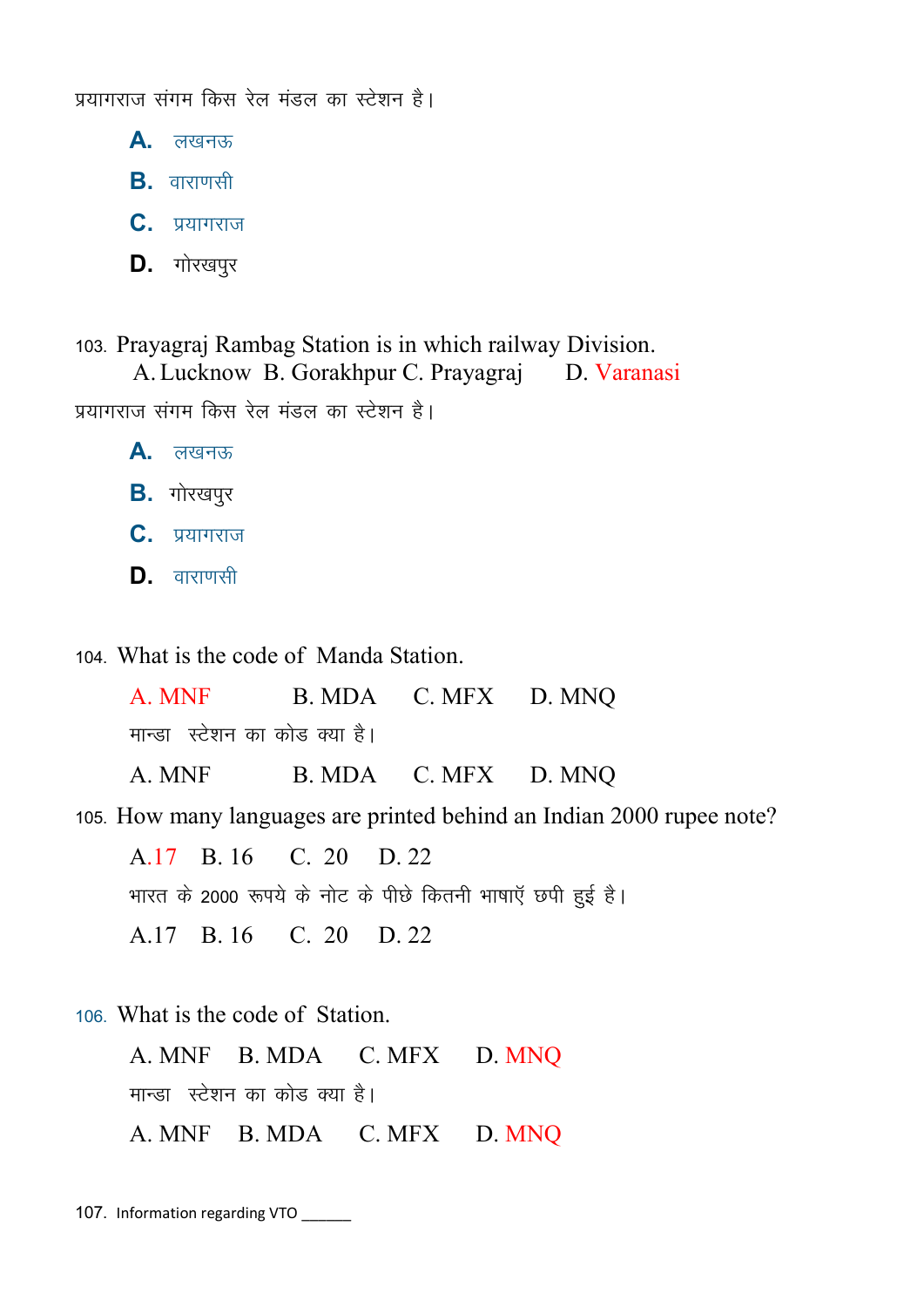a. SWR

b.GWR

c. GRS

d. VTS

108. Gradients at stations are given in \_\_\_\_\_

a. SWR

b. GWR

c. GRS

d. None of these

109. ON aspect in stop signal means \_\_\_\_\_

a. Danger

b. Caution

c. Most Restrictive

d. Proceed

110. What is the aspect of Distant signal at ON?

a. Danger

b. Caution

c. Proceed

d. Attention

111. Calling ON signal is identified by \_\_\_\_\_\_

a. "G" Marker

b. "P" Marker

C. "C" Marker

d. "A" Marker plate "C" Marker Light

112. There are \_\_\_\_\_ chapters in G&SR.

a. 17

b. 18

c. 6

d. 14

113. There are \_\_\_\_ Zones in Indian Railways.

a. 16

b. 17

c. 18

d. 14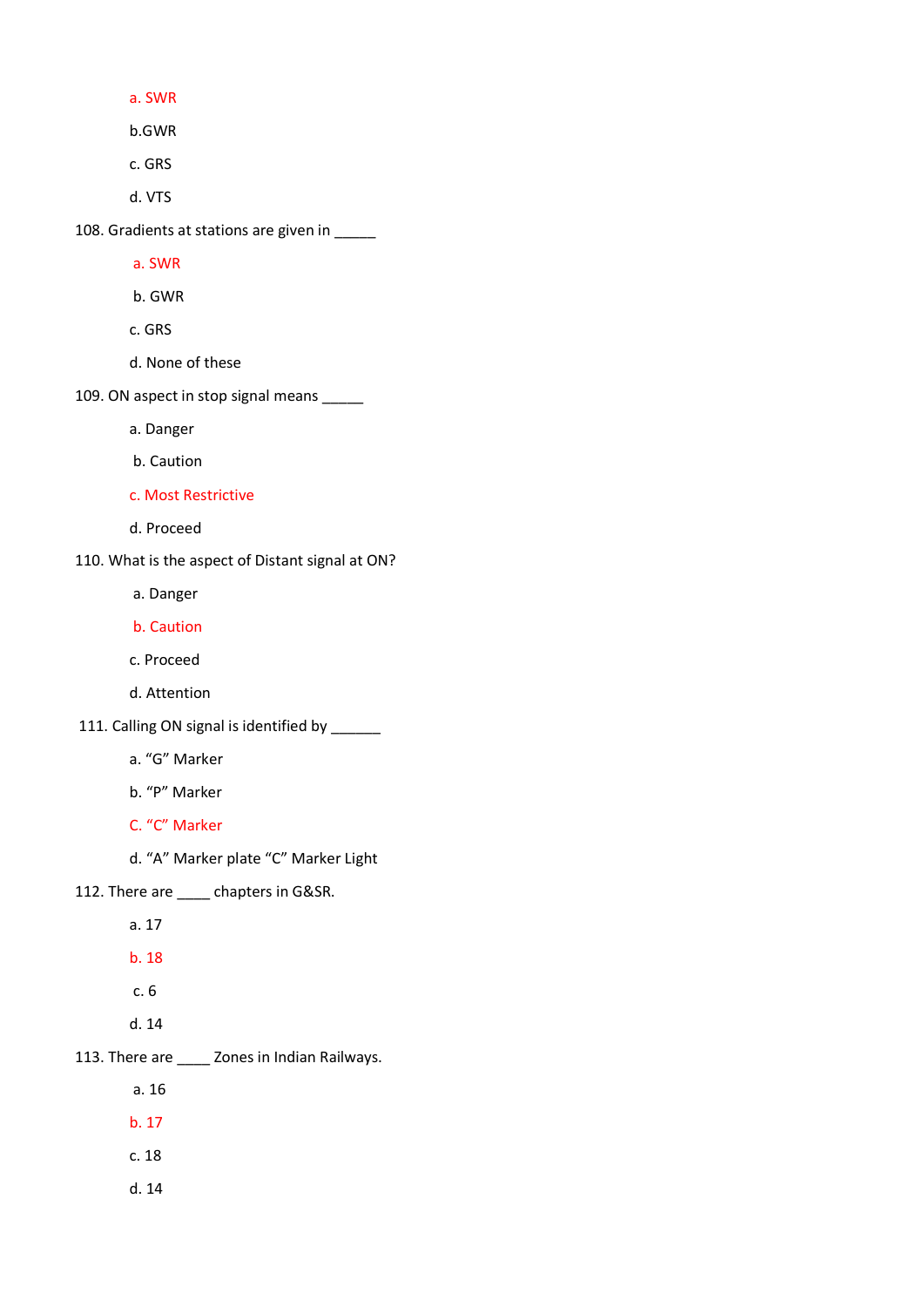114. Head of the Zonal Railway

- a. DRM
- b. GM
- c. PCSO
- d. PCOM
- 115. Head of the Division
	- a. DRM
	- b. GM
	- c. PCOM
	- d. Sr.DOM
- 116. Head quarters of Southern Railways situated at \_\_\_\_\_
	- a. Trichy b. Salem c. Chennai d. Arakkonam

#### 117. SWR is \_\_\_\_\_\_\_\_

- a. Station working rules
- b. Station working register
- c. South working rules
- d. Station working Oder rule
- 118. GWR is \_\_\_
	- a. Gate Working
	- b. Gate Working Register
	- c. General Working Rules
	- d. None of these
- 119. If period of absence is \_\_\_\_ consecutive days or more, a fresh declaration shall be obtained.
	- a. 15 B.5 c. 16 d. 10
- 120. When \_\_\_\_\_ correction is necessary, fresh SWR shall be issued.
	- a. 3 b. 5 c. 6 d. 4
- 121 \_\_\_\_\_\_\_ signal is used for reception of train on to obstructed line.
	- a. Home b. Starter c. Calling ON d. FSS
- 122. When Hot Axle noticed in running Train, it must be stopped \_\_\_\_\_\_
	- a. Immediately b. In next station c. Next stopping point d. None of these
- 123. For Fog signalling, two detonators should be placed at \_\_\_\_\_ mtrs
	- a. 270 b. 180 c. 600 d. 360
- 124. While receiving the train on obstructed line hand signal shall be exhibited meters from the obstruction.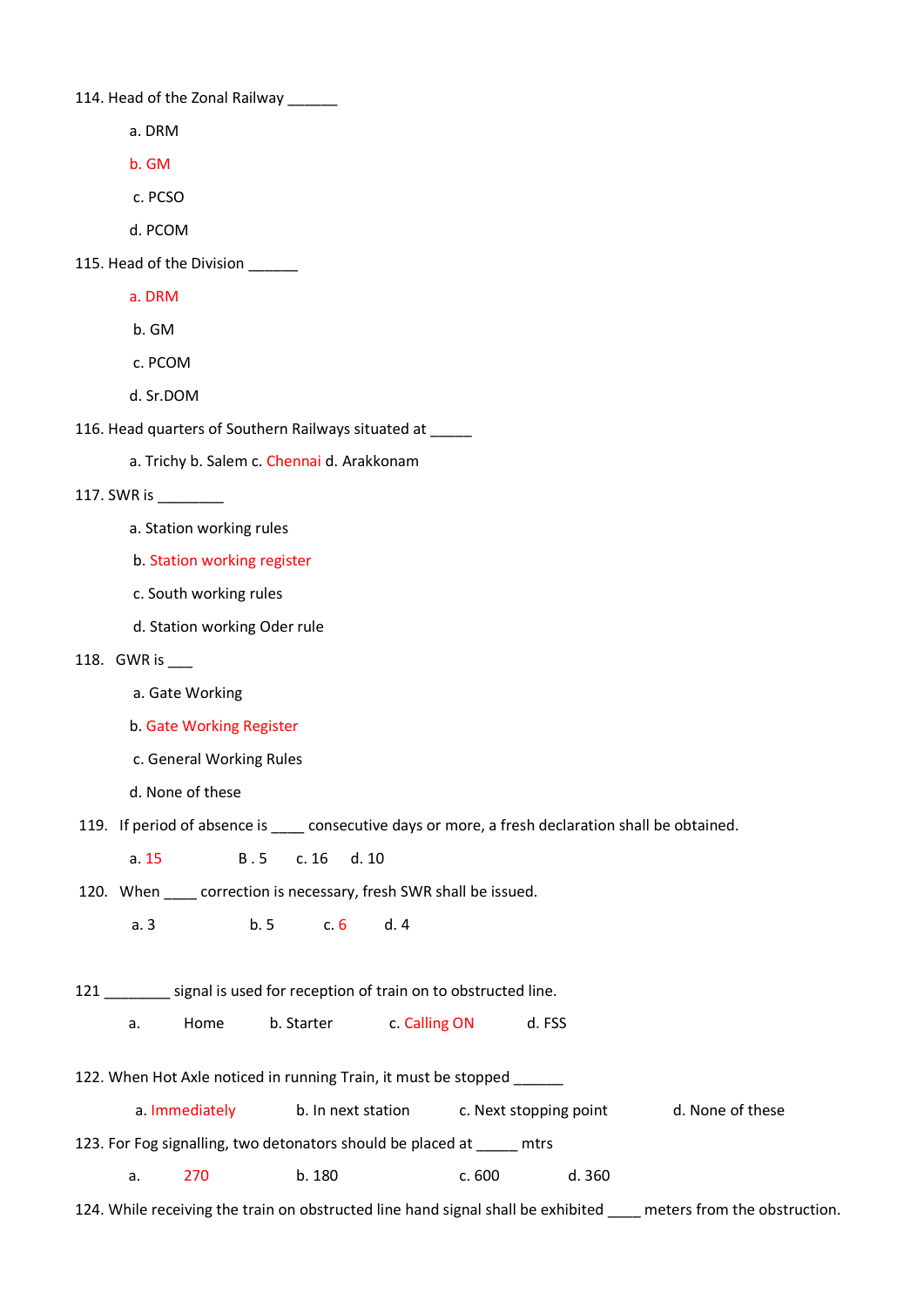| a.20                                                                                                         | b. 45                                                 | c. 180          | d. 50                                                                                                       |  |
|--------------------------------------------------------------------------------------------------------------|-------------------------------------------------------|-----------------|-------------------------------------------------------------------------------------------------------------|--|
| 125. Bulging of Axle box, Roller bearing crack, Metal sound, Smoke, Red hot fire these are symptoms of _____ |                                                       |                 |                                                                                                             |  |
| a. Brake binding                                                                                             | b. Flat tyre                                          | c. Hot Axle     | d. None of these                                                                                            |  |
| 126. When notice the Hot axle during night waving of ____ light shown to the train                           |                                                       |                 |                                                                                                             |  |
| a. Red                                                                                                       | b. White                                              | c. Green        | d. None of these                                                                                            |  |
| 127. Waving White light as high as possible and low during night time ____                                   |                                                       |                 |                                                                                                             |  |
| a. Train parting signal                                                                                      |                                                       |                 |                                                                                                             |  |
| b. Hot axle signal                                                                                           |                                                       |                 |                                                                                                             |  |
| c. All right signal                                                                                          |                                                       |                 |                                                                                                             |  |
| d. None of these                                                                                             |                                                       |                 |                                                                                                             |  |
| 128. Within Station Home signals, Level crossing Gates are manned by ___ staff.                              |                                                       |                 |                                                                                                             |  |
| a. Traffic                                                                                                   | b. Engineering                                        | c. Commercial   | d. None of these                                                                                            |  |
| 129. DV mechanically means _____                                                                             |                                                       |                 |                                                                                                             |  |
| a. Damaged vehicles                                                                                          |                                                       |                 | b. Distributor valve c. Distributor Vacuum d. None of these                                                 |  |
| 130. What are the effects of Brake Binding?                                                                  |                                                       |                 |                                                                                                             |  |
| a. Derailment                                                                                                | b. Flat Tyre                                          | c. Hot axle     | d. None of these                                                                                            |  |
| 131. BCN means _______                                                                                       |                                                       |                 |                                                                                                             |  |
|                                                                                                              |                                                       |                 | a. Bogie cover air brake b. Bogie covered vacuum c. Bogie covered transition coupling d. None of these      |  |
| 132. BCACBM is what types of Goods Train                                                                     |                                                       |                 |                                                                                                             |  |
| a. CAR loading wagon                                                                                         | b. New modified goods c. Bogie for loading live stock |                 | d. None of these                                                                                            |  |
| 133. BVZI is what types of Vehicle _____                                                                     |                                                       |                 |                                                                                                             |  |
|                                                                                                              |                                                       |                 | a. 4 Wheeler AirBrake BV b. 4 Wheeler vacuum brake BV c. 8 Wheeler AirBrake BV d. 8 Wheeler vacuum brake BV |  |
| 134. How many wagons in a formation of BTPN?                                                                 |                                                       |                 |                                                                                                             |  |
| $a. 50 + BV$                                                                                                 | $b.50 + 2 BV$                                         | c. $49 + 2$ BV  | $d. 52 + BV$                                                                                                |  |
| 135. What is the type of ACCW Coach ___?                                                                     |                                                       |                 |                                                                                                             |  |
| a. AC Three Tier                                                                                             | b. AC Two Tier                                        | c. AC Chair car | d. None of these                                                                                            |  |
| 136. SLRD means ______                                                                                       |                                                       |                 |                                                                                                             |  |
| a. Sleeper Coach                                                                                             | b. Disabled person coach c. AC coach                  |                 | d. None of these                                                                                            |  |
| 137. RDSO situated at _____                                                                                  |                                                       |                 |                                                                                                             |  |
| a. Mumbai                                                                                                    | b. Hyderabad                                          | c. Kolkata      | d. Lucknow                                                                                                  |  |
| 138. RCF situated at                                                                                         |                                                       |                 |                                                                                                             |  |
| a. Kapurthala                                                                                                | b. Perambur                                           | c. Luthiyana    | d. Trivandrum                                                                                               |  |
| 139. RWF situated at                                                                                         |                                                       |                 |                                                                                                             |  |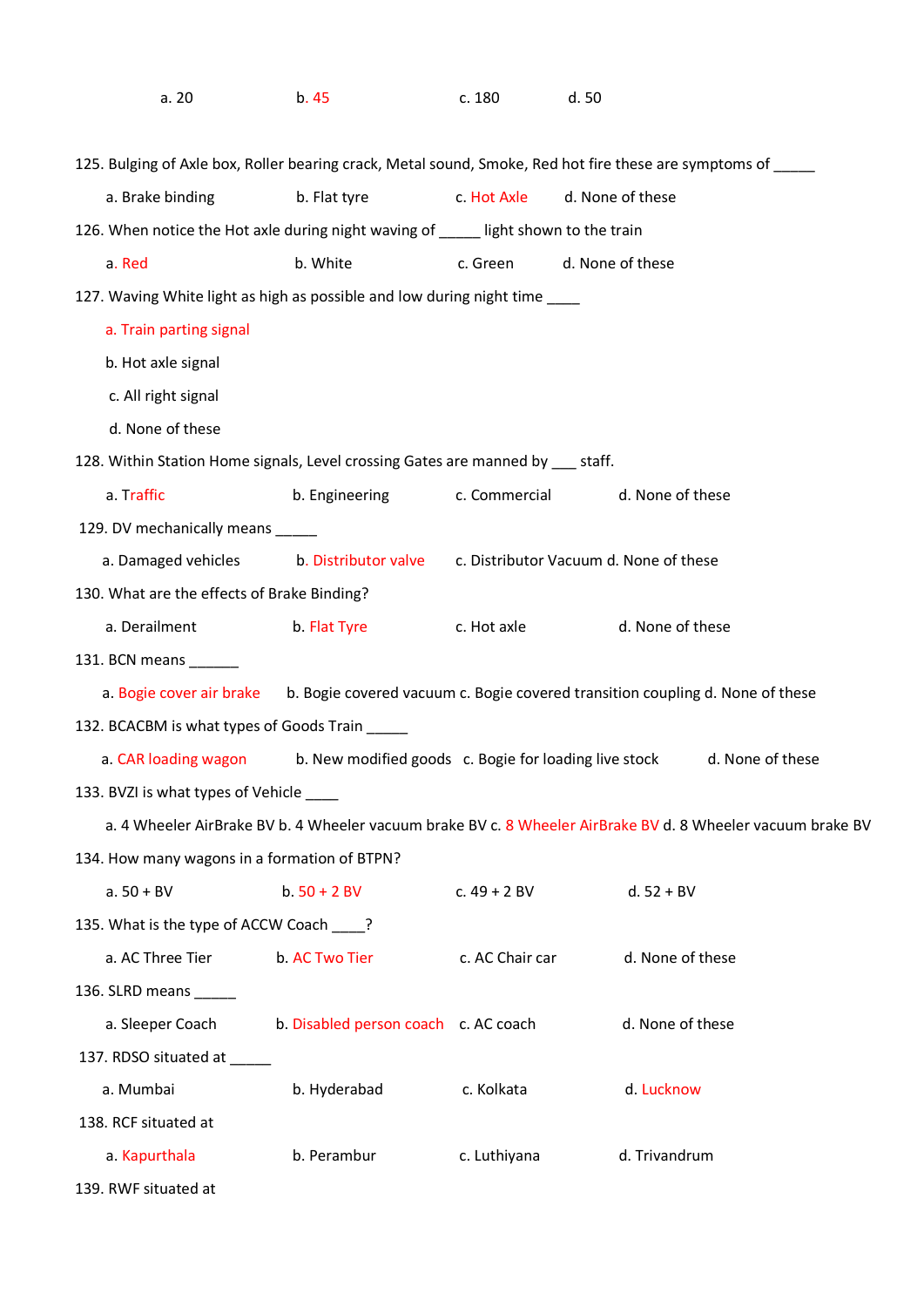| a. Chennai                                                                            | b.Yelahanka       | c. Patna                                                               | d. Pune          |  |  |
|---------------------------------------------------------------------------------------|-------------------|------------------------------------------------------------------------|------------------|--|--|
| 140. Modern Coach Factory situated at                                                 |                   |                                                                        |                  |  |  |
| a. Perambur                                                                           | b. Lucknow        | c. Raebareli                                                           | d. Bangalore     |  |  |
| 141. Golden Rock Workshop situated at                                                 |                   |                                                                        |                  |  |  |
| a. Madurai                                                                            | b. Villupuram     | c. Salem                                                               | d.Trichy         |  |  |
| 142. Konkan Railway has stations                                                      |                   |                                                                        |                  |  |  |
| a.67                                                                                  | b.76              | c.36                                                                   | d. 47            |  |  |
| 143. What is the colour of Brake pipe?                                                |                   |                                                                        |                  |  |  |
| a. White                                                                              | b. Green          | c. Red                                                                 | d. None of these |  |  |
| 144. What is the colour of Feed pipe?                                                 |                   |                                                                        |                  |  |  |
| a. White                                                                              | b. Green          | c. Red                                                                 | d. None of these |  |  |
| 145. Outer, Home and LSS should not be used for _____                                 |                   |                                                                        |                  |  |  |
| a. Shunting                                                                           | b. Reception      | c. Despatch                                                            | d. None of these |  |  |
| 146. To normalize the ICC system after alarm chain pulled ____ handle should be used. |                   |                                                                        |                  |  |  |
| a. Restarting handle                                                                  | b. Resetting book | c. Coupling handle                                                     | d. None of these |  |  |
| 147. Normally points are set to ______ line.                                          |                   |                                                                        |                  |  |  |
| a. Straight                                                                           | b. Siding         | c. Loop                                                                | d. None of these |  |  |
| 148. Guard must report duty before _____ minutes.                                     |                   |                                                                        |                  |  |  |
| a.30                                                                                  | h.45              | c.15                                                                   | d.60             |  |  |
| 149. What is the normal Life of the Detonators manufactured in 2011                   |                   |                                                                        |                  |  |  |
| a.5                                                                                   | b.7               | c. 8                                                                   | d.12             |  |  |
| 150. number of damaged vehicle can be attached in rear of rearmost BRAKE VAN.         |                   |                                                                        |                  |  |  |
| a. 4                                                                                  | b.1               | c.2                                                                    | d. 5             |  |  |
| 151. To start a train ______ certificate issued by SSE/JE/C&W is necessary.           |                   |                                                                        |                  |  |  |
| a. BCC                                                                                | b. BPC            | c. $T/310$                                                             | d. 370           |  |  |
| 152. Authority shall be issued during Starter signal failure                          |                   |                                                                        |                  |  |  |
| b. T/370<br>a. T/409                                                                  |                   | c. $T/369$ (3b)                                                        | d. $T/369(1)$    |  |  |
| 153. In Multiple aspect area the first Reception Stop signal                          |                   |                                                                        |                  |  |  |
| a. Distant                                                                            | b. Home           | c. Home outer                                                          | d. None of these |  |  |
| 154. POH means ______                                                                 |                   |                                                                        |                  |  |  |
| a. In operative Hook                                                                  |                   | b. Intermediate overhauling c. Periodical overhauling d. None of these |                  |  |  |
| 155. _______ number of 30 hours periodical rest in a month should be given to Guard.  |                   |                                                                        |                  |  |  |
| a.4                                                                                   | b.3               | c.2                                                                    | d.5              |  |  |
| 156. Sighting committee should conduct Joint Foot plate inspection once in __ months. |                   |                                                                        |                  |  |  |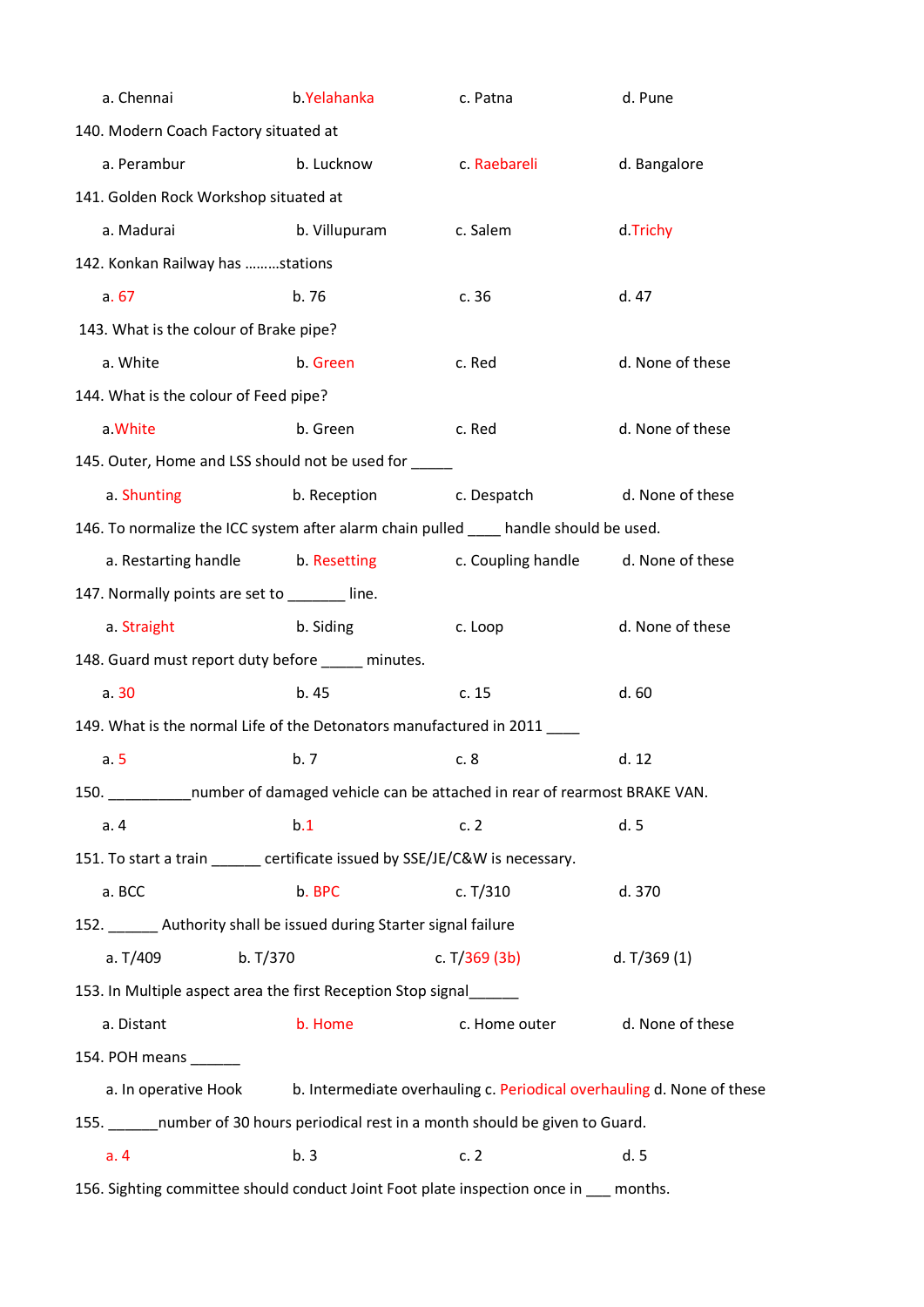| a.4                                    | b.3                                                                                                 | c.6                                 | d.5                    |
|----------------------------------------|-----------------------------------------------------------------------------------------------------|-------------------------------------|------------------------|
| 157. Calling ON signal is a _______    |                                                                                                     |                                     |                        |
| a. Hand signal                         |                                                                                                     | b. Main signal c. Subsidiary Signal | d. None of these       |
|                                        | 158. Position light shunt signal will show _____ oblique lights when it is OFF.                     |                                     |                        |
| a.2                                    | b.1                                                                                                 | c. No lights                        | d. None of these       |
|                                        | 159. Head Quarters of North Eastern Frontier Railway is                                             |                                     |                        |
| a. Lucknow                             | b. Varanasi                                                                                         | c. Itta Nagar                       | d. Maligaon            |
|                                        | 160. In level crossings Emergency buttons are provided in the use of ___                            |                                     |                        |
|                                        | a. Putting back the gate signal b. Protecting the LC gate c. Stop the Road Traffic d. None of these |                                     |                        |
| 161. Calling ON signal used for ______ |                                                                                                     |                                     |                        |
| a. Point failure                       | b. Signal failure c. Shunting                                                                       |                                     | d. None of these       |
|                                        | 162. Dead Engine should not be attached in _____ trains.                                            |                                     |                        |
| a. Mail / Express                      | b. Super Fast c. Goods                                                                              |                                     | d. Shatabdi / Rajdhani |
| 163. Semi Automatic signal means _____ |                                                                                                     |                                     |                        |
|                                        | a. Manually operated b. Automatic                                                                   | c. Both                             | d. None of these       |
|                                        | 164. At terminal yard _______ Board will be provided.                                               |                                     |                        |
|                                        | a. Passenger warning b. Goods warning                                                               | c. Stop                             | d. None of these       |
| 165. What is "D" class gate?           |                                                                                                     |                                     |                        |
| a. Manned LC                           |                                                                                                     | b. Unmanned LC c. Interlocked LC    | d. Non-Interlocked LC  |
| 166. Day means ______                  |                                                                                                     |                                     |                        |
|                                        | a. From sunset to sunrise b. From sunrise to sunset c. From 19.00 hrs to 07.00 hrs d. None of these |                                     |                        |
| 167. Line clear ticket form No ___     |                                                                                                     |                                     |                        |
| a. T/806                               | b. T/1425                                                                                           | c. T/1410                           | d. None of these       |
|                                        | 168. What should not be done after trail through?                                                   |                                     |                        |
| a. Stop the Train                      | b. Back the Train                                                                                   | c. Proceed the train                | d. None of these       |
| 169. Competency certificate valid for  |                                                                                                     |                                     |                        |
| a. 1 years                             | b. 2 years                                                                                          | c. 3 years                          | d. 4 years             |
| 170. Guard Certificate having foils.   |                                                                                                     |                                     |                        |
| a.2                                    | b.5                                                                                                 | c.4                                 | d.3                    |
|                                        | 171. Usage of Walkie Talkies in lieu of ____________ during shunting is prohibited.                 |                                     |                        |
| a. Hand Signals                        | b. SPT                                                                                              | c. Shunting order                   | d. None of these       |
| 172. CBC means _______                 |                                                                                                     |                                     |                        |
|                                        | a. Centre Buffer coupling b. IR coupling                                                            | c. Centre Ball Bearing              | d. None of these       |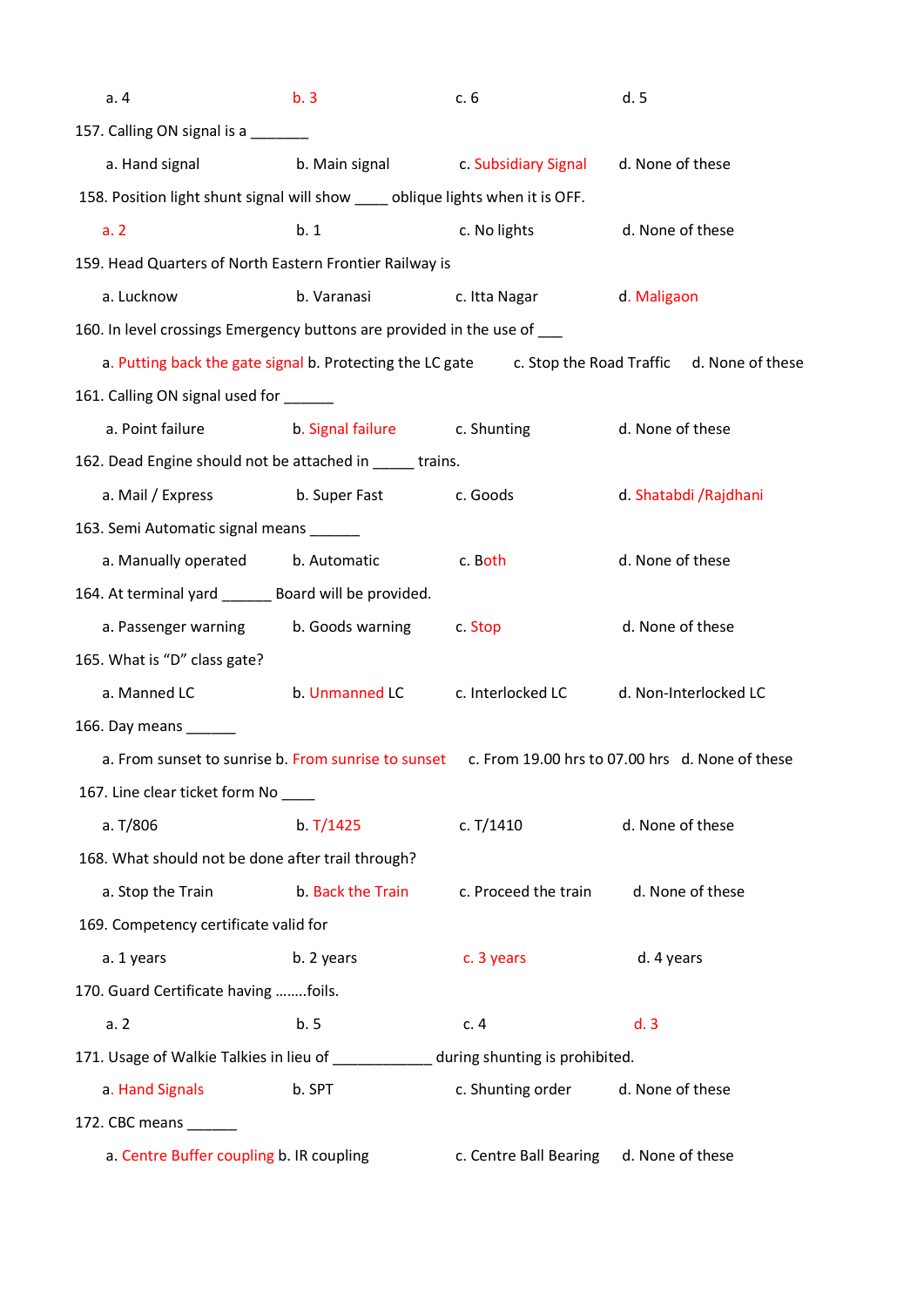|                                           |                                   |                                                                      | 173. For protection of a train in Absolute Block System BG, The first detonator is placed at |                                           |  |
|-------------------------------------------|-----------------------------------|----------------------------------------------------------------------|----------------------------------------------------------------------------------------------|-------------------------------------------|--|
| a.                                        | 400 mtrs                          | b. 600 mtrs                                                          | c. 500 mtrs                                                                                  | d. 250 mtrs                               |  |
|                                           |                                   |                                                                      |                                                                                              |                                           |  |
|                                           |                                   | 174. Normal aspect of distant signal where inner distant is provided |                                                                                              |                                           |  |
|                                           | a. Danger                         | b. Caution                                                           | c. Attention                                                                                 | d. Proceed                                |  |
|                                           |                                   |                                                                      | 175. Max. number of dead engines that may be attached to mail/exp/pass train is              |                                           |  |
|                                           | a. One                            | b. Three                                                             | c. Two                                                                                       | d. any number.                            |  |
|                                           |                                   |                                                                      | 176. Speed of the train over facing point at a Std-I interlocked station shall not exceed    |                                           |  |
|                                           | a. 75 Kmph                        | b. 15 Kmph                                                           | c. 50 Kmph                                                                                   | d. Un restricted                          |  |
|                                           |                                   | 177. Speed of Material train shall not exceed                        |                                                                                              |                                           |  |
|                                           | a. 30 Kmph                        | b. 50 Kmph                                                           | c. 75 Kmph                                                                                   | d. 15 Kmph                                |  |
|                                           | 178. Premium BPC Valid for        |                                                                      |                                                                                              |                                           |  |
|                                           |                                   | a. 12+3 days originating 100%, Enroute 75%                           |                                                                                              | b. 12+3 days originating 90%, Enroute 70% |  |
|                                           |                                   | c. 12+3 days originating 95%, Enroute 75%                            |                                                                                              | d. 6000 km/30 days, 7500 km/35 days       |  |
|                                           | 179. CC rake BPC Valid for        |                                                                      |                                                                                              |                                           |  |
|                                           |                                   | a. 12+3 days originating 100%, Enroute 75%                           |                                                                                              | b. 12+3 days originating 90%, Enroute 70% |  |
| c. 12+3 days originating 95%, Enroute 75% |                                   |                                                                      | d. 6000 km/30 days, 7500 km/35 days                                                          |                                           |  |
|                                           | 180. Material train BPC Valid for |                                                                      |                                                                                              |                                           |  |
|                                           |                                   | a. 12+3 days originating 100%, Enroute 75%                           |                                                                                              | b. 30 days originating 90%, Enroute 70%   |  |
|                                           |                                   | c. 12+3 days originating 95%, Enroute 75%                            |                                                                                              | d. 6000 km/30 days, 7500 km/35 days       |  |
|                                           |                                   |                                                                      |                                                                                              |                                           |  |

| 181. End to end BPC Valid for                                    |                                            |                                              |              |                          |                                |  |  |
|------------------------------------------------------------------|--------------------------------------------|----------------------------------------------|--------------|--------------------------|--------------------------------|--|--|
|                                                                  | a. 12+3 days originating 100%, Enroute 75% |                                              |              |                          | b. 6000 km/30 days, 7500 km/35 |  |  |
|                                                                  | c. 12+3 days originating 95%, Enroute 75%  |                                              |              | d. Source to destination |                                |  |  |
|                                                                  |                                            | 182. Number of Types BPC for Coaching train. |              |                          |                                |  |  |
|                                                                  | a. One                                     | b. Two                                       | c. Three     | d. Five                  |                                |  |  |
| 183. Minimum permissible running time is calculated based on the |                                            |                                              |              |                          |                                |  |  |
|                                                                  | a. MPS                                     | b. Booked speed                              |              | c. Both A & B            | d. None                        |  |  |
|                                                                  |                                            |                                              |              |                          |                                |  |  |
| 184. The form No. for Nil Caution order is                       |                                            |                                              |              |                          |                                |  |  |
|                                                                  | a. $T/409$                                 | b. T/A 409                                   | c. $T/B$ 409 |                          | d. T/C 409                     |  |  |

185. Air continuity test conducted by \_\_\_\_\_\_\_ & \_\_\_\_\_\_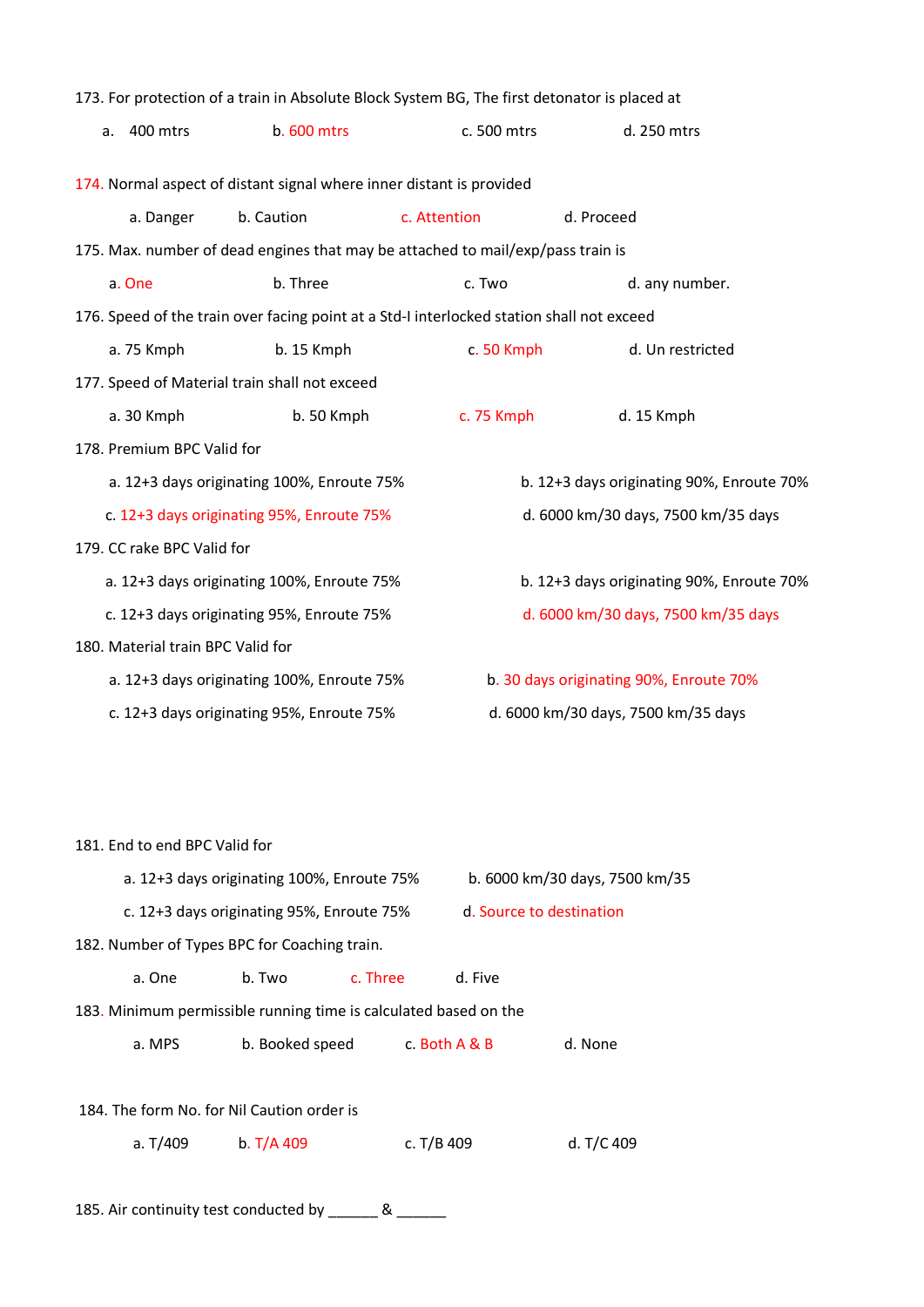| a. TXR & SSE                      | b. LP & ALP                                            | c. LP & Guard                                                                               | d. SM & LP                                                                                                            |
|-----------------------------------|--------------------------------------------------------|---------------------------------------------------------------------------------------------|-----------------------------------------------------------------------------------------------------------------------|
|                                   | 186. Whistle code to indicate train parting is         |                                                                                             |                                                                                                                       |
| a. 0000                           | b. 0                                                   | c. 000                                                                                      | $d.$ $0$ $0$                                                                                                          |
|                                   |                                                        |                                                                                             | 187 Whistle code given by the Loco Pilot, when the train cannot proceed further is due to Accident / Obstruction etc. |
| a. Two short                      | b. Four short                                          | c. Three short                                                                              | d. One long                                                                                                           |
|                                   | 188. G&SR contains Rules in Chapters.                  |                                                                                             |                                                                                                                       |
| a. 344, 17                        | b. 344, 18                                             | c. 354, 17                                                                                  | d. 354, 18                                                                                                            |
|                                   | 189. Catch siding protects section.                    |                                                                                             |                                                                                                                       |
| a. Station                        | b. Block                                               | c. Both                                                                                     | d. None of these                                                                                                      |
|                                   | 190 Slip sidings protects section.                     |                                                                                             |                                                                                                                       |
| a. Station                        | b. Block                                               | c. Both                                                                                     | d. None of these                                                                                                      |
|                                   |                                                        | 191. When Train is held up at First Stop Signal Guard shall go for protection in rear after |                                                                                                                       |
| a. 05 mins                        | b. 15 mins                                             | c. 10 mins                                                                                  | d. Immediately                                                                                                        |
|                                   |                                                        |                                                                                             |                                                                                                                       |
|                                   | 192. Permanent speed restrictions are notified through |                                                                                             |                                                                                                                       |
| a. WTT                            | b. GRS                                                 | c. SWR                                                                                      | d. PTT                                                                                                                |
|                                   |                                                        |                                                                                             |                                                                                                                       |
|                                   |                                                        |                                                                                             |                                                                                                                       |
|                                   | 193. The train Black Diamond runs between              |                                                                                             |                                                                                                                       |
|                                   |                                                        | a. Delhi & Kolkata b. Delhi & Madurai c. Howrah & Dhanbad d. Amritsar & Mumbai              |                                                                                                                       |
|                                   |                                                        |                                                                                             | 194. Where Inner distant is provided, the distant signal shall be placed from First Stop Signal at a distance of      |
| a. 1000 mts                       | b. 2000 mts.                                           | c. 400 mts                                                                                  | d. 1400 mts                                                                                                           |
|                                   | 195. Yoga Express train runs fromto                    |                                                                                             |                                                                                                                       |
| a. Bandra - Ahmedabad             |                                                        | b. Ahmedabad - Bandra                                                                       |                                                                                                                       |
| c. Ahmedabad - Haridwar           |                                                        | d. Haridwar - Ahmedabad                                                                     |                                                                                                                       |
|                                   |                                                        |                                                                                             |                                                                                                                       |
|                                   |                                                        | 196. The Fog signal post is placed from the outermost STOP signal at a distance of          |                                                                                                                       |
| a. 180 mtrs.                      | b. 400 mtrs.                                           | c. 270 mtrs.                                                                                | d. 120 mtrs.                                                                                                          |
|                                   |                                                        | 197. When LP wants the guard to release brakes, he shall give the following whistle code    |                                                                                                                       |
| a. Two short                      | b. three short                                         | c. One long one short                                                                       | d. two long                                                                                                           |
| 198. IBP is treated as            |                                                        |                                                                                             |                                                                                                                       |
|                                   | a. Block station b. Non-block station                  | c. Spl. Class station                                                                       | d. None                                                                                                               |
| 199. This Form is issued by Guard |                                                        |                                                                                             |                                                                                                                       |
| a. T/409                          | b. T/609                                               | c. T/D 1425                                                                                 | d. T/369(3b)                                                                                                          |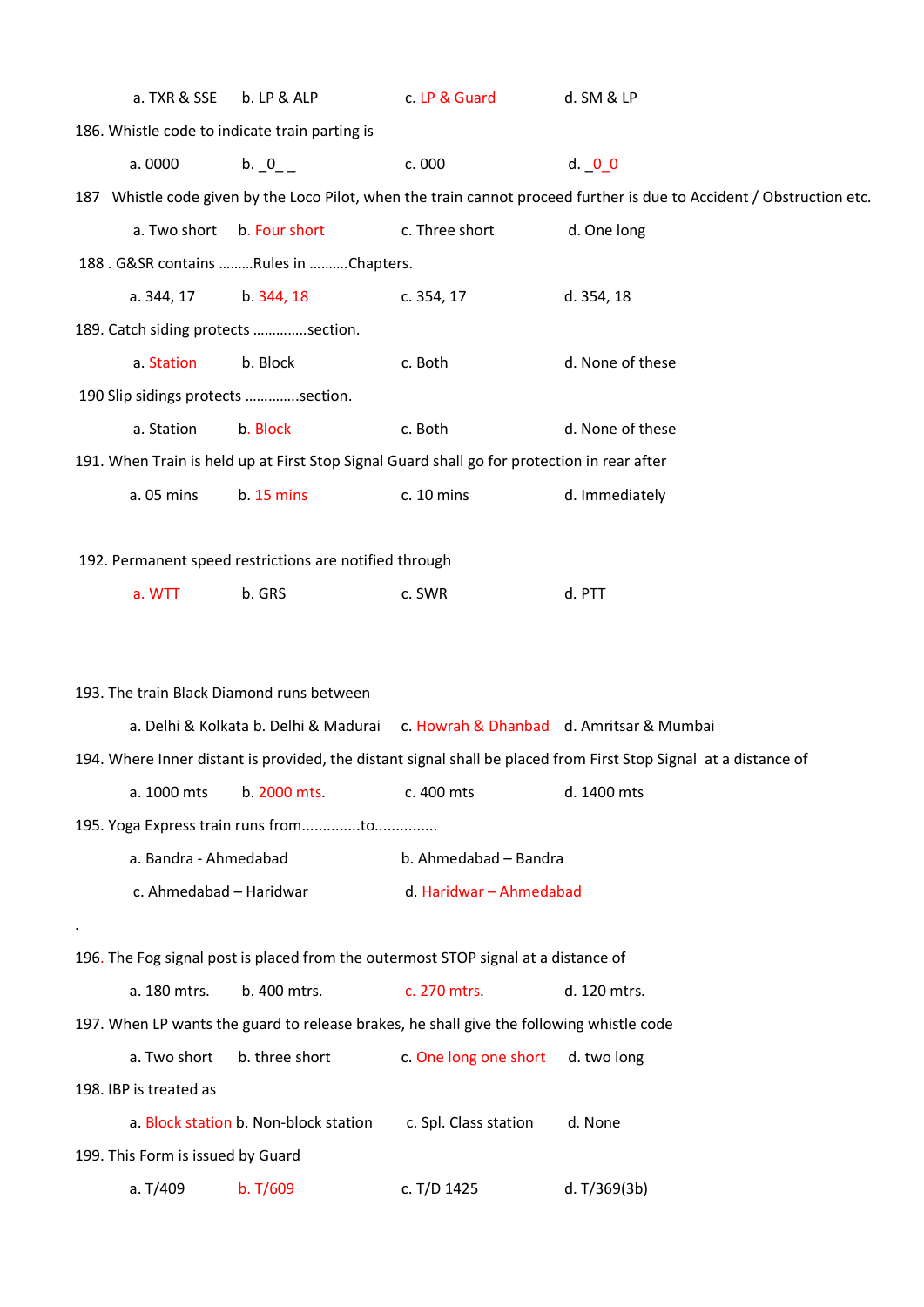|              |                                                                   | 200. In double line for shunting beyond Last Stop Signal the authority is              |                                                                                                         |
|--------------|-------------------------------------------------------------------|----------------------------------------------------------------------------------------|---------------------------------------------------------------------------------------------------------|
| a. T/806     |                                                                   | b. Shunt key or PN c. T/806 + Last Stop Signal (shunt key)                             | d. none                                                                                                 |
|              |                                                                   |                                                                                        | 201. The speed of train received on an obstructed line by giving Message+ private number through SPT is |
| $a. 10$ kmph | $b. 15$ kmph                                                      | c. 25 kmph                                                                             | d. 30 kmph                                                                                              |
|              |                                                                   | 202. BSLB shall be placed in advance of First Stop Signal at a distance of             |                                                                                                         |
| a. 480 mts   | b. 120 mts                                                        | c. 180 mts                                                                             | d. 670 mts                                                                                              |
|              |                                                                   | 203. At a Terminal station the Medical Relief train shall be turned out within         |                                                                                                         |
| a. 20 mins   | b. 15 mins                                                        | c. 30 mins                                                                             | d. 25 mins                                                                                              |
|              | 204. Trial run of Medical relief train shall be conducted once in |                                                                                        |                                                                                                         |
|              | a. one month b. two months                                        | c. three months                                                                        | d. Six months                                                                                           |
|              |                                                                   | 205. _______ siding should be provided when the gradient is steeper than 1/80 falling. |                                                                                                         |
| a. Catch     | b. Slip                                                           | c. Both                                                                                | d. None of these                                                                                        |
|              |                                                                   |                                                                                        |                                                                                                         |
|              |                                                                   | 206. Which one of the following wagons used for Automobile loading?                    |                                                                                                         |
| a. BCN       | b. BOSTN                                                          | c. NMG                                                                                 | d. BOXN                                                                                                 |
|              | 207. Which one of the following is not tanker type wagon?         |                                                                                        |                                                                                                         |
| a. BTPN      | b. BTPGLN                                                         | c. BTFLN                                                                               | d. BLCA                                                                                                 |
|              | 208. Head Quarters of West Central Railway is                     |                                                                                        |                                                                                                         |
| a. Bhopal    | b. Jabalpur                                                       | c. Kota                                                                                | d. Jaipur                                                                                               |
|              | 209. Head Quarters of South East Central Railway is               |                                                                                        |                                                                                                         |
| a. Nagpur    | <b>B.</b> Raipur                                                  | c. Bilaspur                                                                            | d. Mysore                                                                                               |
|              | 210. Head Quarters of South Western Railway is                    |                                                                                        |                                                                                                         |
| a. Bangalore | b. Mysore                                                         | c. Nagpur                                                                              | d. Hubli                                                                                                |
|              | 211. Head Quarters of East Coast Railway is                       |                                                                                        |                                                                                                         |
|              | a. Bhubaneshwar b. Sambhalpur                                     | c. Waltair                                                                             | d. Khurda Road                                                                                          |
|              | 212. Maximum ____ BCN can be attached in a goods train.           |                                                                                        |                                                                                                         |
| a. 40        | b.42                                                              | c. 44                                                                                  | d. 46                                                                                                   |
|              | 213. Level crossing is dealt in chapter ______ of G&SR.           |                                                                                        |                                                                                                         |
| a. XV        | $b.$ III                                                          | c. XVI                                                                                 | d. IV                                                                                                   |
|              |                                                                   |                                                                                        |                                                                                                         |
| a. A & B     | b. C & D                                                          | c. Block station & Non-block station                                                   | d. none of these                                                                                        |
|              |                                                                   |                                                                                        | 215. What is the whistle code to be given for passing a stop signal as 'ON' with proper authority?      |
| a. 00        | b. 000                                                            | c. $_0$                                                                                | $d. 0_0$                                                                                                |
|              |                                                                   |                                                                                        |                                                                                                         |

216. What is the height at which the normal aspect of a color light signal is to be placed from the rail level?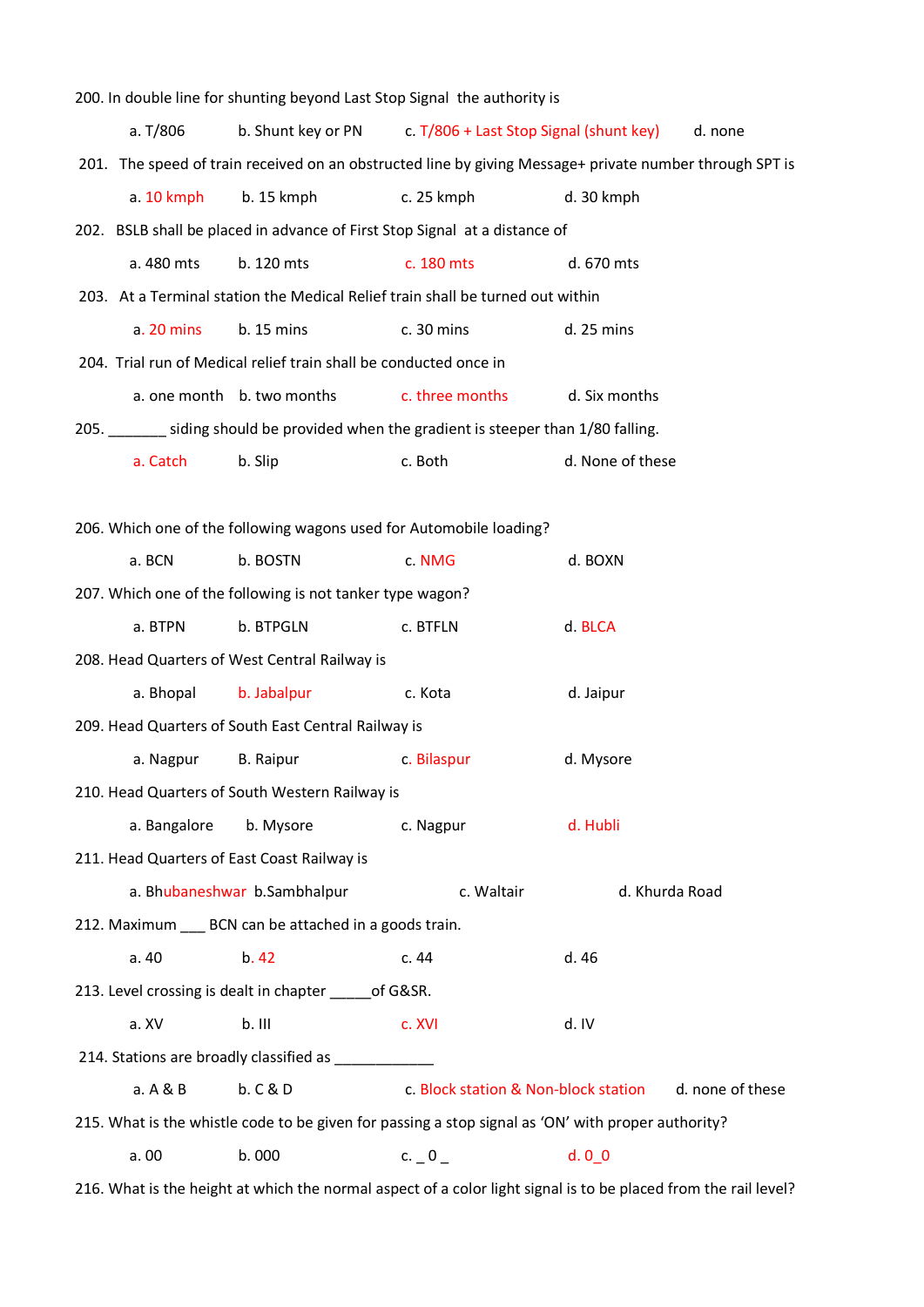| a. Approximately at 2.65 Mts                                     |                                 |                                                               | b. Approximately at 3.65 Mts |              |                              |
|------------------------------------------------------------------|---------------------------------|---------------------------------------------------------------|------------------------------|--------------|------------------------------|
| c. Approximately at 4.65 Mts                                     |                                 |                                                               |                              |              | d. Approximately at 5.65 Mts |
| 217. Head Quarters of Northern Railway is _____                  |                                 |                                                               |                              |              |                              |
| a. Mumbai                                                        | b. Pune                         | c. Kolkata                                                    |                              | d. New Delhi |                              |
| 218. Head Quarters of Eastern Railway is _____                   |                                 |                                                               |                              |              |                              |
|                                                                  |                                 | a. Mumbai b. Pune c. Kolkata d. New Delhi                     |                              |              |                              |
| 219. Head Quarters of North Central Railway is ___               |                                 |                                                               |                              |              |                              |
| a. Mumbai                                                        |                                 | b. Pune c. Kolkata d. Prayagraj                               |                              |              |                              |
| 220. Head Quarters of South Central Railway is _____             |                                 |                                                               |                              |              |                              |
| a. Secunderabad                                                  |                                 | b. Pune c. Kolkata d. New Delhi                               |                              |              |                              |
| 221. Head Quarters of East Central Railway is ____               |                                 |                                                               |                              |              |                              |
| a. Mumbai                                                        | b. Hajipur c. Kolkata           |                                                               |                              | d. New Delhi |                              |
| 222. Head Quarters of North Western Railway is _____             |                                 |                                                               |                              |              |                              |
|                                                                  | a. Jaipur b. Hajipur c. Kolkata |                                                               |                              | d. New Delhi |                              |
| 223. Head Quarters of North Eastern Railway is ______            |                                 |                                                               |                              |              |                              |
| a. Mumbai                                                        |                                 | b. Hajipur c. Gorakhpur                                       | d. New Delhi                 |              |                              |
| 224. Head Quarters of South Eastern Railway is                   |                                 |                                                               |                              |              |                              |
| a. Mumbai                                                        |                                 | b. Hajipur c. Garden Reach, Kolkata d. New Delhi              |                              |              |                              |
| 225. India's fastest train ______                                |                                 |                                                               |                              |              |                              |
|                                                                  |                                 | a. Suvidha SF b. Sabari spl. c. Gatiman exp. d. Rajdhani exp. |                              |              |                              |
|                                                                  |                                 |                                                               |                              |              |                              |
|                                                                  |                                 |                                                               |                              |              |                              |
| 226. How many Railway Recruitment Boards are there in India?     |                                 |                                                               |                              |              |                              |
| a. 21                                                            | b.22                            | c.23                                                          | d.24                         |              |                              |
| 227. Which is the longest Railway zone in India?                 |                                 |                                                               |                              |              |                              |
|                                                                  |                                 | a. Southern Railway b. Northern Railway c. Western Railway    |                              |              | d. Eastern Railway           |
| 228. In which rail region did the automatic signal system start? |                                 |                                                               |                              |              |                              |
|                                                                  |                                 | a. Southern Railway b. Central Railway c. Western Railway     |                              |              | d. Eastern Railway           |
| 229. First tourist rail in India is _____                        |                                 |                                                               |                              |              |                              |
|                                                                  |                                 | a. Maharaja exp. b. Palace on wheels c. Uday exp. d. Train 18 |                              |              |                              |
| 230. "Palace on wheels" started in the year ______               |                                 |                                                               |                              |              |                              |
| a. 1980                                                          | b. 1981                         | c. 1982                                                       | d. 1983                      |              |                              |
| 231. "Deen Dayalu" coaches are                                   |                                 |                                                               |                              |              |                              |
| a. Sleeper coach                                                 |                                 | b. Reserved coach                                             | c. AC coach                  |              | d. Un-reserved coach         |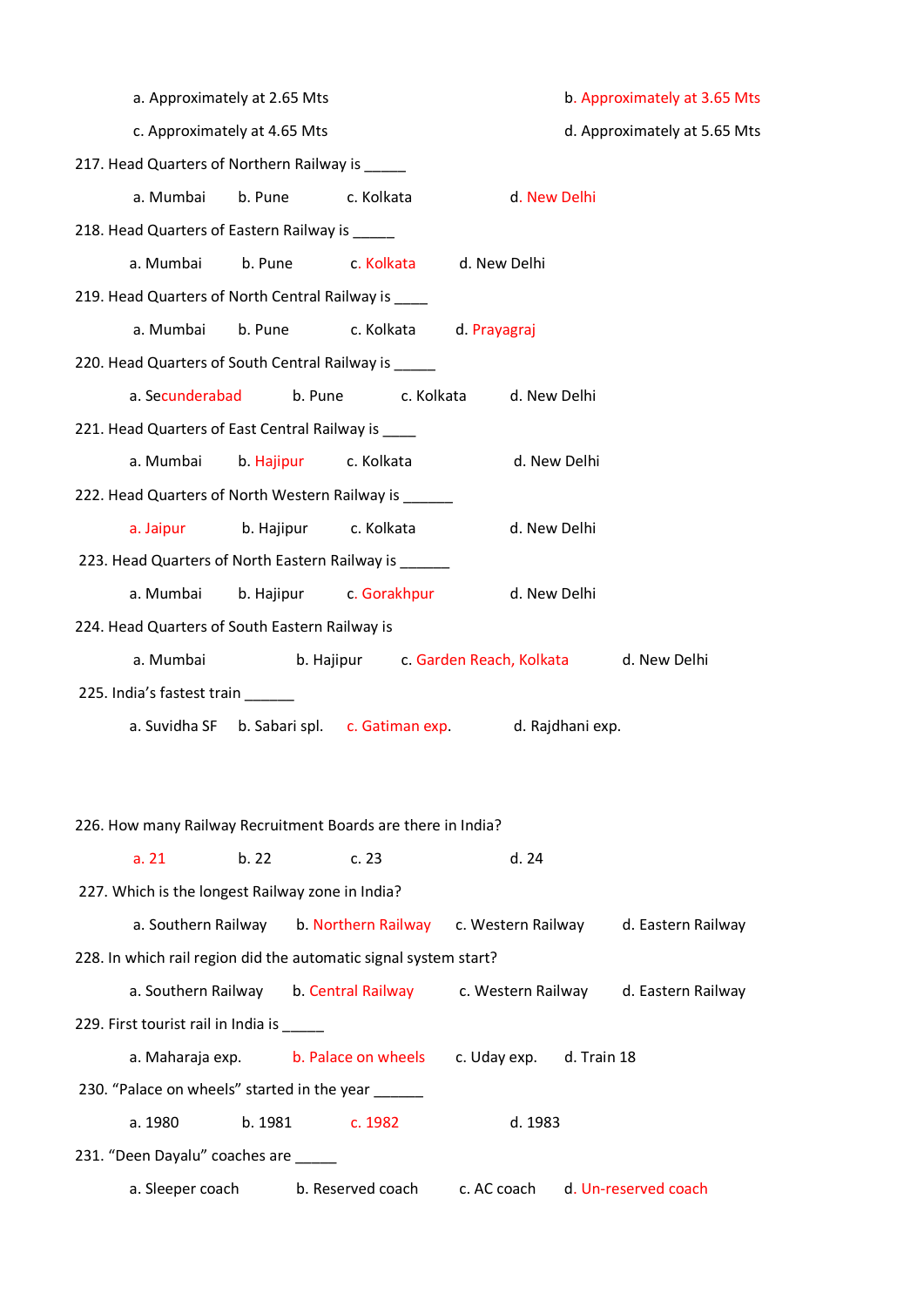232. "Signals" fall under chapter \_\_\_\_\_\_ of G&SR.  $a. V1$  b. V c. IV d. III 233. "System of working" falls under chapter of G&SR. a. VII b. V c. IV d. III 234. Bullet Train in India proposed between a. Mumbai-Delhi b. Delhi-Kolkata c. Mumbai-Allahabad d. Mumbai-Ahmedabad 235Vande Bharat express runs between a. New Delhi-Allahabad b. New Delhi-Varanasi c. New Delhi-Trivandrum d. New Delhi-Kolkata 236. Chapter 11 of G&SR related to a. The Pilot Guard System b. Block Working c. Preliminary d. Miscellaneous 237. Chapter 14 of G&SR related to a. The Pilot Guard System b. Block Working c. Preliminary d. Miscellaneous 238. Chapter 8 of G&SR related to \_\_\_\_\_\_ a. The Pilot Guard System b. Block Working c. Absolute Block System d. Miscellaneous 239. Chapter 9 of G&SR related to a. The Pilot Guard System b. Block Working c. Absolute Block System d. Automatic Block System 240. IRCTC is \_\_\_\_\_\_\_\_ organization. a. Mini Ratna b. Middle ratna c. Big ratna d. Bharat Ratna 241. What is IRMM? a. India Railway Medical Manual b. India Railway Mechanical Manual c. India Railway Medical Material d. India Railway Mechanical Material 242. RRC means? a. Railway Recruitment Company b. Railway Recruitment Card c. Railway Recruitment Cell d. Railway Recruitment Corporation 243. How many Railway Recruitment Cell available for each Zonal Railway \_\_\_\_\_\_ a. 4 b. 3 c. 2 d. 1 244. How many Railway Recruitment Cells are there in India?

a. 16 b. 18 c. 20 d. 22

245. Darjeeling Himalayan Rail serves at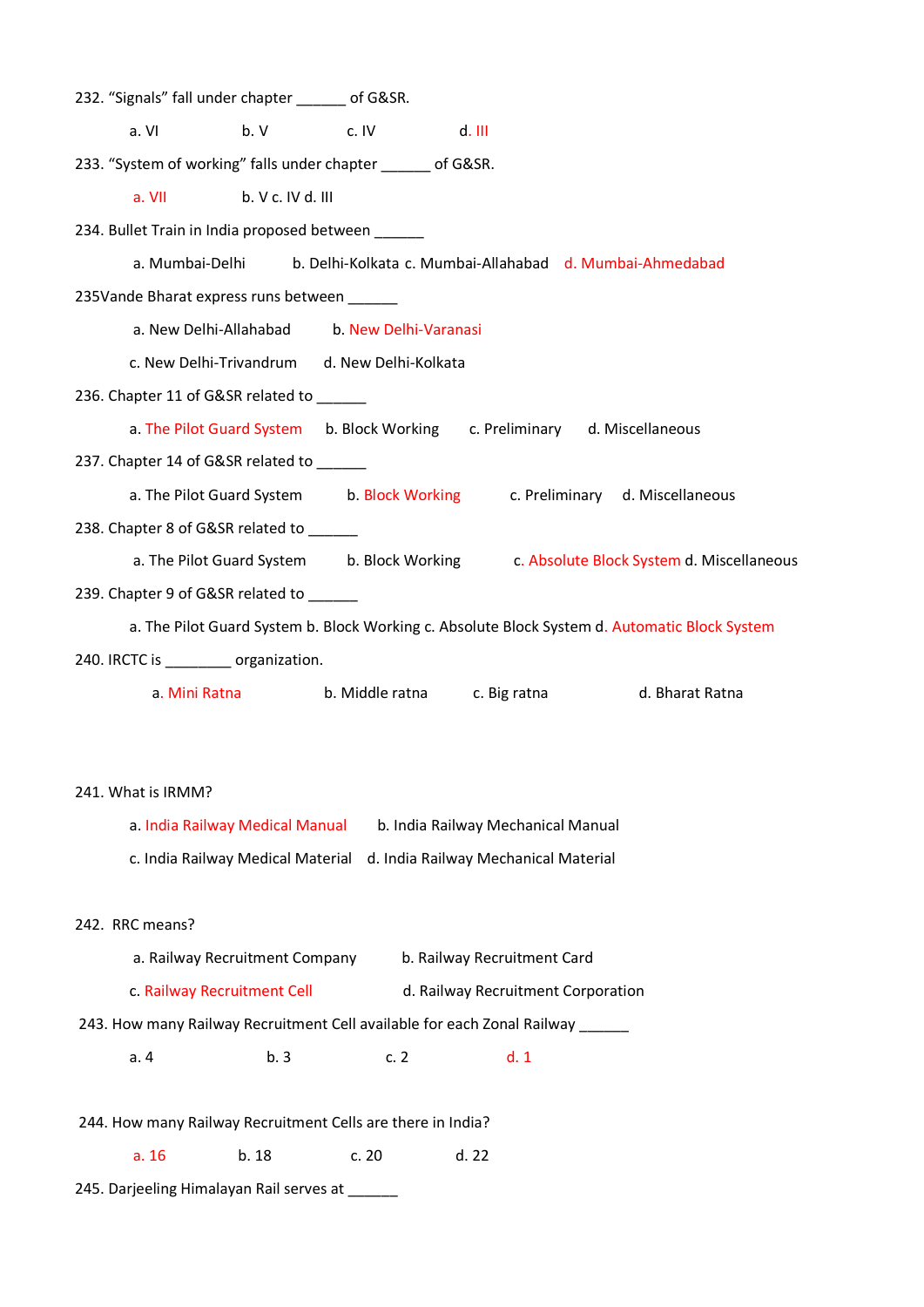| a. Assam                                                                   | b. West Bengal                                   |                     | c. Arunachal Pradesh         |                   | d. Andhra Pradesh                        |  |
|----------------------------------------------------------------------------|--------------------------------------------------|---------------------|------------------------------|-------------------|------------------------------------------|--|
| 246. First Metro Railway in India is commenced at ______                   |                                                  |                     |                              |                   |                                          |  |
| a. Mumbai                                                                  | b. Delhi                                         |                     | c. Kolkata                   | d. Chennai        |                                          |  |
| 247. Nilgiri Mountain Railway is in ______ gauge                           |                                                  |                     |                              |                   |                                          |  |
| a. Broad                                                                   | b. Narrow                                        |                     | c. Metre                     | d. none of these  |                                          |  |
| 248. Passenger trains in North Central Railway start with number           |                                                  |                     |                              |                   |                                          |  |
| a. 8                                                                       | b.7                                              |                     | c. 6                         |                   | d.5                                      |  |
| 249. Holiday special trains start with number ______                       |                                                  |                     |                              |                   |                                          |  |
| a.0                                                                        | b.1                                              |                     | c.2                          |                   | d.3                                      |  |
| 250. Rajdhani Express trains start with number                             |                                                  |                     |                              |                   |                                          |  |
| a. 11                                                                      | <b>B.12</b>                                      |                     | c.13                         |                   | d.14                                     |  |
| 251. Which one of the following sport stadium is owned by Indian Railways? |                                                  |                     |                              |                   |                                          |  |
| a. Eden Garden                                                             | b. Salt Lake                                     |                     | c. Kalinga                   |                   | d. Karnail singh                         |  |
| 252. Red Ribbon Express was launched in India on ______                    |                                                  |                     |                              |                   |                                          |  |
| a. World AIDS day                                                          |                                                  |                     | b. National Human Rights day |                   |                                          |  |
| c. Hemophilia day                                                          |                                                  | d. Hindi day        |                              |                   |                                          |  |
| 253. Which one of the following is Hospital train?                         |                                                  |                     |                              |                   |                                          |  |
| a. Red Ribbon express                                                      |                                                  | b. Lifeline express |                              |                   |                                          |  |
| c. Sanskriti express<br>d. Science express                                 |                                                  |                     |                              |                   |                                          |  |
| 254. Lifeline express also called as ____                                  |                                                  |                     |                              |                   |                                          |  |
| a. Jeevan Maruthi exp.                                                     |                                                  |                     | b. Jeevan Jothi exp.         |                   | c. Jeevan Rehka exp. d. Jeevan mala exp. |  |
| 255. Lifeline express began in the year                                    |                                                  |                     |                              |                   |                                          |  |
| a. 1988                                                                    | b. 1989                                          | c. 1990             |                              | d. 1991           |                                          |  |
| 256. Lifeline express started in collaboration with ________ Ministry.     |                                                  |                     |                              |                   |                                          |  |
| a. Health                                                                  | b. Home                                          | c. Defence          |                              | d. Civil aviation |                                          |  |
|                                                                            | 257. When is the World Environment Day observed? |                     |                              |                   |                                          |  |
| $(A)$ 31 January                                                           |                                                  |                     |                              |                   |                                          |  |
| $(B)$ 5 June                                                               |                                                  |                     |                              |                   |                                          |  |
| (C) 28 February                                                            |                                                  |                     |                              |                   |                                          |  |
| $(D)$ 31 March                                                             |                                                  |                     |                              |                   |                                          |  |
| विश्व पर्यावरण दिवस कब मनाया जाता है?                                      |                                                  |                     |                              |                   |                                          |  |